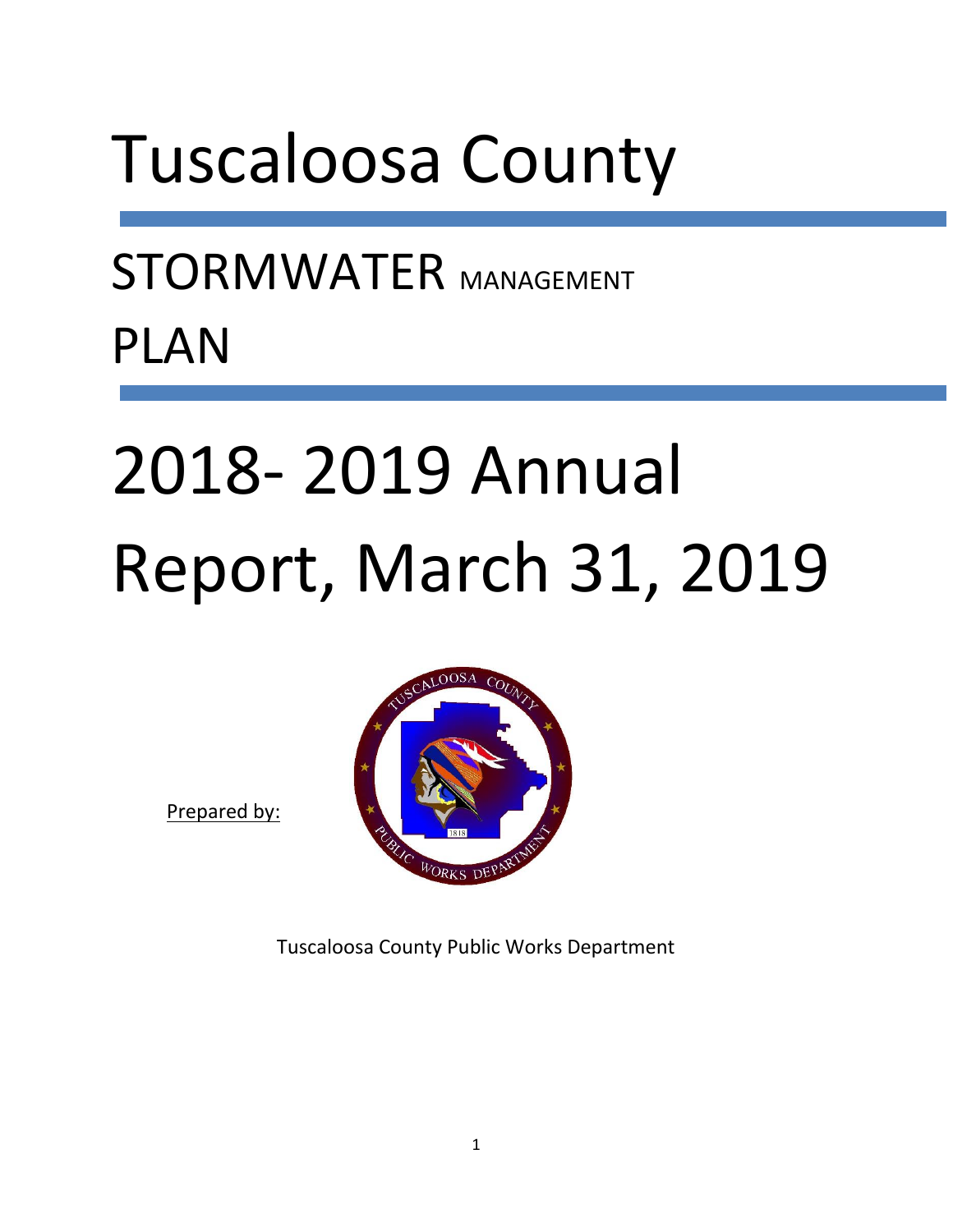#### **Introduction to Stormwater Regulations**

#### **Background Regulations**

Since the passage of the Clean Water Act (CWA), the quality of our nation's waters has improved dramatically. Despite the progress, however, degraded water bodies still exist. From a national perspective, the impacts of stormwater runoff are the most common reason for impairment of water quality in our streams, rivers, lakes and estuaries. As a result of this awareness more federal and state stormwater management programs were established.

Phase I of the U.S. Environmental Protection Agency's (E) Municipal Stormwater Program was promulgated in 1990 under the CWA. Phase I relied on the National Pollutant Discharge Elimination System (NPDES) permit coverage to address stormwater runoff from: (1) "medium" and "large" municipal separate storm sewer systems (MS4s) generally serving populations of 100,000 or greater, (2) construction activity disturbing 5 acres of land or greater, and (3) ten categories of industrial activity.

The Phase II Program, published in 1999, expanded the Phase I Program by requiring additional operators of "small" MS4s and operators of small construction sites, through the use of NPDES permits, to implement programs and practices to control polluted stormwater runoff.

#### **Phase II Stormwater Permit Coverage**

In Alabama, the NPDES permit program is administered by the Alabama Department of Environmental Management (ADEM). The Phase II Rule requires the following to apply for NPDES permit coverage:

o Operators of small MS4s located in "urbanized areas" as delineated by the Bureau of the Census,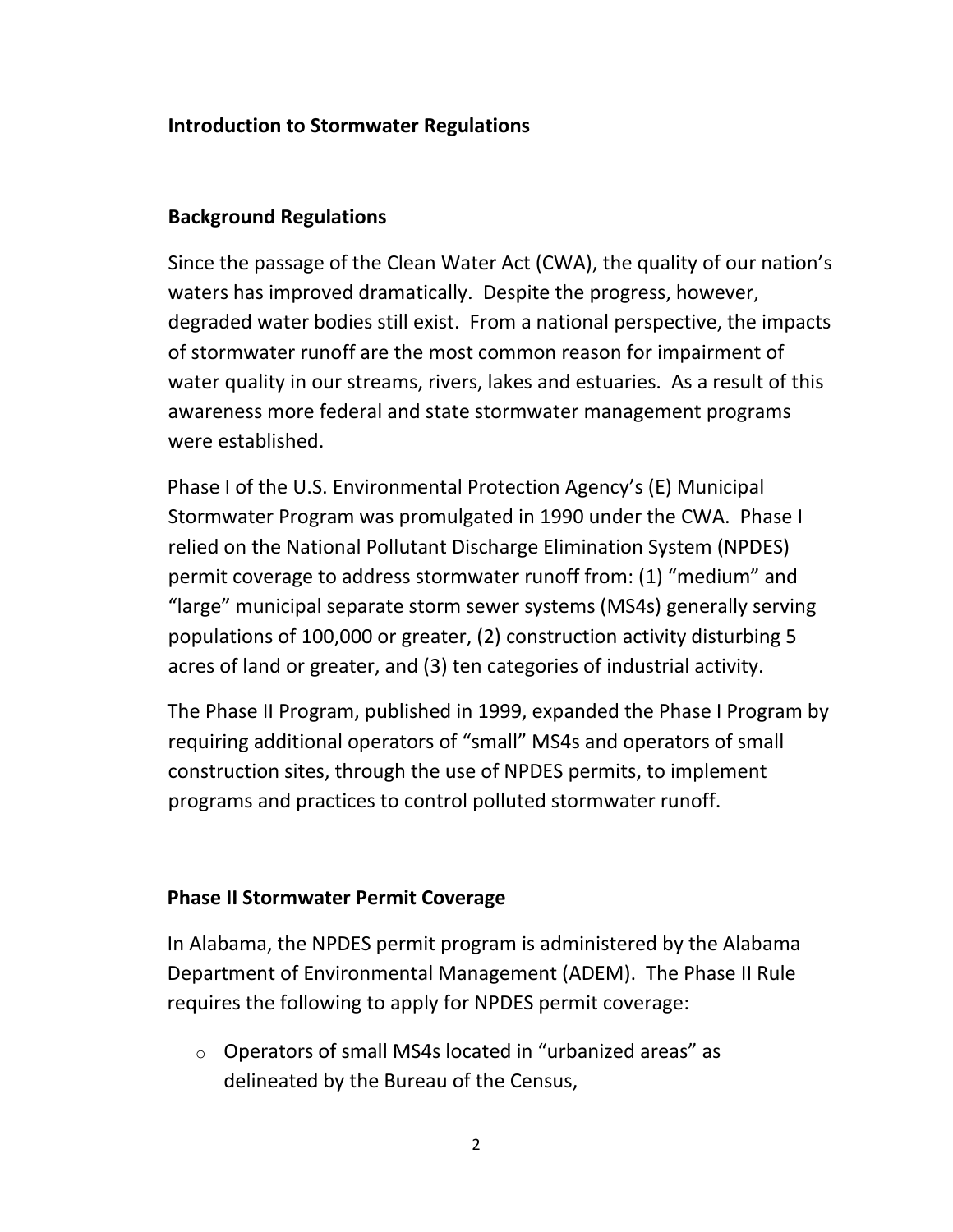o Operators of small MS4s so designated by ADEM due to their discharges causing , or having the potential to cause, an adverse impact on water quality.

Once obtained, the permit authorizes stormwater discharges to the waters of the state, as long as the operators implement the required permit components.

## **Permit Requirements for Small MS4s**

The Phase II Stormwater Program was meant to address small municipal separate storm sewer systems (MS4s) located in urbanized areas and some small densely populated areas not covered by the Phase I Program. Unlike the Phase I MS4 Program, the Phase II MS4 Program involved the issuance of a general permit. The permit requires operators of regulated small MS4s to develop, implement, and enforce a Stormwater Management Program (SWMP) designed to reduce the discharge of pollutants from their MS4s to the maximum extent practicable (MEP), to protect water quality, and to satisfy the appropriate water quality requirements of the Clean Water Act. At a minimum, the Stormwater Management Program must employ control measures to address the following five areas:

- Public Education and Public Involvement on Stormwater Impacts
- Illicit Discharge Detection and Elimination (IDDE)
- Construction Site Stormwater Runoff Control
- Post-Construction Stormwater Management in New Development and Redevelopment
- Pollution Prevention/Good Housekeeping for Municipal Operations.

To assess the effectiveness of the program, the permit requires an annual review and report of the Stormwater Management Program. During the review, the value of the control measures, referred to as Best Management Practices (BMPs), should be gauged from the outcome of the prescribed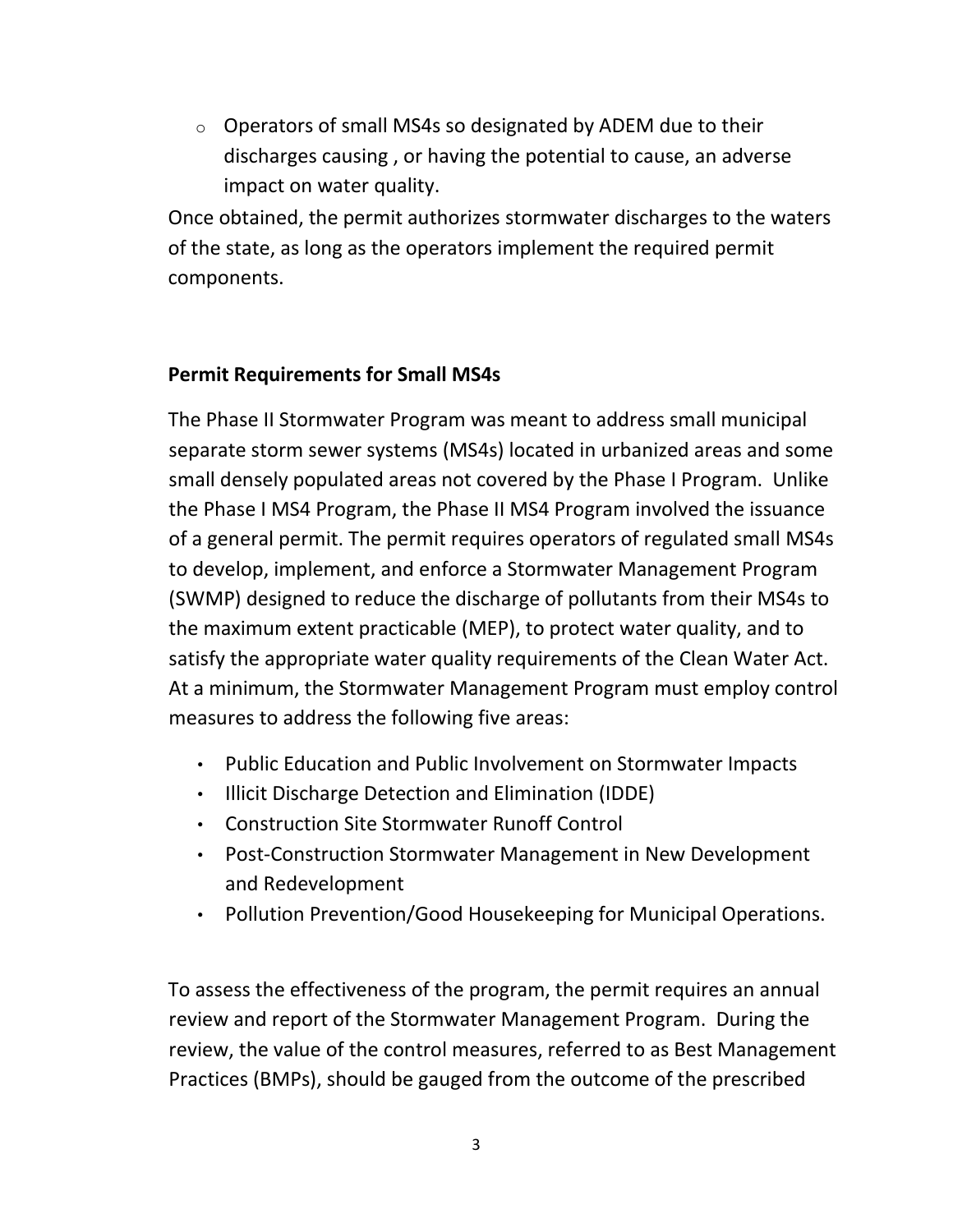measurable goals. In the annual report, completed and planned activities must be documented, as well as any proposed changes to the program. If necessary, a monitoring plan must also be submitted and results noted in the annual report.

#### **Overview of Tuscaloosa County's Stormwater Management Program**

The U.S. Census Bureau defines urbanized areas based on population density and total population for an area. Based on the 2010 Census, part of Tuscaloosa County was classified as being in an urbanized area. Therefore, the EPA and ADEM designated that area as a regulated small MS4 and required the county to comply with the Phase II Municipal Stormwater Program regulations, obtain coverage under the NPDES General Permit and develop a Stormwater Management Program to reduce the contamination of stormwater runoff.

The MS4 boundaries in Tuscaloosa are located within the Tuscaloosa Urbanized Area as shown in the map entitled Tuscaloosa Alabama Urbanized Area – Stormwater Entities as Defined by the 2010 Census. The permit coverage area as depicted on this map is within the green boundary that is not included in the city limits of Tuscaloosa and Northport. The county areas are in white, light blue and light yellow. The map may also be accessed through the Tuscaloosa County Website, http:/[/www.tuscco.com](http://www.tuscco.com/) with the path: Government Departments/ Public Works/Environmental/ 2010 Urbanized Area Reference Map, Tuscaloosa, AL

After the finalization of the Phase II Regulations, Tuscaloosa County was defined as a Phase II community and was required to submit a Notice of Intent (NOI) to request coverage under the General NPDES Permit No. ALR040000. Tuscaloosa County applied for coverage on February 26, 2003. The first permit term was scheduled to expire on March 9, 2008.

Tuscaloosa County applied for a second permit term coverage on September 13, 2007. After an administrative extension of nearly three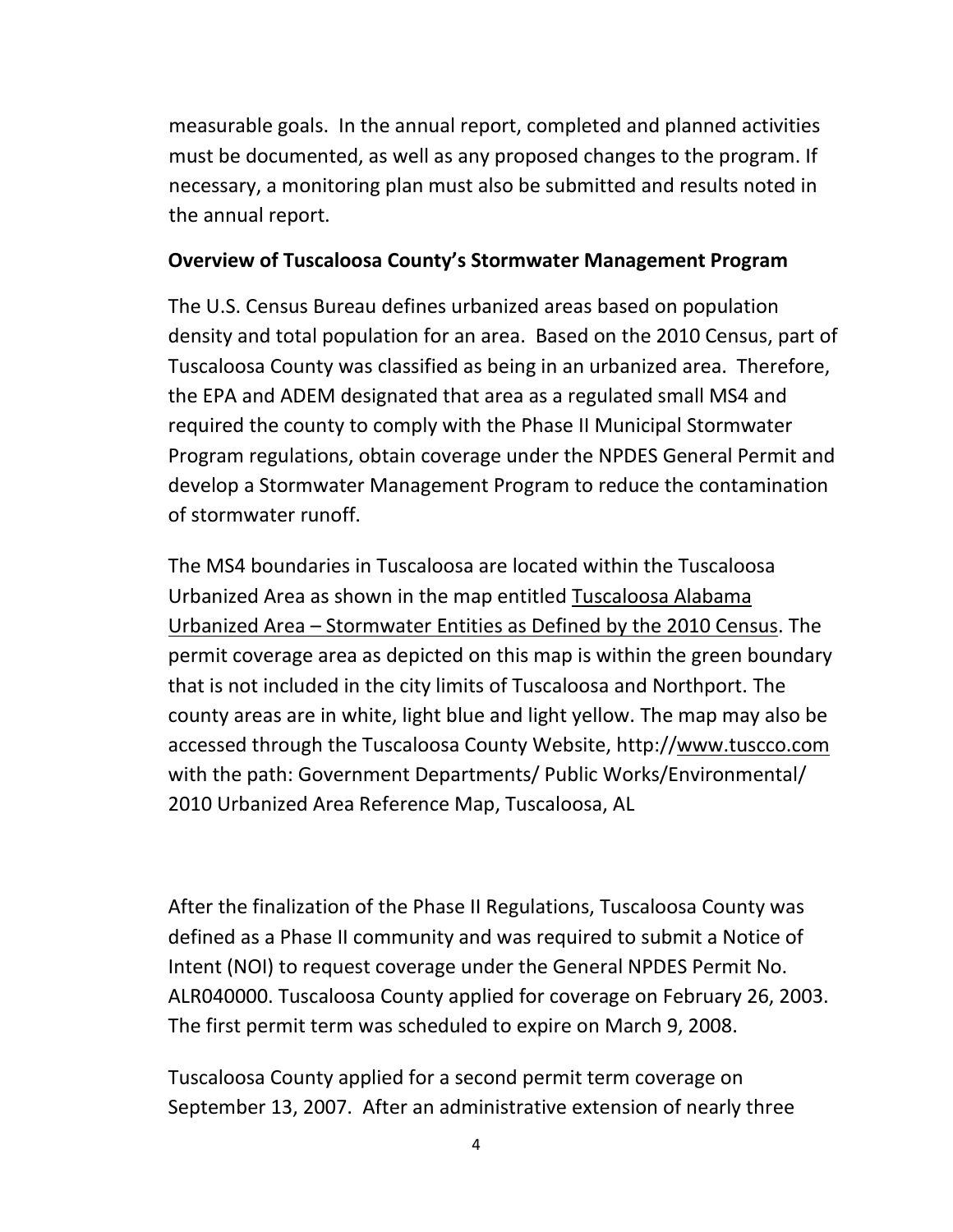years, ADEM reissued the General Permit for discharges from regulated MS4s. The second permit term became effective on February 1, 2011 and is scheduled to expire on January 31, 2016. Tuscaloosa County applied for a third permit term coverage on October 15, 2015. ADEM reissued the General Permit for discharges from regulated MS4s. The second permit term became effective on October 1, 2016 and is scheduled to expire on September 30, 2021.

Annual Reports may be viewed at this link: [http://www.tuscco.com](http://www.tuscco.com/) and will be updated as necessary.

The Tuscaloosa County Stormwater Management Program is comprised of specific actions that will be taken to aid in the efforts to protect water quality and reduce pollutant discharges from the county's MS4. This Stormwater Management Program details the programs and activities, referred to as Best Management Practices, chosen to meet the regulatory requirements, as well as the associated measurable goals and implementation schedules. The Tuscaloosa County Public Works Department is responsible for overall program coordination and implementation, as well as documentation and annual reporting.

#### **Best Management Practices Selection Process**

Tuscaloosa County has a history of being proactive when it comes to environmental issues. Many community organizations and governmental agencies within Tuscaloosa have had pollution prevention programs in place prior to the Phase II Rule. Consequently, the first step in the best management practice selection process was to identify the existing programs and determine if they addressed any of the five minimum control areas. Secondly, groups and organizations that promoted or supported environmental education in the area of stormwater management were contacted to establish partnerships. Then additional BMPs were selected to further address the requirements of the Phase II MS4 General Permit.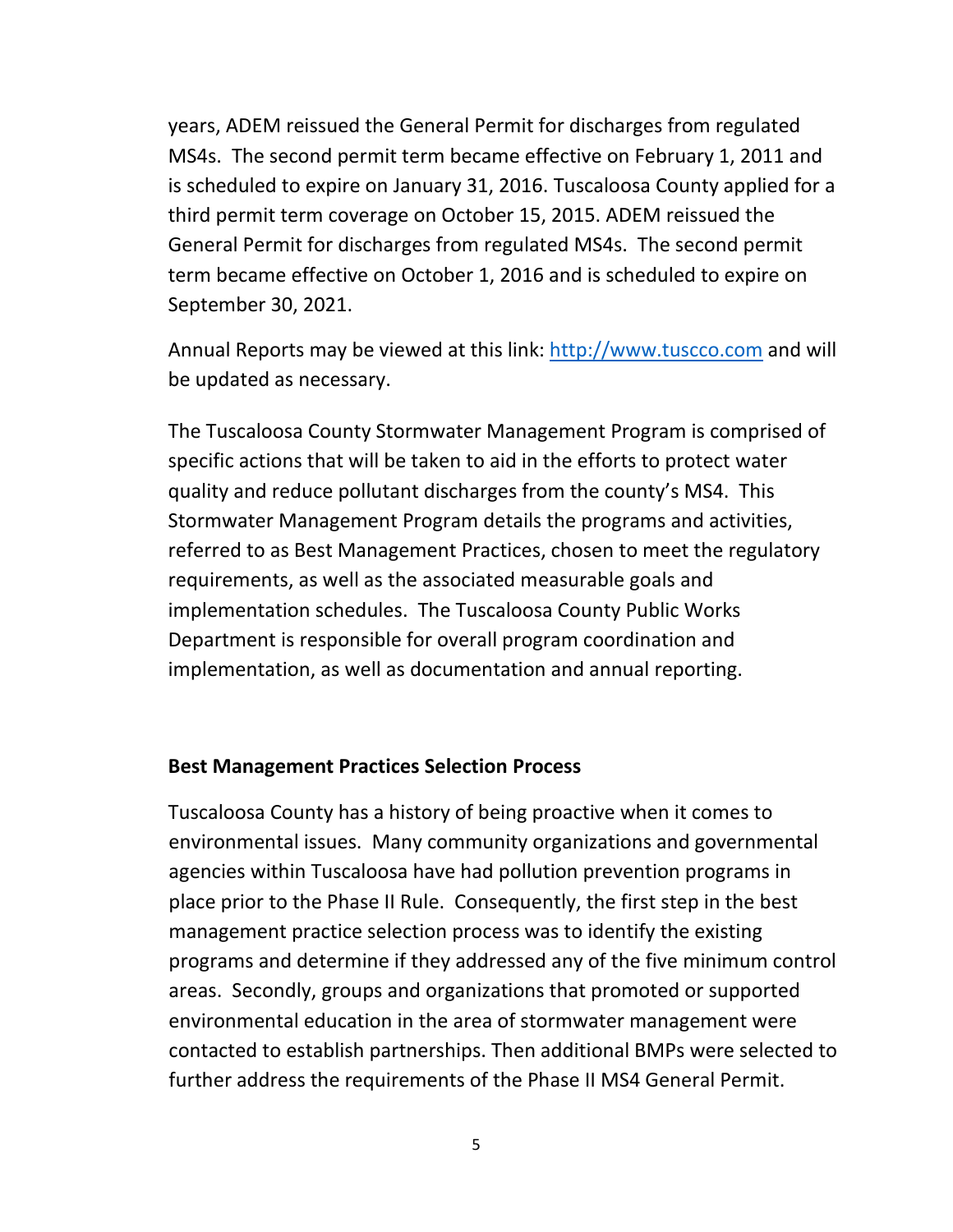These supplemental BMPs were evaluated and those that were selected typically addressed more than just one minimum control measure conditions.

In preparing this latest version of the SWMP and selecting suitable best management practices, research was done examining other recognized and successful programs. From each of these reviews, some of the BMPs were noted as having potential to help supplement the work being done in Tuscaloosa. The ADEM approved plans for the communities of Auburn, Tuscaloosa as well as Baldwin County and Madison County were used to assist in the identification of achievable, meaningful and worthy best management practices.

#### **Measurable Goals Selection Process**

In accordance with the permit requirements, specific measurable goals have been developed for each best management practice. Measurable goals are objective markers used to evaluate the effectiveness of the SWMP toward protecting water quality and reducing pollutants to the maximum extent practicable. Each BMP that was selected for implementation was subjected to a thorough review to determine realistic, worthwhile and achievable goals in terms of implementation. The goals selected are specific for each BMP, some pertaining to specific public education events, others to increasing the number of points of contact with the public. The goals for each selected BMP were specific to that particular BMP, the goal planning focusing on achievable and worthwhile objectives.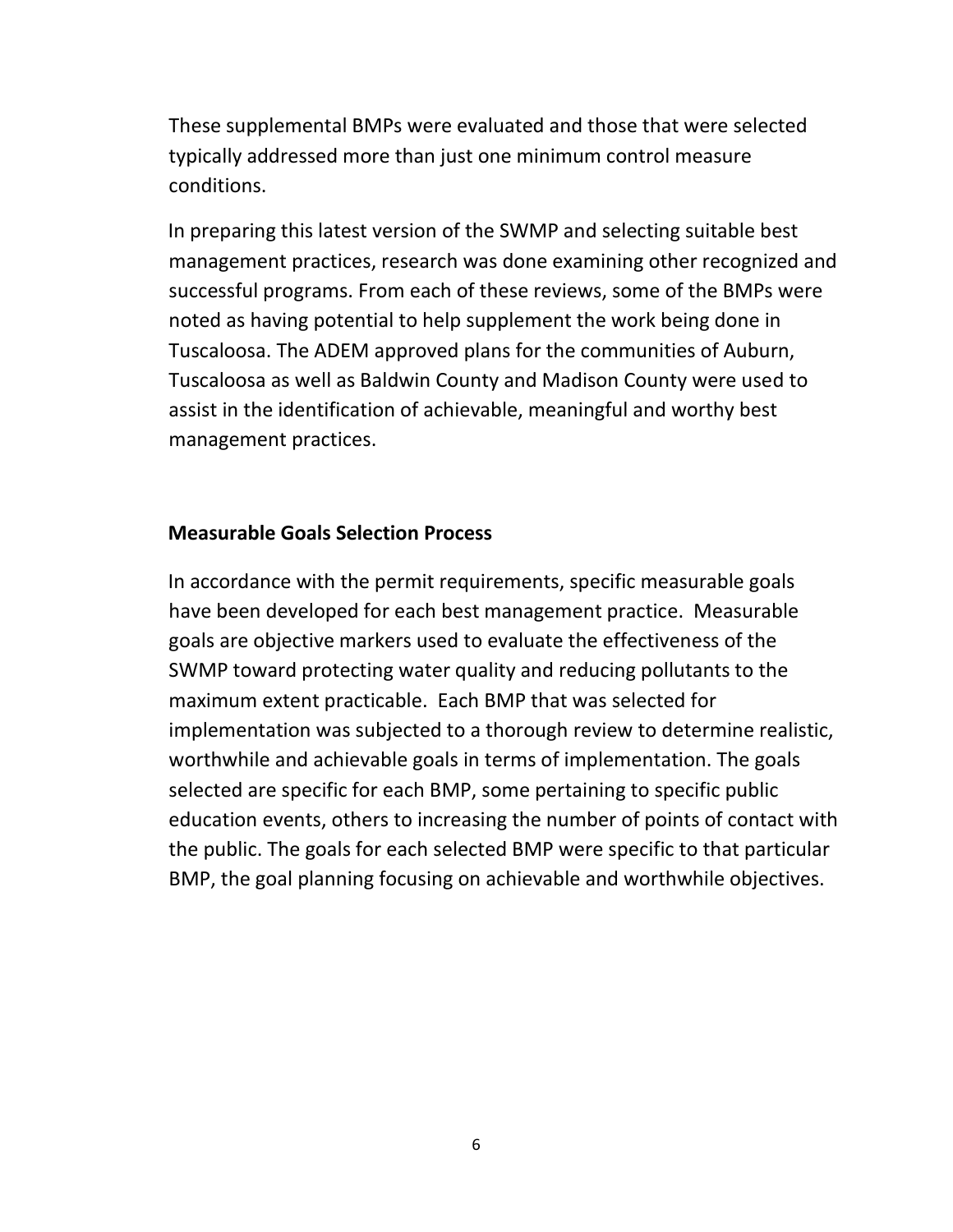## **Establishment of Implementation Schedule**

For each of the selected Best Management Practices selected by Tuscaloosa County for implementation, a proposed schedule was developed. The BMPs that involve coordination with the schedules of other agencies have been planned on a seasonal basis. The BMPs that are only dependent on the Tuscaloosa County Public Works Department for implementation can be scheduled more firmly, these have tentative schedules based upon a quarterly or monthly basis. There has been flexibility included in the schedule to accommodate unforeseen events that are also the responsibility of the Tuscaloosa County Public Works Department. These events that at times require the dedication of the work force may disrupt the scheduled implementation of the Best Management Practice schedule.

#### **Stormwater Management Program Components**

The Phase II MS4 Program involves the issuance of a general permit which requires operators of regulated small MS4s to develop, implement, and enforce a Stormwater Management Program designed to reduce the discharge of pollutants from their MS4s to the maximum extent practicable, to protect water quality, and to satisfy the appropriate water quality requirements of the Clean Water Act. The Stormwater Management Program should address the following major components:

- Public Education and Public Involvement on Stormwater Impacts
- Illicit Discharge Detection and Elimination (IDDE)
- Construction Site Stormwater Runoff Control
- Post -Construction Stormwater Management in New Development and Redevelopment
- Pollution Prevention/ Good housekeeping for Municipal **Operations**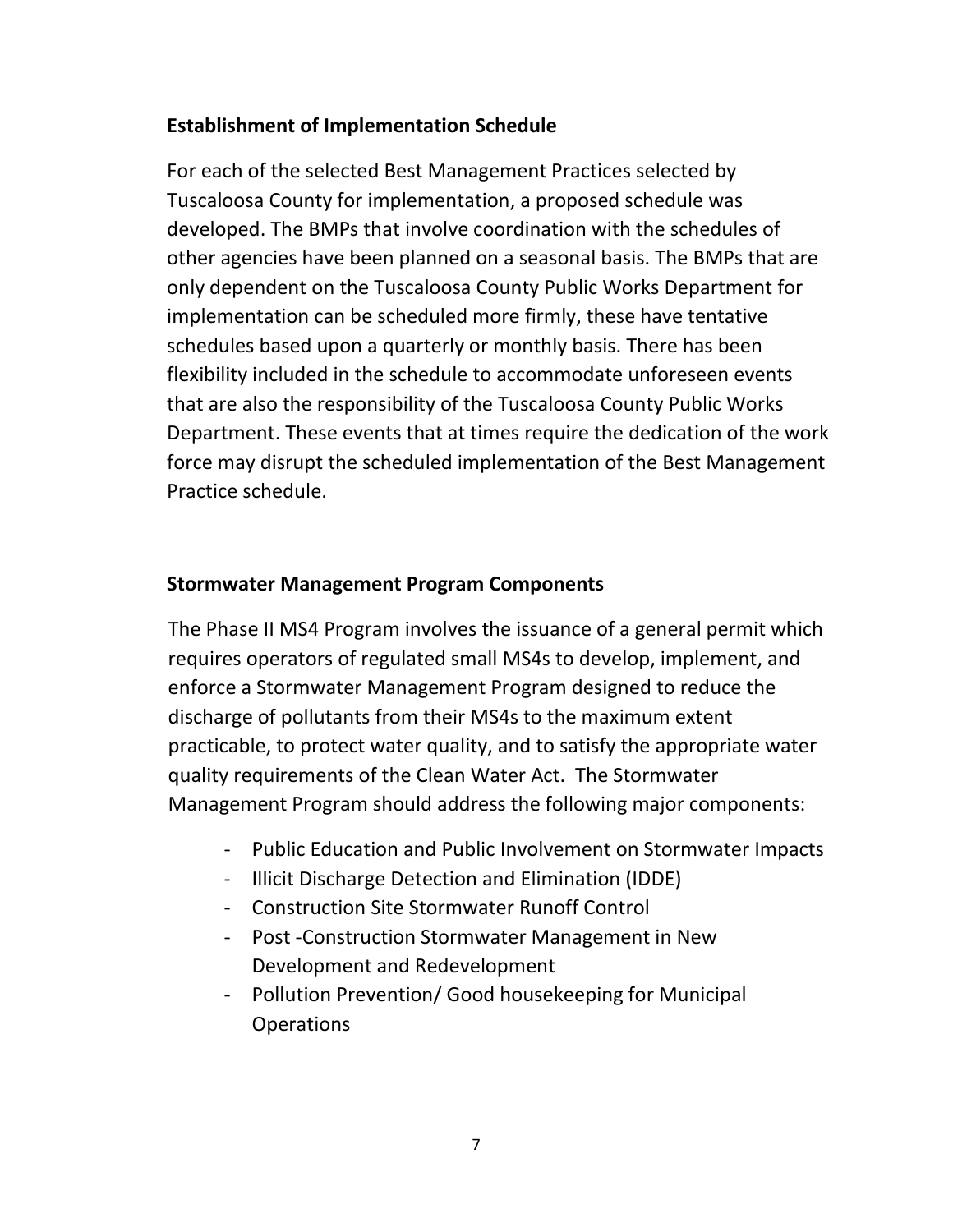For each of the major program components, this section describes the permit requirements, the selected Best Management Practices to satisfy the permit, and the schedule plan to implement the Best Management Practices.

## **Public Education and Outreach on Stormwater Impacts**

**Minimum Control Measure #1**

## **General**

Tuscaloosa County will implement a public education and outreach program through several avenues. This component of the program will likely provide the most significant long term benefit towards the protection of water quality, therefore a significant amount of work is planned by Tuscaloosa County to address the this opportunity. Outreach is planned which will extend into schools, demonstrations to youth organizations and use of public broadcasting to share the importance of stormwater management throughout Alabama.

## **Permit Requirement**

The Permittee must implement a public education and outreach program to distribute materials to the community or conduct equivalent outreach activities about the impacts of discharges on water bodies and the steps that the public can take to reduce pollutants in storm water runoff to the maximum extent practicable.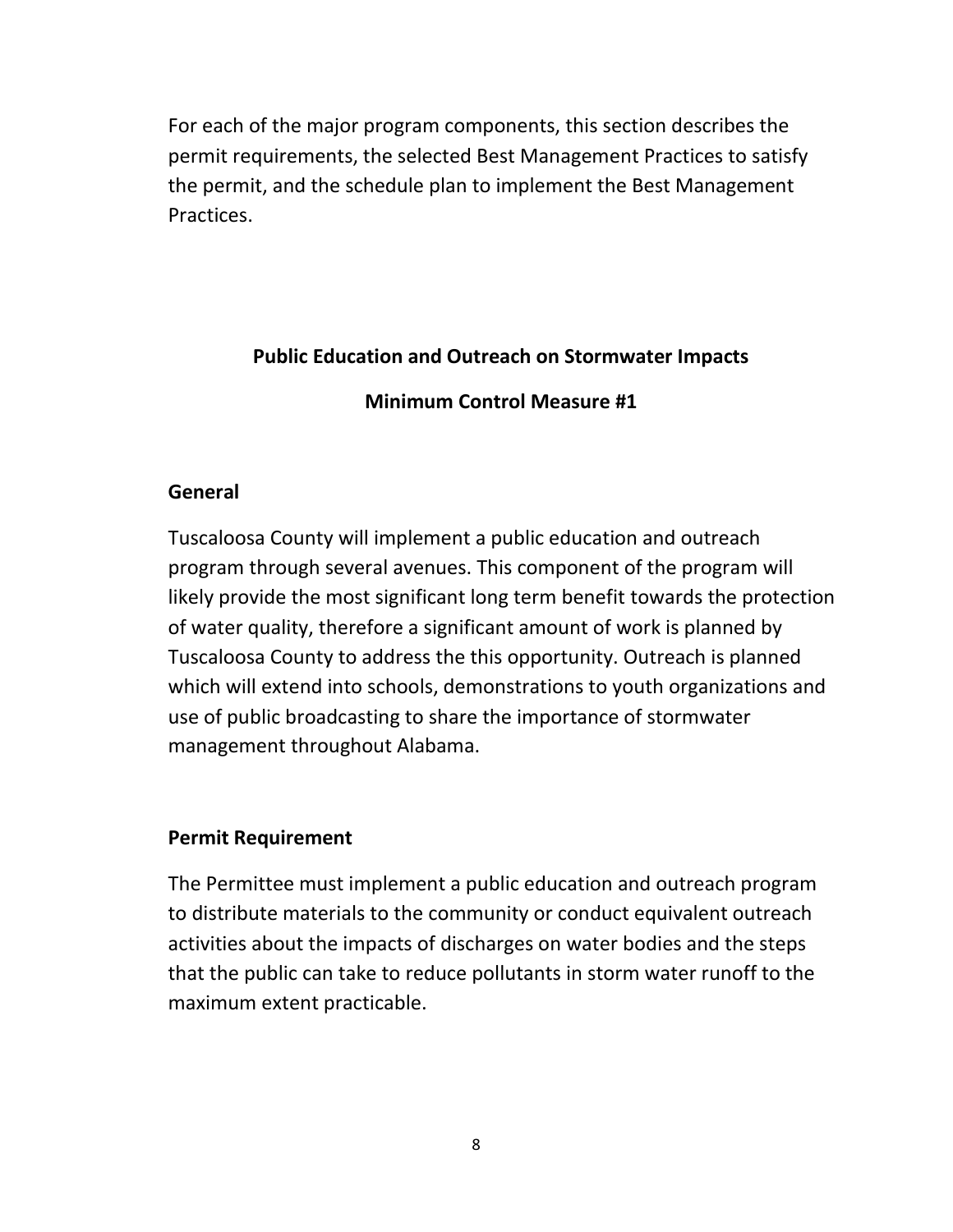## **Program Objective**

The objective of this component is to engage the public's interest in preventing stormwater pollution. The strategy will be to address the public's varying levels of background knowledge of both stormwater management and their role in reducing stormwater pollution. Therefore, a multi-pronged approach to outreach is planned that will generate a basic awareness of stormwater pollution, educate at groups at a more sophisticated level using more substantive content, and then building on existing recognition of the issue to prompt behavior changes that reduce pollution.

## **Program Description – Basic Awareness – Educational Brochures**

Educational brochures and fact sheets focusing on stormwater pollution prevention have been developed in partnership with the Cities of Tuscaloosa and Northport. These brochures are designed to provide basic water quality information by identifying sources and types of stormwater pollution, explaining the problem of stormwater pollution and a general guide for individuals to prevent stormwater pollution. The brochure and fact sheet further provides points of contact within each of the three governmental agencies that can provide additional information or assist with reporting a stormwater pollution concern.

#### **Implementation Schedule– Basic Awareness – Educational Brochures**

In 2015 the brochure titled "Tuscaloosa Area Stormwater Management Guide" was modified for contact name changes for the cities of Tuscaloosa and Northport. In addition the University of Alabama contact name was added to the brochure. As of March 31, 2018 there has been no changes to the 2015 brochure.

#### See Appendix "A" for brochure.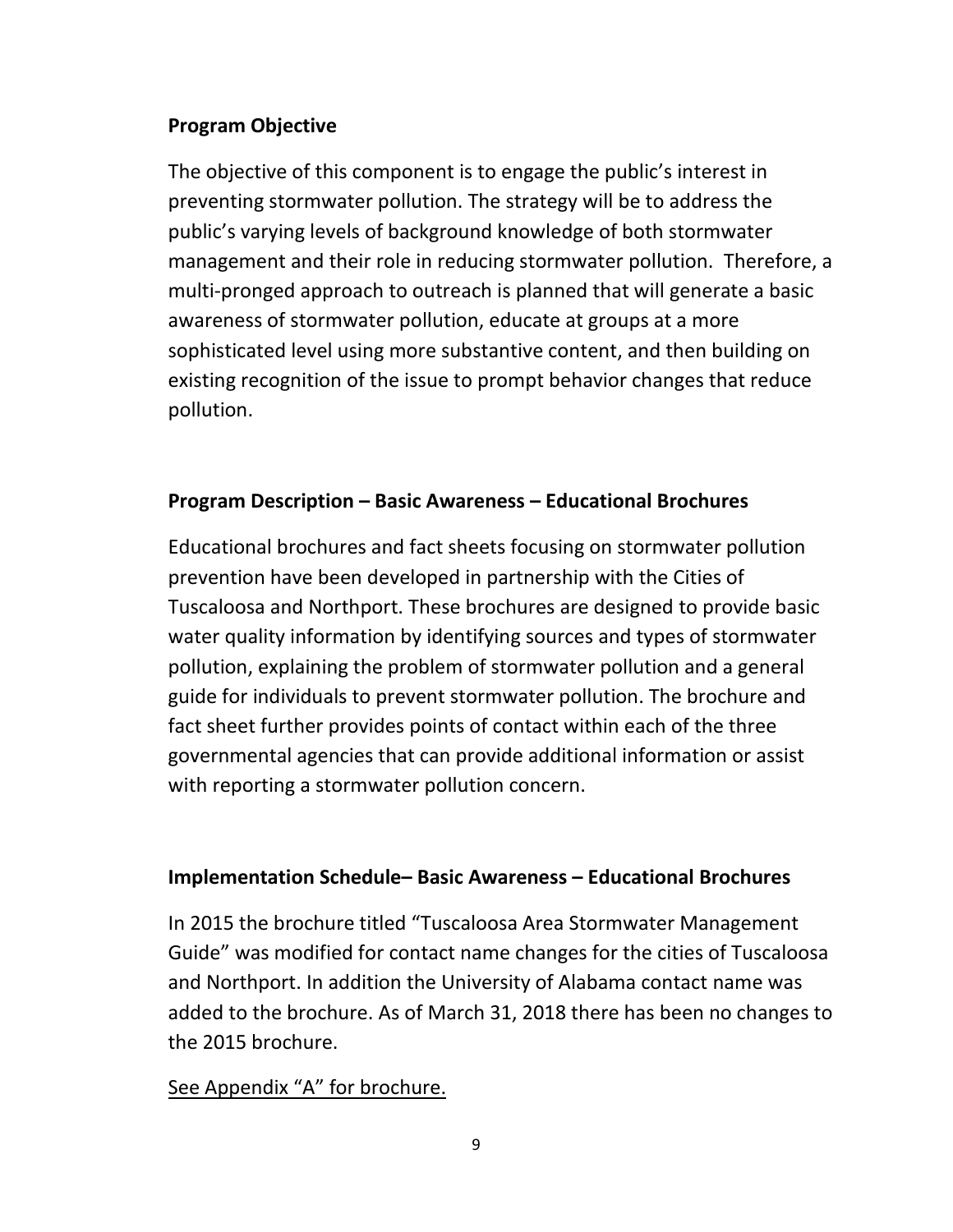#### **Decision Process– Basic Awareness – Educational Brochures**

Through the production and distribution of the stormwater informational brochure and fact sheet, known as the Tuscaloosa Area Stormwater Management Guide, the public will be provided with basic information about the issue. This information includes a summary of reasons why stormwater quality is important, suggestions as to how a citizen can help prevent stormwater pollution and also information on pollutants that they may not be aware that degrade water quality.

The informational brochure and fact sheet offers contact information for citizens whereby they may obtain additional information or receive assistance in reporting a stormwater pollution concern.

The target audience for the informational brochure and fact sheet is the general public visiting a public building or venue.

The target pollution sources that the informational brochure and fact sheet is designed to bring awareness to include sediment erosion and deposition from exposed ground, residential yard maintenance waste, and household waste.

The outreach strategy of informational brochures and fact sheet is to provide free, attractive and readily available brochures at locations where the public gathers seeking information. The strategy plan is expected to provide information to 100 residents each year.

## **Measurable Goals– Basic Awareness – Educational Brochures**

2017-19

Review and update the Tuscaloosa Area Stormwater Management Guide as needed.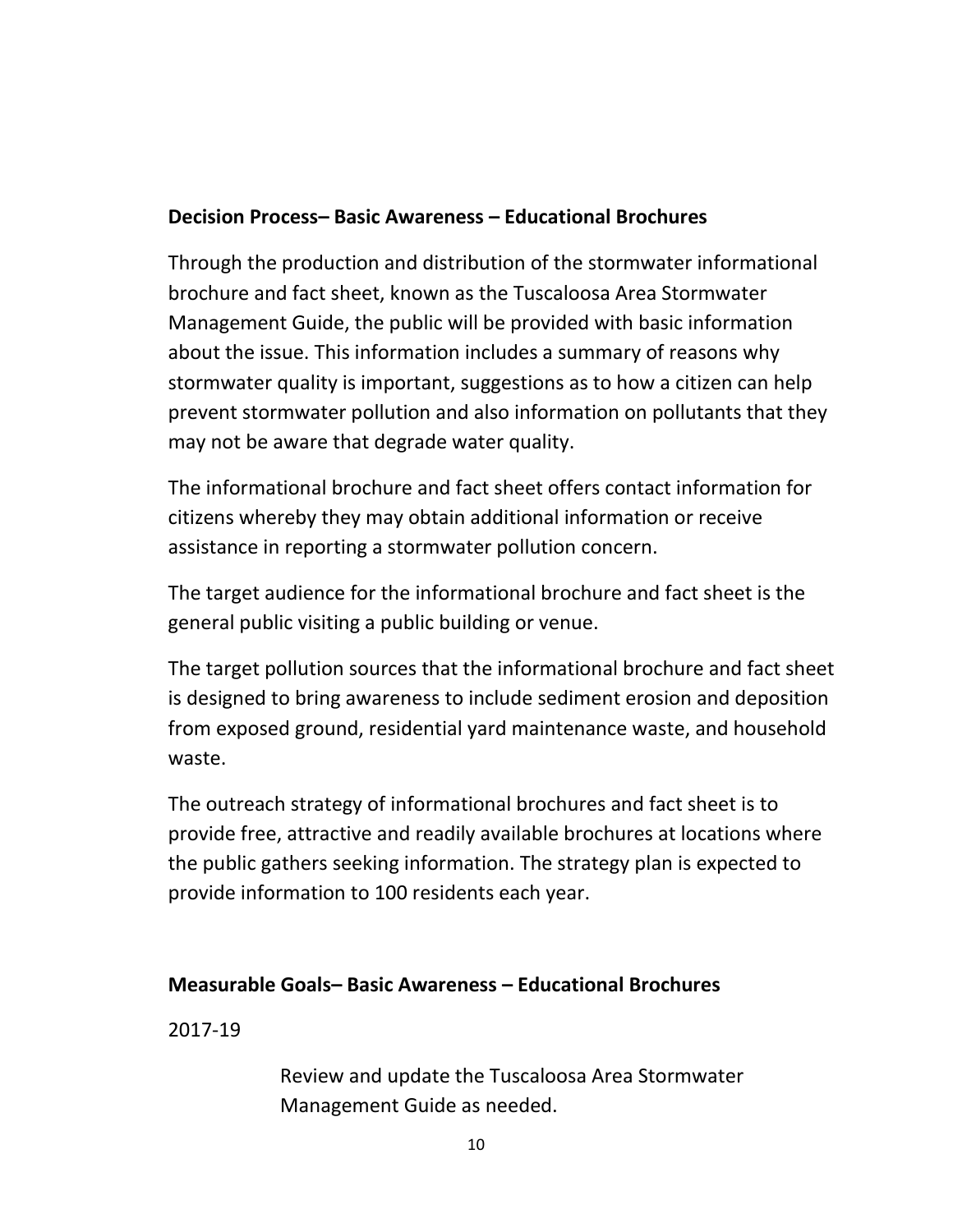Continue to distribute the current Tuscaloosa Area Stormwater Management Guides to display locations. Increase the number of distribution locations by one site per year.

#### 2016-2017

Eight Parks owned by the Tuscaloosa County Park and Recreation Authority (PARA) have been added as a Brochure distribution site.

#### 2017-2018

The Tuscaloosa City Welcome Center was added as a brochure distribution site.

#### 2018-2019

Local park facilities of the Corps of Engineers were added as a brochure distribution site.

See Appendix "A" for Brochure

#### **Responsible Party– Basic Awareness – Educational Brochures**

Bob Cunningham

Tuscaloosa County Public Works Department

2810 35th Street

Tuscaloosa, Alabama 35401

205-345-6600

[bcunningham@tuscco.com](mailto:bcunningham@tuscco.com)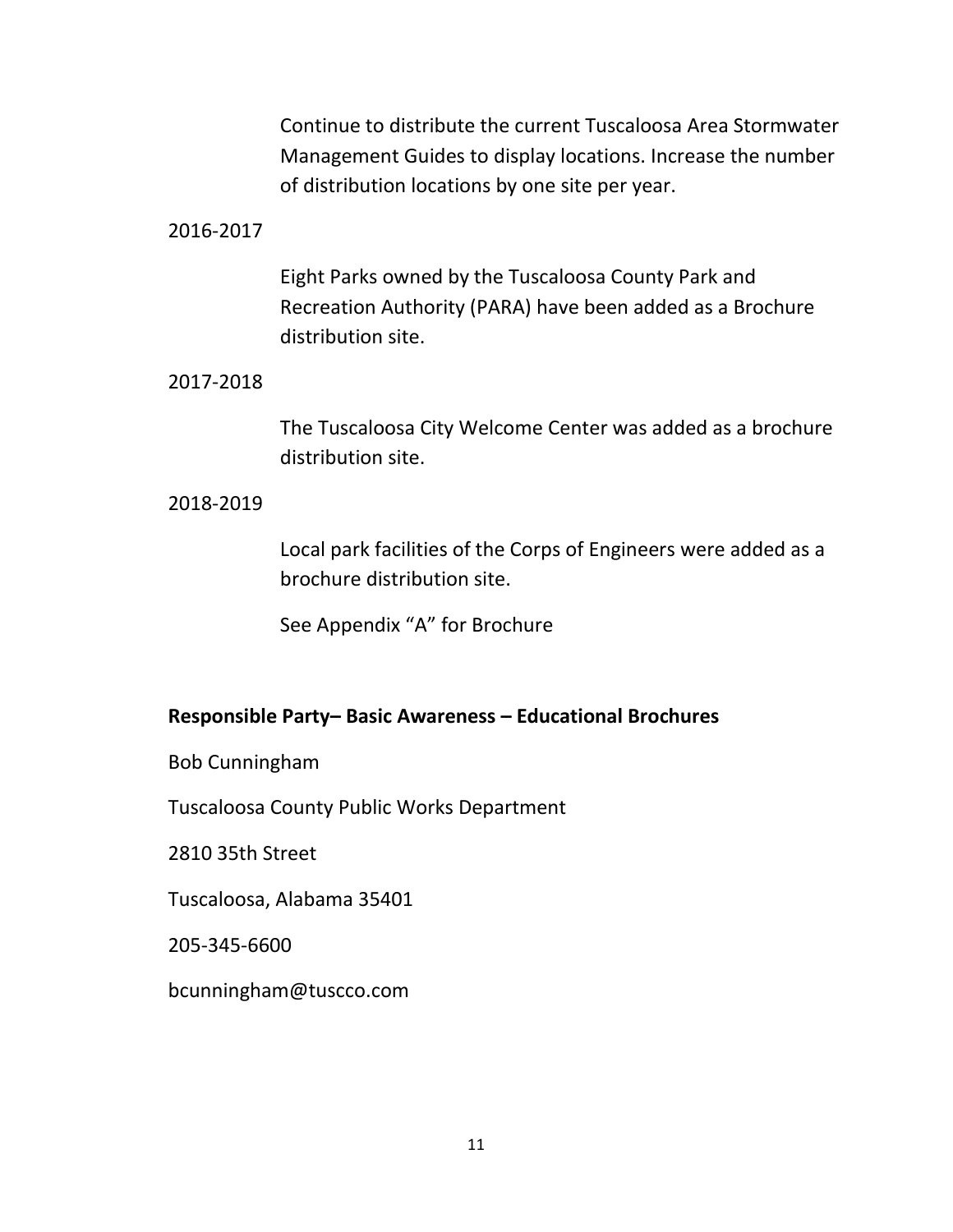## **Reporting Mechanism– Basic Awareness – Educational Brochures**

The reporting mechanism for documenting progress and results will be accomplished by summarizing work towards each stated goal in the annual report to the Alabama Department of Environmental Management.

## **Program Description – Public Education Outreach Sessions – Schools**

Participating in public education outreach sessions in elementary schools provides an opportunity to increase the awareness of students to the issue of stormwater pollution. The plan to accomplish this goal is to contact public schools in Tuscaloosa County and offer to them an educational session designed around stormwater pollution, awareness and prevention. The session will include a presentation with slides, and hands on demonstration of soil erosion and deposition, and conclude with a question and answer session.

#### **Implementation Schedule – Public Education Outreach Sessions – Schools**

Winter/Spring 2016-17

Review and revise and update the Public School Outreach Presentation.

Contact 4 public schools and offer the educational outreach program for their consideration and hosting.

Provide the presentation to each of the 4 schools that agreed to host the outreach presentation.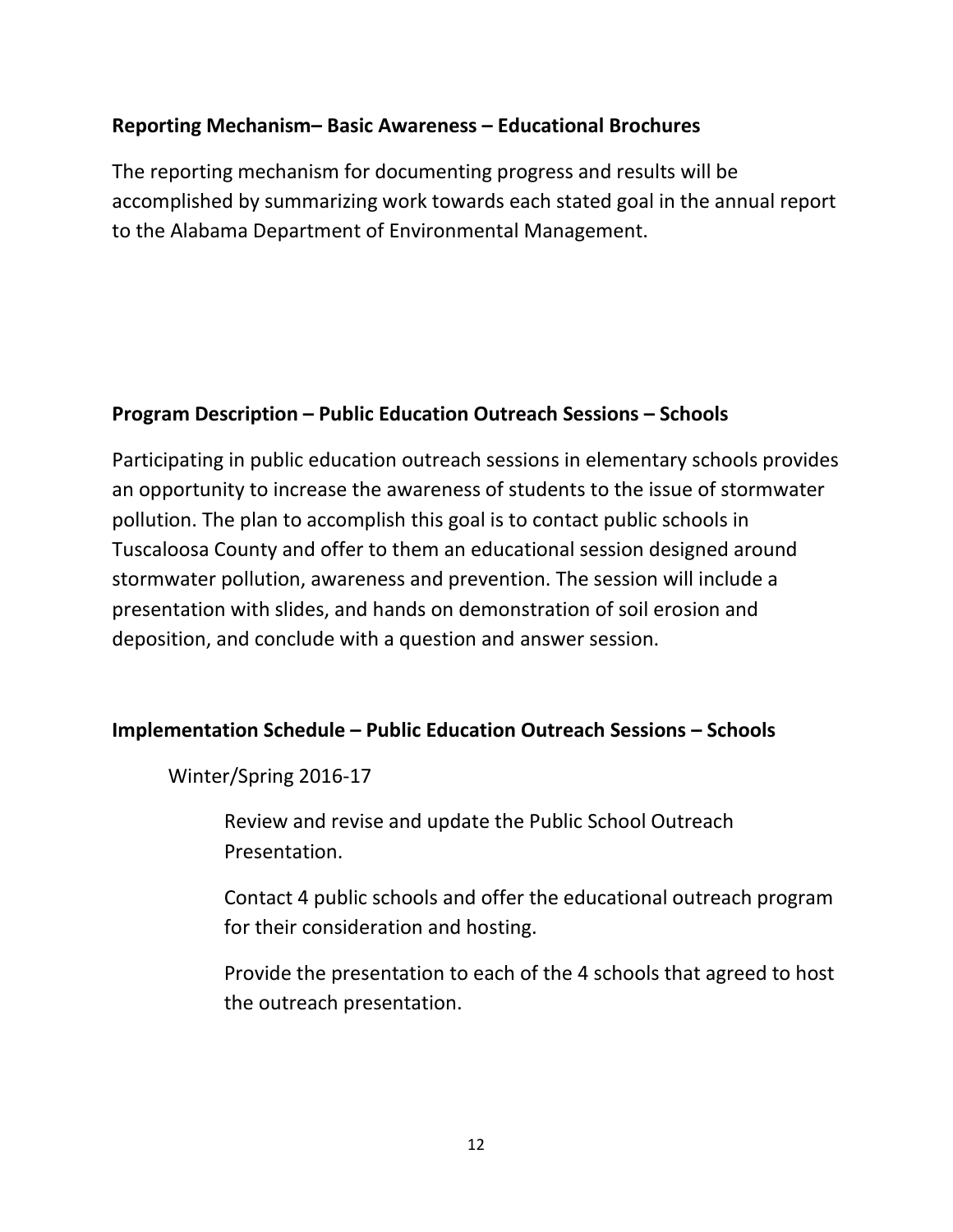#### Fall 2017

Review and revise and update the Public School Outreach Presentation.

Contact 4 public schools and offer the educational outreach program for their consideration and hosting.

Provide the presentation to each of the 4 schools that agreed to host the outreach presentation.

#### Winter/Spring 2017-2018

Review and revise and update the Public School Outreach Presentation.

Contact 4 public schools and offer the educational outreach program for their consideration and hosting.

Provide the presentation to each of the 4 schools that agreed to host the outreach presentation.

A presentation was given discussing stormwater issues to  $4<sup>th</sup>$ graders at Myrtlewood Elementary School on October 5, 2018. Rain gauges were handed out to teachers

See Appendix "B" for Photos.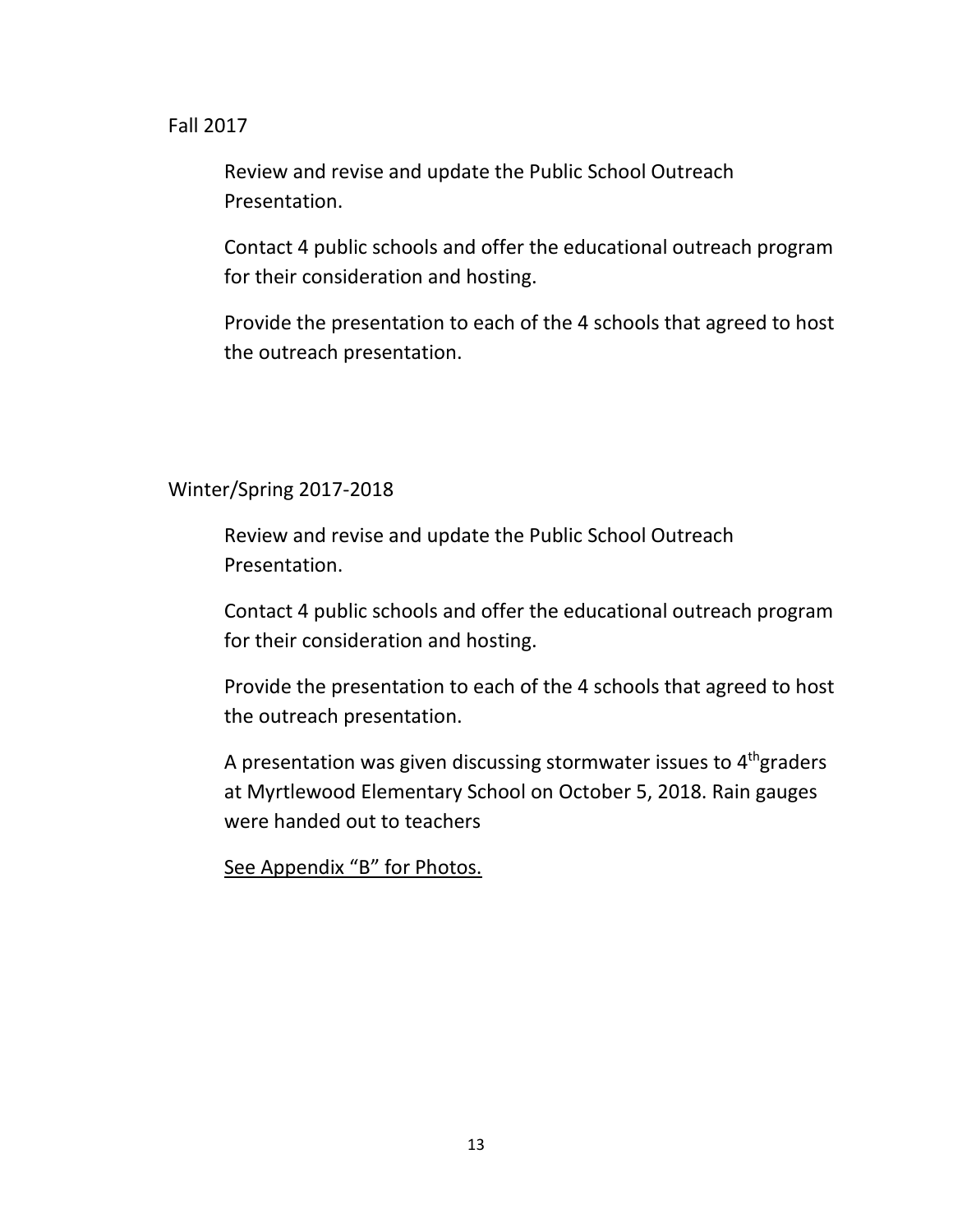#### Fall 2018

Review and revise and update the Public School Outreach Presentation.

Contact 4 public schools and offer the educational outreach program for their consideration and hosting.

Provide the presentation to each of the 4 schools that agreed to host the outreach presentation.

#### Winter/Spring 2018-2019

Review and revise and update the Public School Outreach Presentation.

Contact 4 public schools and offer the educational outreach program for their consideration and hosting.

Provide the presentation to each of the 4 schools that agreed to host the outreach presentation.

#### **Decision Process – Public Education Outreach Sessions – Schools**

Through an active, current and inspiring presentation to the youth in the public school systems in Tuscaloosa County, awareness of the issues of stormwater management issues can be shared. By educating the youth, permanent behavioral changes can be made that will have long term positive effects on the overall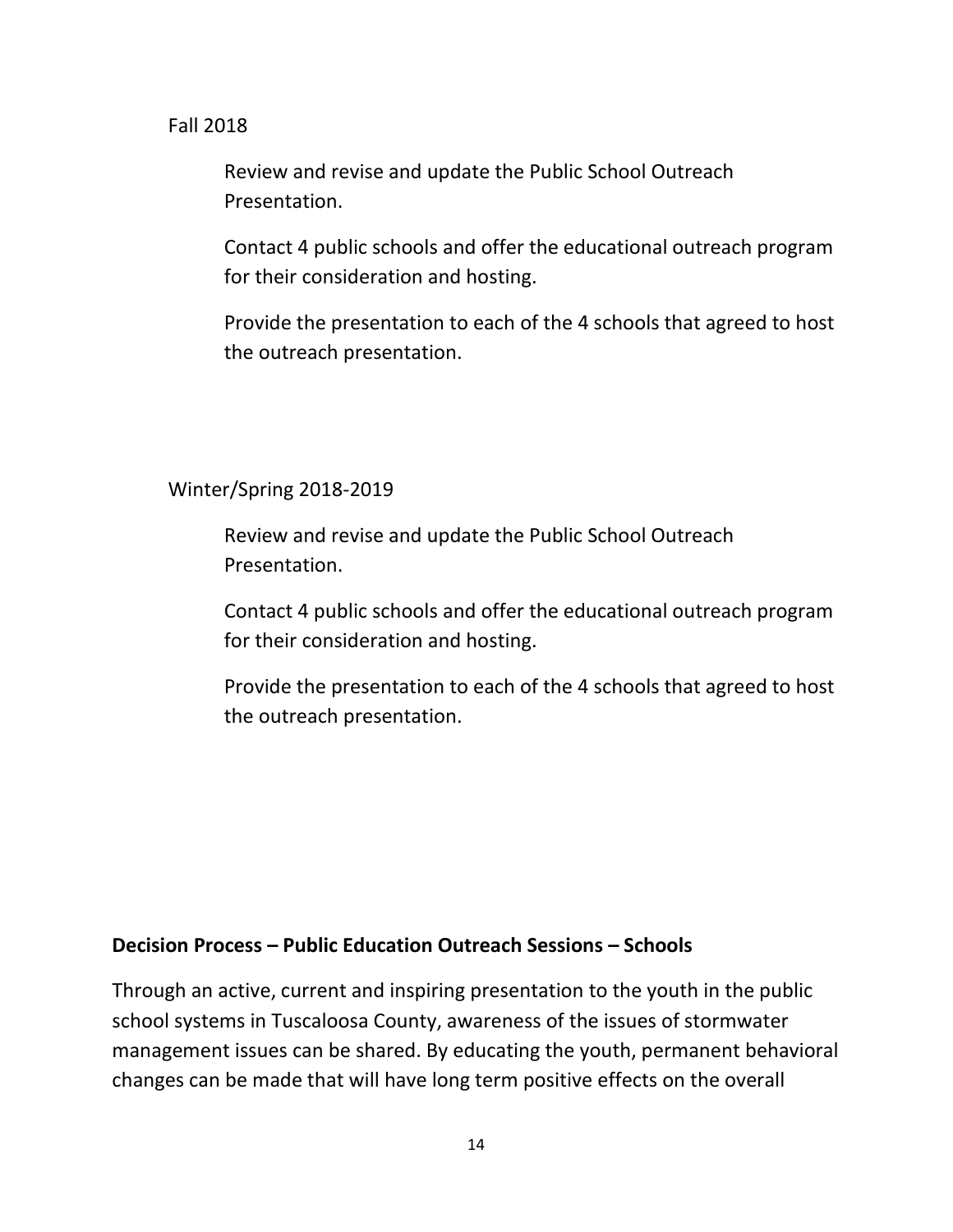water quality in Tuscaloosa County. The program will be designed to educate the youth on what is considered to be stormwater pollution, what they can do to help control stormwater pollution and encourage them to help educate others in preventing further actions that contribute to stormwater pollution.

The offer of this outreach program will be accomplished through contact with the administration of selected public elementary schools. The principals of the schools will be offered the opportunity to consider and host the educational session in one or more of their grade levels. The principal will be the point of contact for the program and will offer scheduling options for the presentation.

The program will be designed for the appropriate age and educational level of the audience. The target audience is children in public elementary schools from ages 8 to 10.

The outreach program is targeted at increasing awareness of stormwater pollutants that are generated around the home. The pollutants to be included in the presentation include household debris and household waste.

The public education outreach sessions in elementary schools will include an age appropriate slide presentation to educate the students. Further, a hands on demonstration of the effects of stormwater pollutants will involve the students and facilitate their understanding of the issues. The question and answer session at the conclusion will allow for interaction between the students and the presenter, allowing for discussion of relevant problems and the offering of ways that they can help solve the problem.

The public education outreach sessions in elementary schools is expected to be made available to 300 students over the planned period.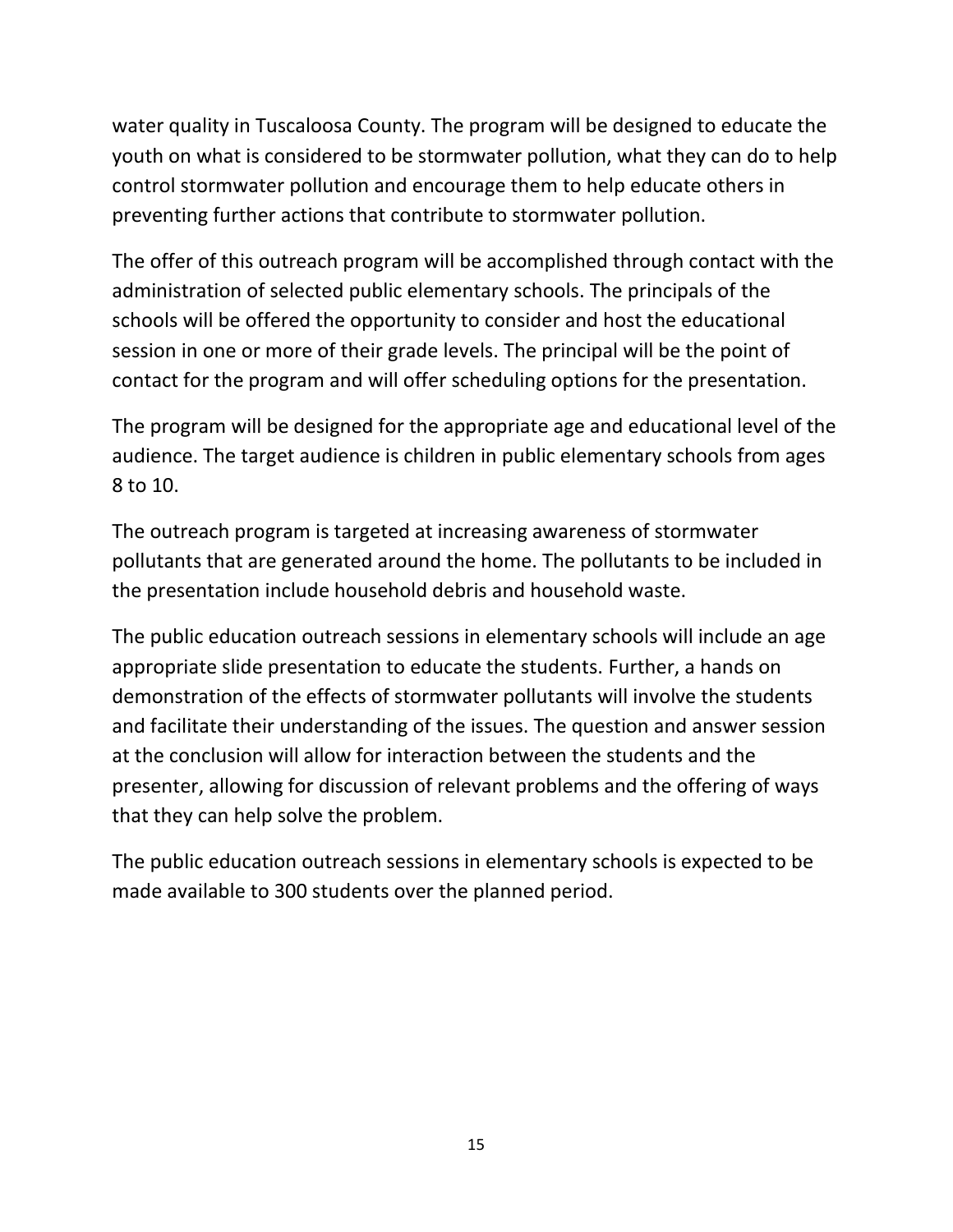#### **Measurable Goals – Public Education Outreach Sessions – Schools**

Winter/Spring 2016-17

Review and revise and update the Public School Outreach Presentation by January 31, 2017.

Contact 4 public schools and offer the educational outreach program for their consideration and hosting by March 31, 2017.

Provide the presentation to each of the 4 schools that agreed to host the outreach presentation by April 30, 2017.

One of the three schools contacted during the fall of 2016 accepted the offering of the outreach program.

One of the four schools contacted during the winter/spring of 2016- 2017 accepted the offering of the outreach program.

#### Fall 2017

Review and revise and update the Public School Outreach Presentation by August 15, 2017.

Contact 4 public schools and offer the educational outreach program for their consideration and hosting by October 1, 2017.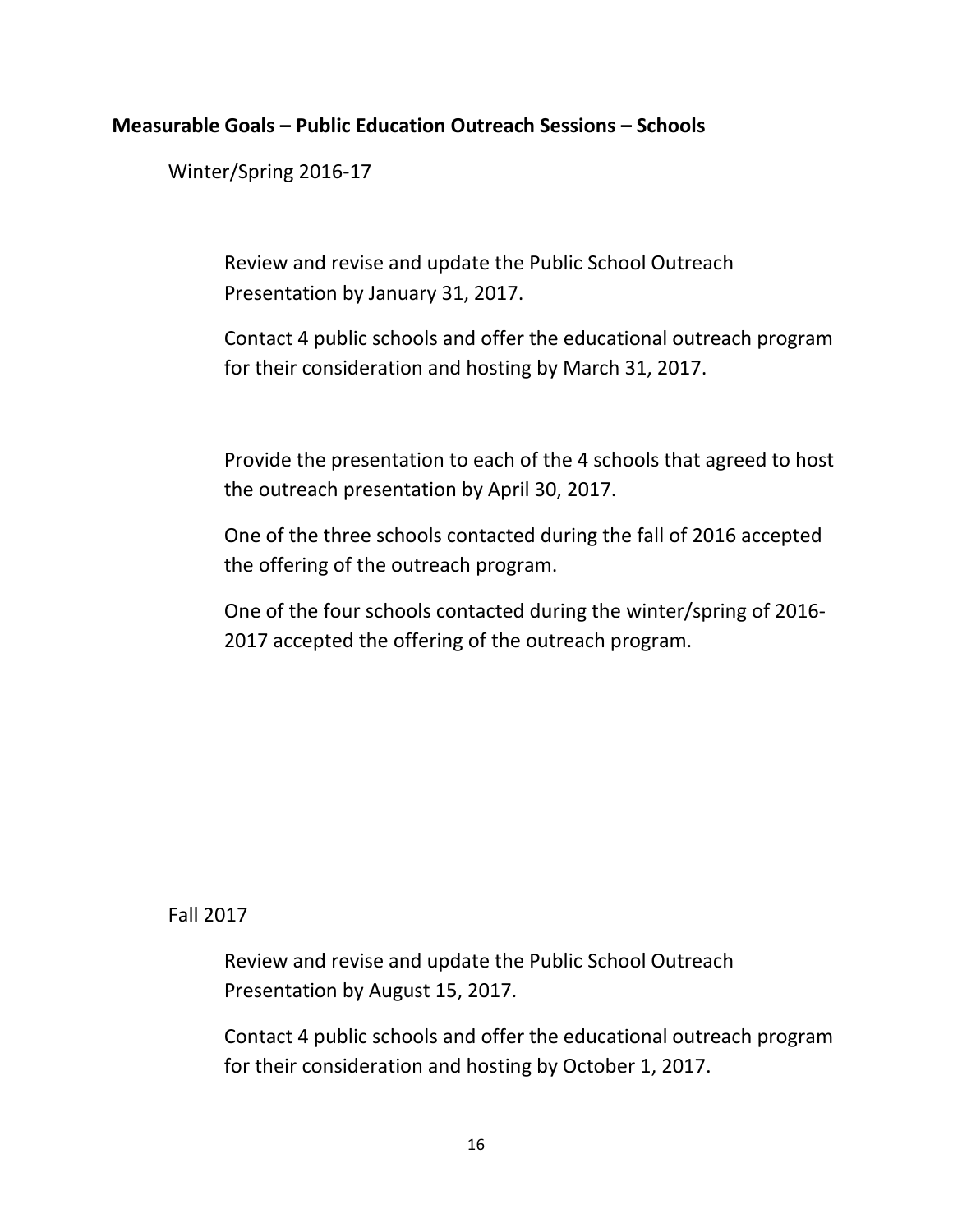Provide the presentation to each of the 4 schools that agreed to host the outreach presentation by December 1, 2017.

Winter/Spring 2017-2018

Review and revise and update the Public School Outreach Presentation by January 31, 2018

Contact 4 public schools and offer the educational outreach program for their consideration and hosting by March 31, 2018.

Provide the presentation to each of the 4 schools that agreed to host the outreach presentation.

#### Fall 2018

Review and revise and update the Public School Outreach Presentation by August 15, 2018.

Contact 4 public schools and offer the educational outreach program for their consideration and hosting by October 1, 2018.

Provide the presentation to each of the 4 schools that agreed to host the outreach presentation by December 1, 2018.

Winter/Spring 2018-2019

Review and revise and update the Public School Outreach Presentation by January 31, 2019.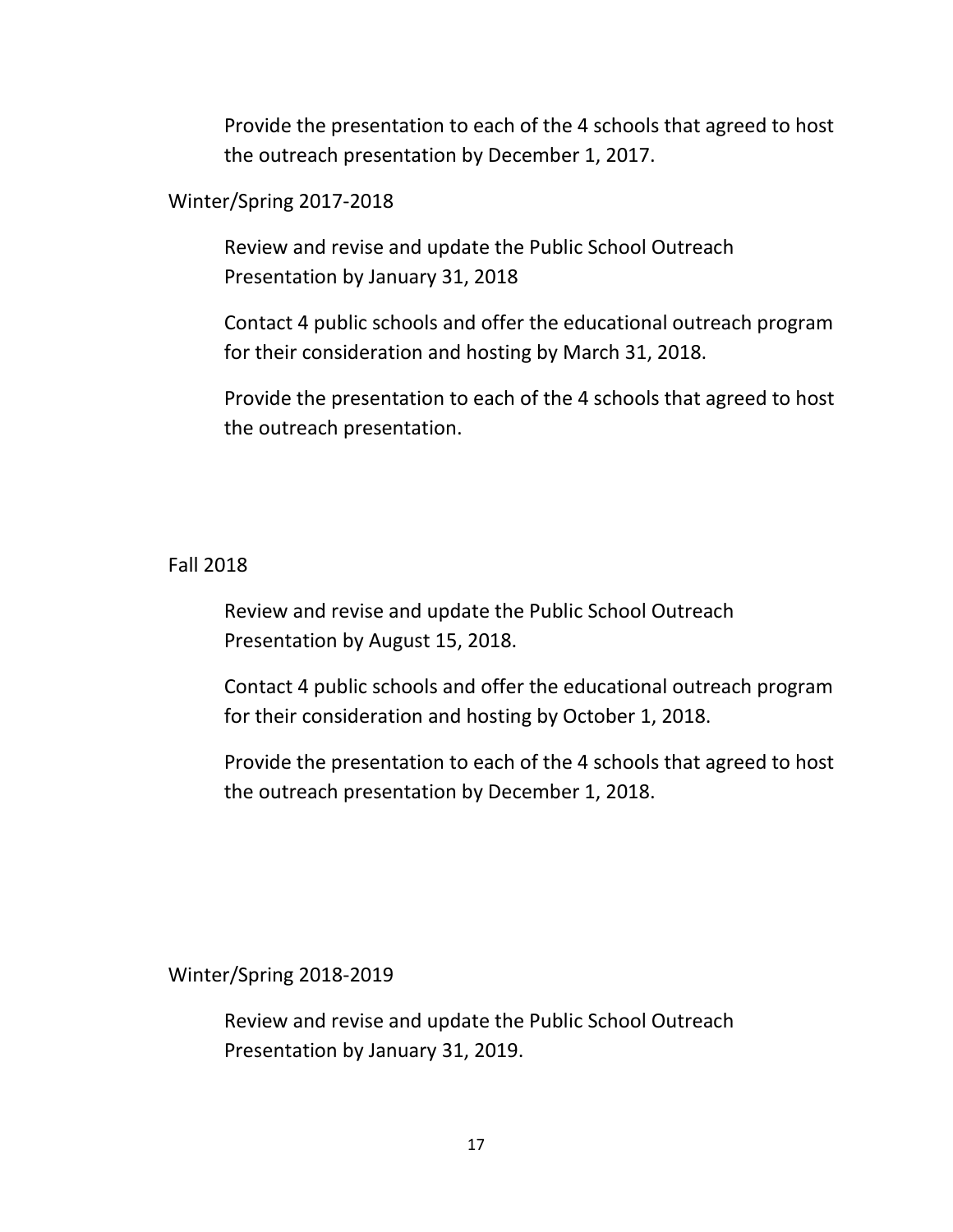Contact 4 public schools and offer the educational outreach program for their consideration and hosting by March 31, 2019.

Provide the presentation to each of the 4 schools that agreed to host the outreach presentation by April 30, 2019.

#### **Responsible Party – Public Education Outreach Sessions – Schools**

Bob Cunningham

Tuscaloosa County Public Works Department

2810 35th Street

Tuscaloosa, Alabama 35401

205-345-6600

[bcunningham@tuscco.com](mailto:bcunningham@tuscco.com)

#### **Reporting Mechanism – Public Education Outreach Sessions – Schools**

The reporting mechanism for documenting progress and results will be accomplished by summarizing work towards each stated goal in the annual report to the Alabama Department of Environmental Management.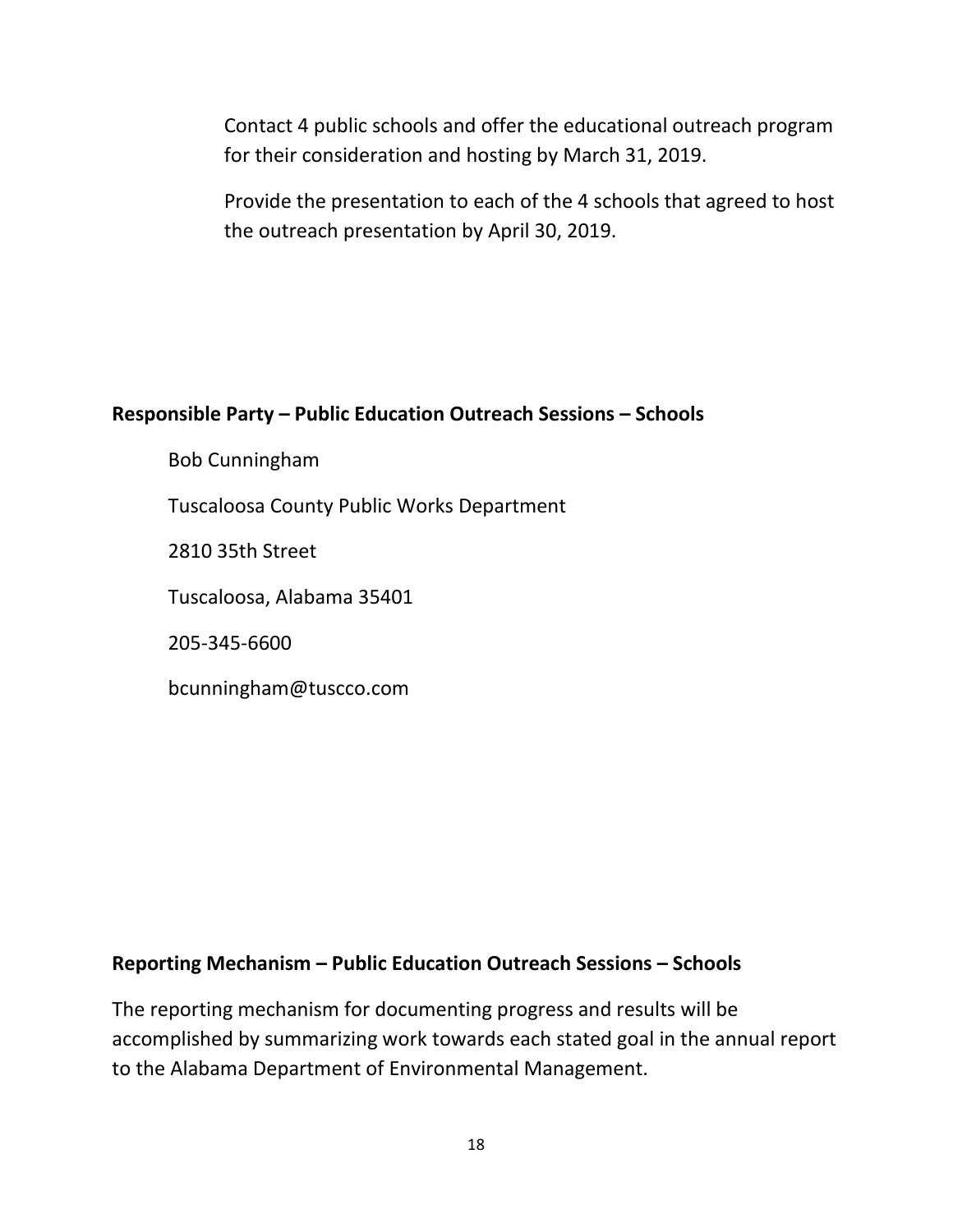## **Program Description – Public Education Outreach – Discovering Alabama**

Discovering Alabama is an Emmy Award winning television documentary series hosted by Doug Phillips. This program, broadcasted on Alabama Public Television, aims to document for the citizens, communities and students of the state "the many interesting and changing relationships between Alabama's lands and people". Tuscaloosa County has partnered with Dr. Phillips to assist in preparing and having broadcast subject matter pertaining to the issues of stormwater management.

#### **Implementation Schedule – Public Education Outreach - Discovering Alabama**

Continue the partnership with Discovering Alabama

#### **Decision Process – Public Education Outreach – Discovering Alabama**

Discovering Alabama has been long recognized as an eminent public education platform, being used by many school systems as a teaching tool. The documentary series is also viewed by citizens throughout the state, particularly by those with an interest in environmental issues. By using this medium, the message of the importance of stormwater management will be shared with students, educators, and other environmentally conscious citizens. Through this partnership, it is expected that there will be continued educational outreach with references to responsible stormwater management.

#### **Measurable Goals – Public Education Outreach – Discovering Alabama**

#### 2017-2019

Continue partnering with Dr. Doug Phillips of Discovering Alabama and Tuscaloosa County Public Works Department for the purpose of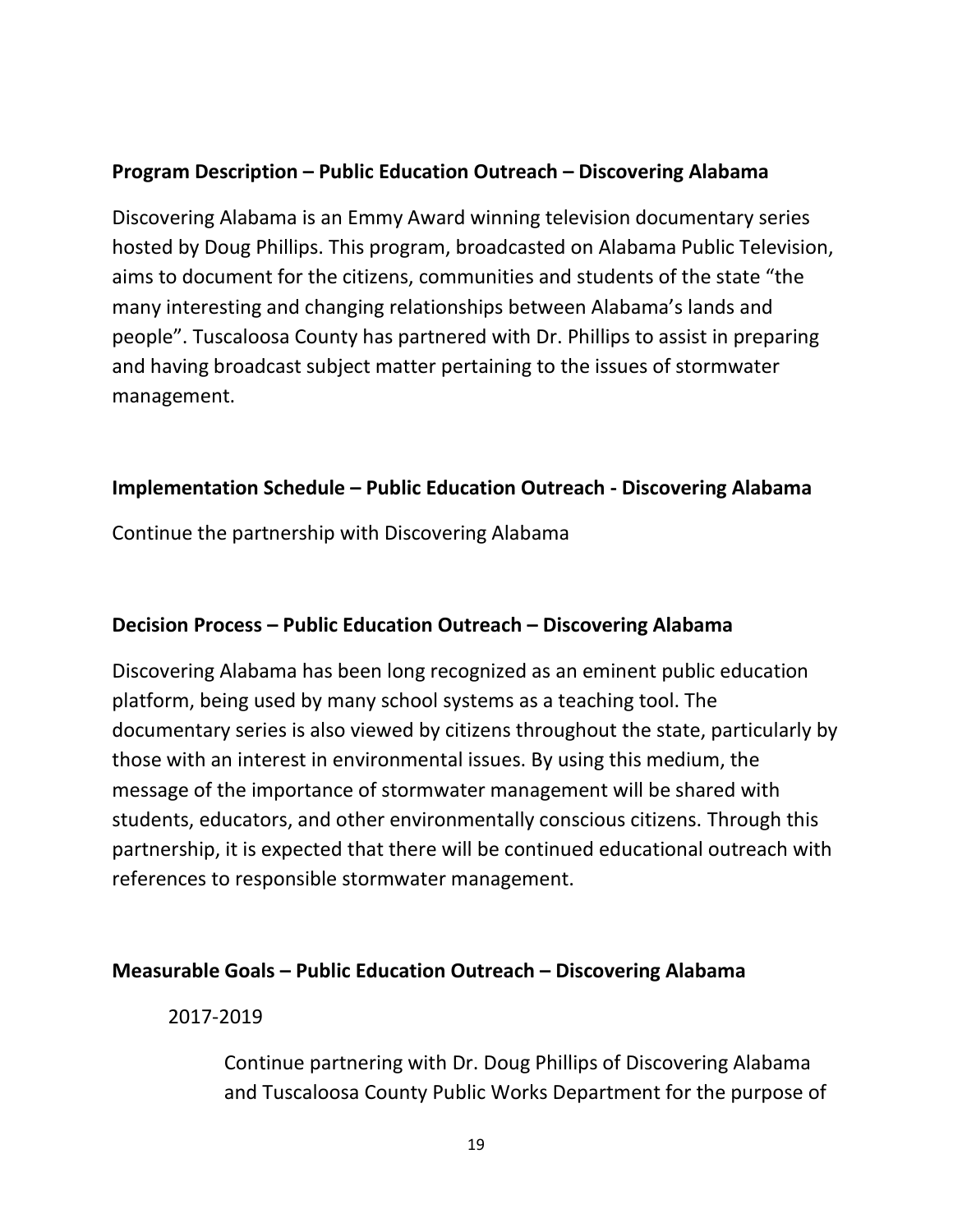educating the public on the importance of stormwater management. Dr. Phillips will inform the county when there are events that we can participate in.

No Tuscaloosa County Teachers Workshop this report cycle.

## **Responsible Party – Public Education Outreach – Discovering Alabama**

Bob Cunningham

Tuscaloosa County Public Works Department

2810 35th Street

Tuscaloosa, Alabama 35401

205-345-6600

[bcunningham@tuscco.com](mailto:bcunningham@tuscco.com)

#### **Reporting Mechanism – Public Education Outreach – Discovering Alabama**

The reporting mechanism for documenting progress and results will be accomplished by summarizing work towards each stated goal in the annual report to the Alabama Department of Environmental Management.

#### **General**

A single agency such as the Tuscaloosa County Public Works Department, even when assisted by the City of Tuscaloosa, City of Northport and the Alabama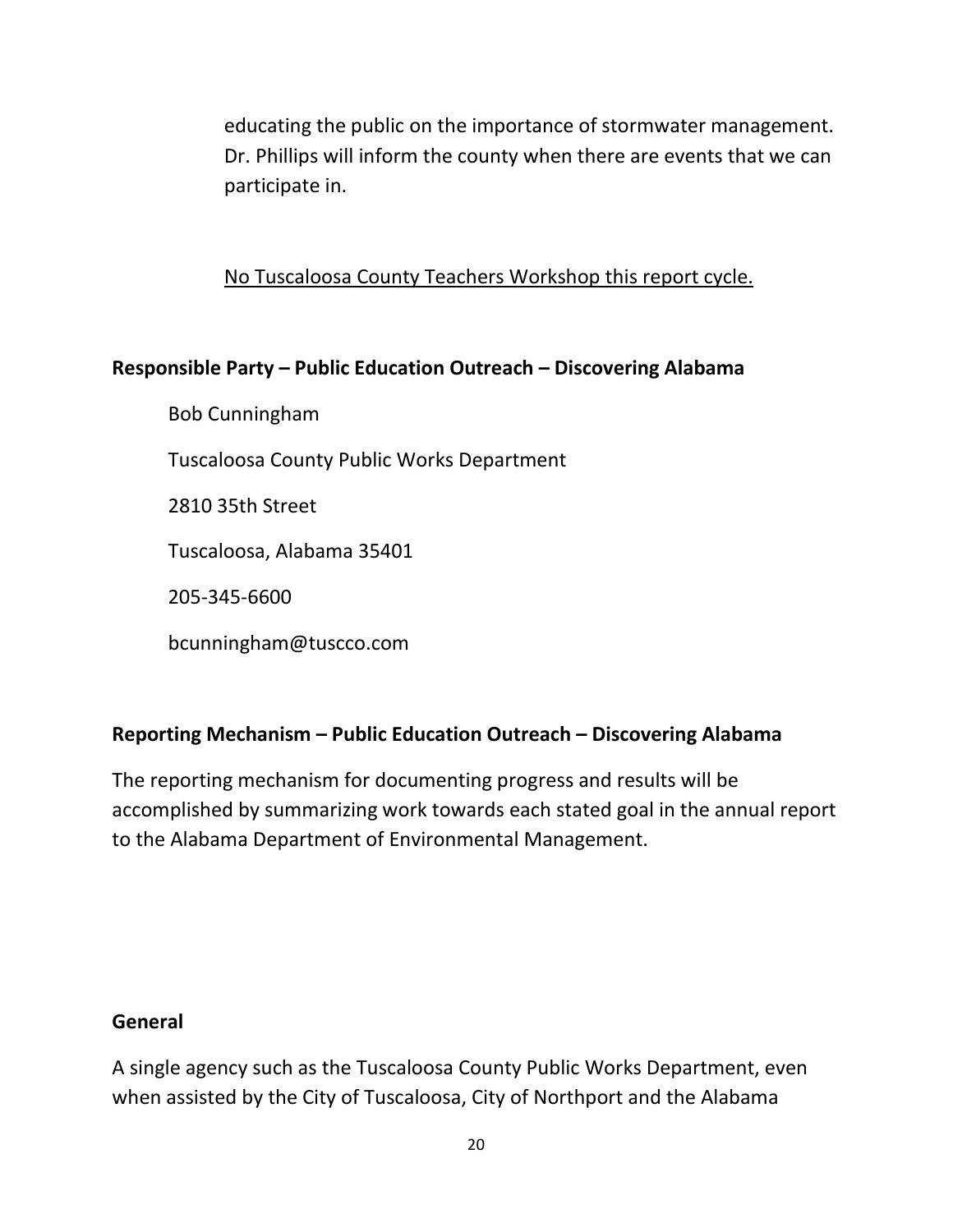Department of Environmental Management, cannot be as effective in reducing stormwater pollution as if it has the participation, partnership, and combined efforts of other groups in the community all working towards the same goal. The point of public involvement is to build on community capital that is the wealth of interested citizens and groups to help spread the message on preventing stormwater pollution, to undertake group activities that highlight storm drain pollution, and contribute volunteer community actions to restore and protect local water resources.

Public involvement also includes facilitating opportunities for direct action, educational, and volunteer programs that benefit water quality. Groups with a vested interest in water quality who want to participate in promoting environmental causes will be encouraged and offered opportunities to participate in the stormwater management program.

## **Permit Requirement**

The Permittee must include ongoing activities for public involvement through mechanisms to facilitate opportunities for direct action, education and volunteer programs. The Permittee must comply with applicable State and local public notice requirements when implementing a public involvement / participation program.

#### **Program Objective**

There are five primary objectives of public participation in stormwater management as part of the Tuscaloosa County stormwater management program. The first objective is education focused on a clear identification and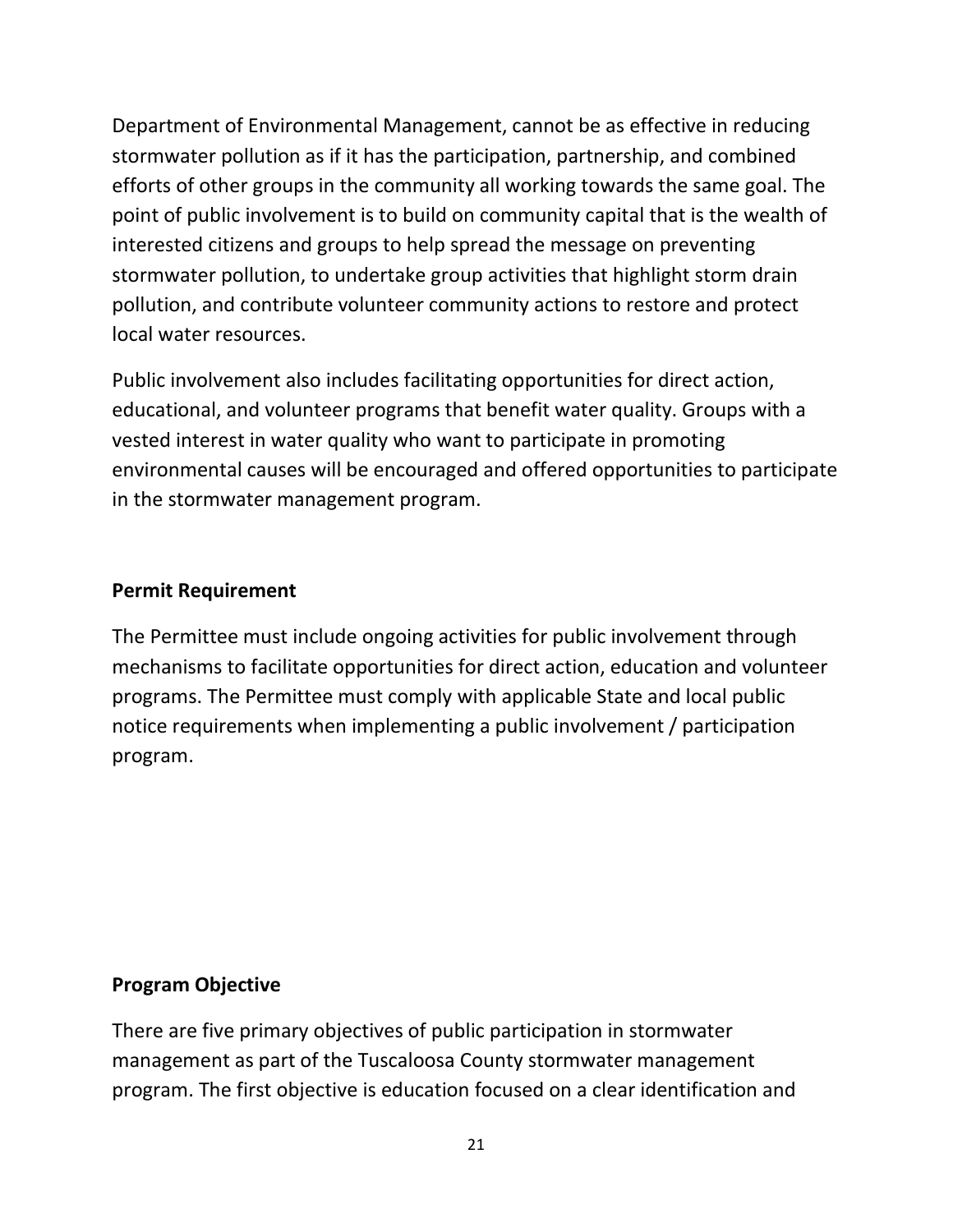understanding of the particular problem and solutions that are being addressed through the participatory activity. The second objective is to identify the activity or practice that resulted in the problem being addressed and corrected by the activity. The third object is to promote community ownership of both the problems and solutions. The fourth objective is to change behavioral patterns that have led to the problems being addressed by the activity. The fifth object is to incorporate feedback from the participants to further refine the process of public participation.

## **Program Description– Public Participation –Volunteer Roadside Trash Cleanup Groups**

Organizations within Tuscaloosa County recognize the need for roadside trash cleanup in their communities. With the groups taking ownership in the solution to the problem of roadside litter a substantive reduction in the amount of roadside trash is the benefit. This reduction further reduces the amount of trash that then enters the storm drains, ditches and creeks of the county. The overall benefit of this program is first the general appearance of roadsides and second the reduction of pollutants in the waterways.

Tuscaloosa County supports the groups that volunteer to participate in roadside trash cleanup activities. This support includes the loaning of proper motorist warning signs for the work zone activity, the loaning of reflective safety vests to the participants, the issuance of suitable trash bags for the collection of the trash, the provision of work gloves to the participants, and the scheduling of a crew to pick up the collected trash from the roadsides.

## **Implementation Schedule – Public Participation - Volunteer Roadside Trash Cleanup Groups**

As notice is received from a volunteer group expressing an interest in collecting the roadside trash in an area, a contact person is identified for the group. This person will be issued and loaned items needed to safely remove the litter from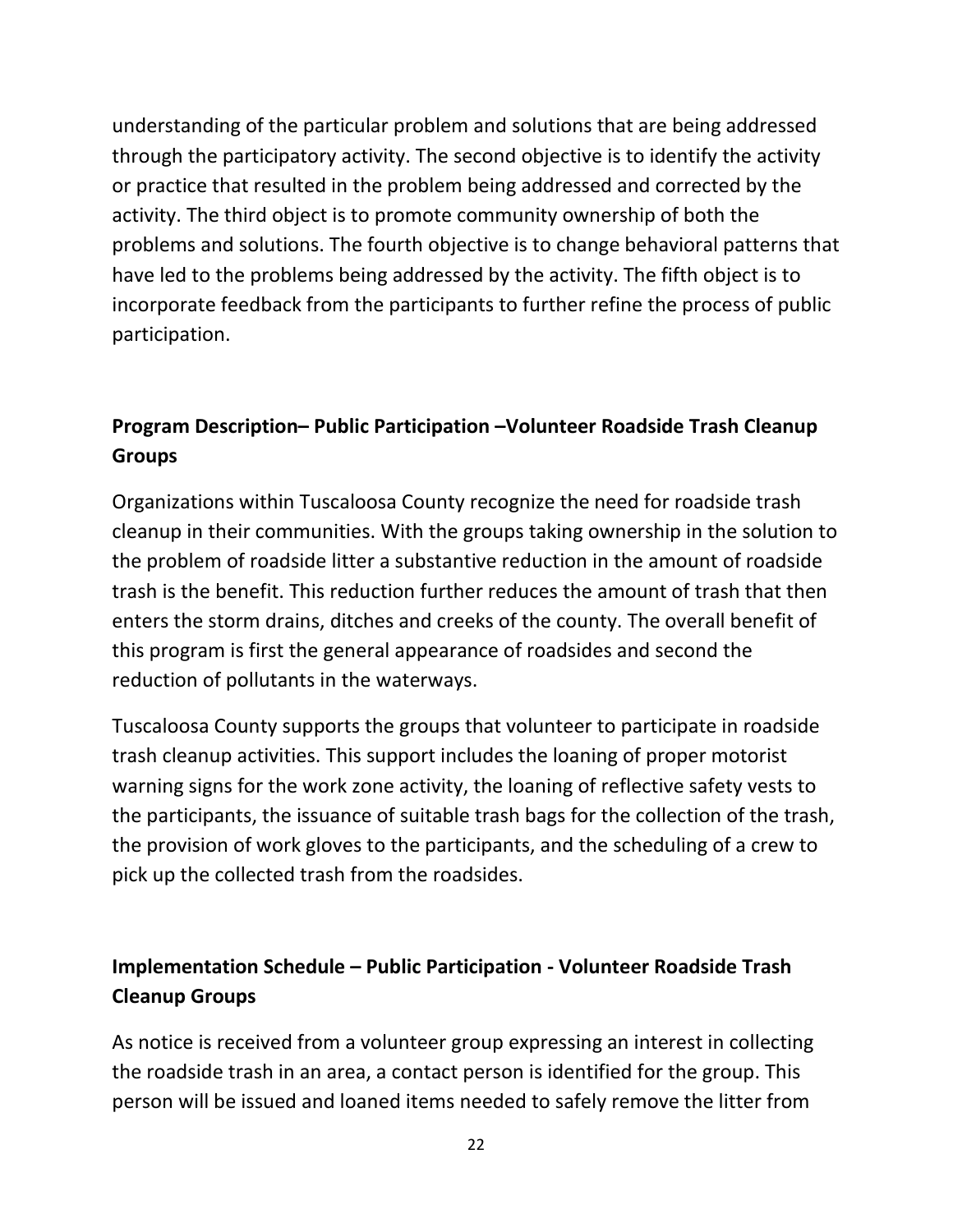the roadsides. This program depends upon community organizations to take the initial step in scheduling the activity.

## **Decision Process – Public Participation - Volunteer Roadside Trash Cleanup Groups**

The initiative of local community based groups to volunteer to better their community by removing roadside litter fulfills the five objectives of this program of public participation, and in particular the most important being that the group is taking ownership of the problem and working to correct it. Further, the participants in the volunteer cleanup are likely to not contribute to the problem of roadside litter themselves once they have assisted in a cleanup operation.

The target audience for this activity is community based groups and service organizations. These groups are typically based in small communities in the county, most often associated with churches and schools in their community.

As this program continues, the county is in the process of considering adding to the loaned tools to the volunteer groups. The purchase of pick up tools bearing a message about the stormwater management program is being considered; these pickup tools would be available on loan to those groups participating.

## **Measurable Goals – Public Participation - Volunteer Roadside Trash Cleanup Groups**

2017-2019

The measurable goal for volunteer roadside trash cleanup groups is a count of the number of times the county supports a group hosting an event.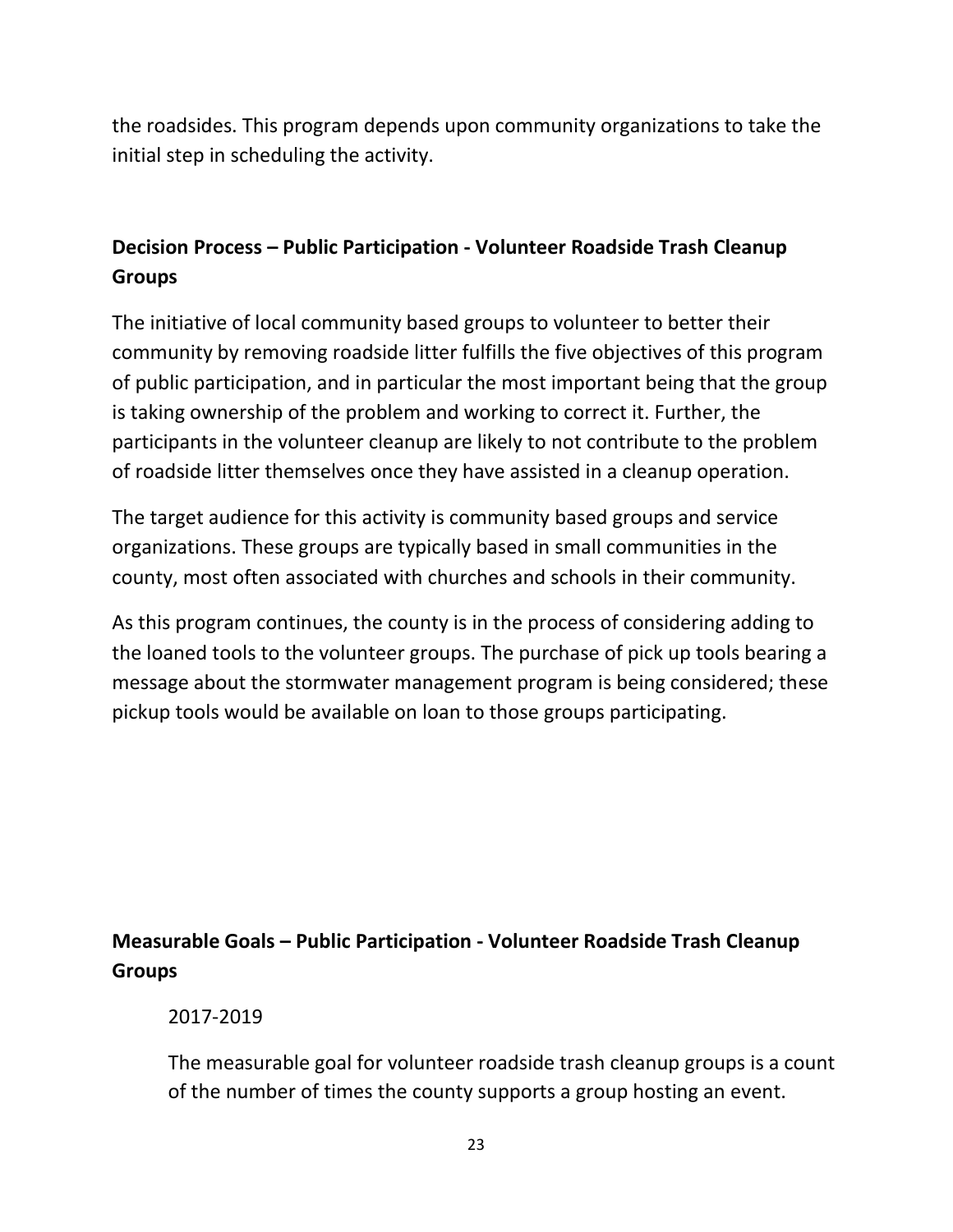2016-2017

No group clean-ups were performed that the county was made aware of.

2017-2018

No group clean-ups were performed that the county was made aware of.

2018-2019

No group clean-ups were performed that the county was made aware of.

## **Responsible Party – Public Participation - Volunteer Roadside Trash Cleanup Groups**

Bob Cunningham

Tuscaloosa County Public Works Department

2810 35th Street

Tuscaloosa, Alabama 35401

205-345-6600

**Reporting Mechanism – Public Participation - Volunteer Roadside Trash Cleanup Groups**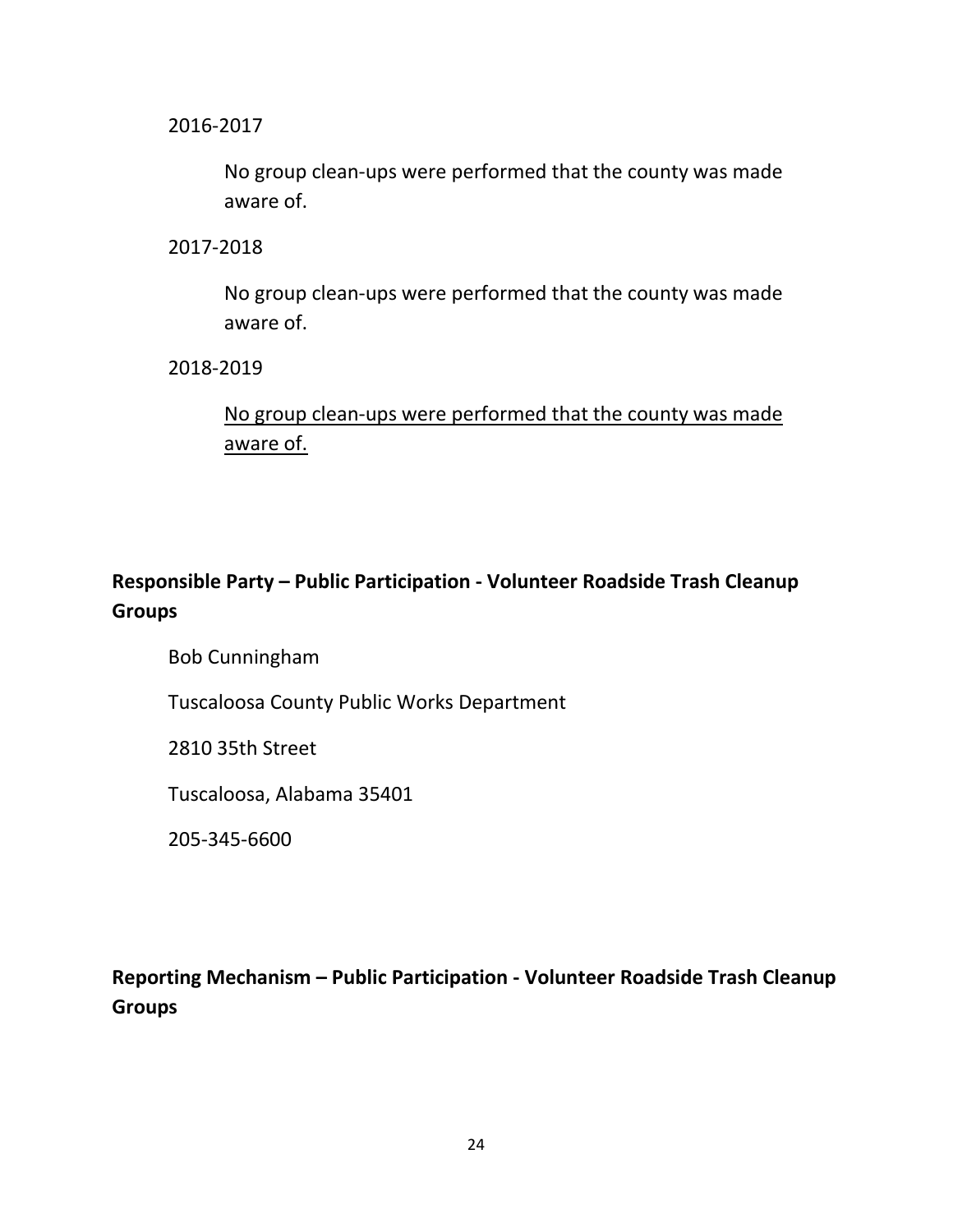The reporting mechanism for documenting progress and results will be accomplished by summarizing work towards each stated goal in the annual report to the Alabama Department of Environmental Management.

#### **Program Description – Public Participation – Spring Cleanup**

The Tuscaloosa County Commission has recognized that in the unincorporated areas of the county there is a significant problem with illegal dumping. This often involves the dumping of large unwanted items on roadsides, in ditches and into ravines. This dumping typically takes place in areas with few homes and sporadic traffic. The county commission realized that the items being dumped in this fashion were not the type that are readily disposed of in the curbside pickup. Residents had one avenue of proper disposal which was to transport the items to a landfill and pay the disposal fee. Instead, items were being disposed of in a manner that negatively affects water quality. Items that were frequently being dumped illegally in these sites include computers, televisions, furniture, household chemicals and paint, and building debris.

The Tuscaloosa County Commission offers each spring to the citizens of the county a day of free disposal service. The commission has placed in strategic locations in the county large dumpsters for the disposal of these items. There is no fee for the disposal, and assistance is provided in the unloading of the debris.

#### **Implementation Schedule – Public Participation – Spring Cleanup**

2017-2019

During the month of April the Tuscaloosa County Commission will provide to the citizens multiple manned drop off points for the disposal of items. This event is being planned to not have a fee for the service.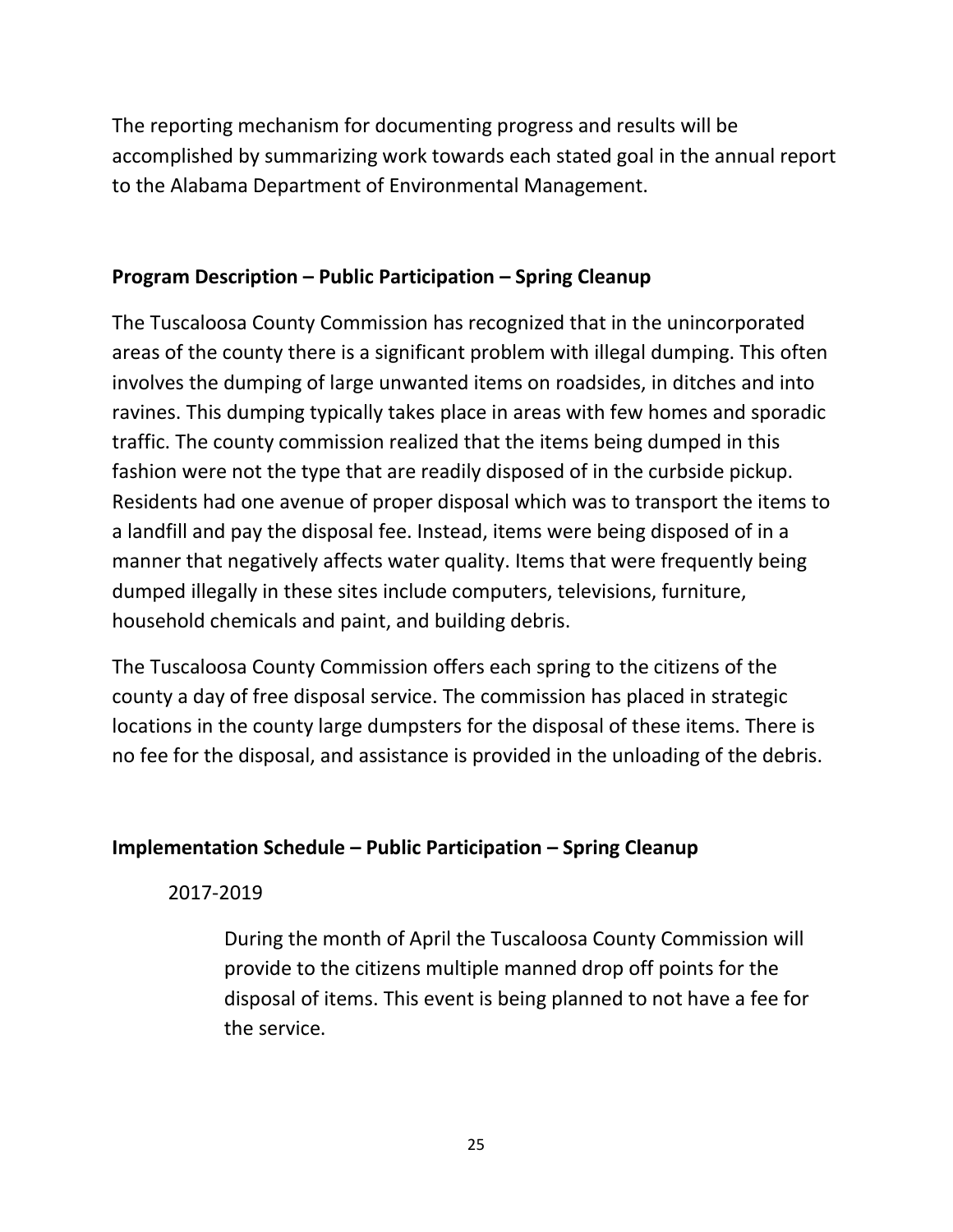#### **Decision Process – Public Participation – Spring Cleanup**

Over many years the Tuscaloosa County Commission has been tasked with cleanup of illegal dumps on the rural roadsides. Further, property owners where a roadside gully or ravine afforded an individual the opportunity and location to dispose of unwanted articles have themselves been faced with the burden and expense of the cleanup. Practices to discourage this type of dumping have had minimal effect; the placement of No Dumping signs or barriers along the roadside did not significantly decrease the amount of illegal dumping. The commission sought to address this problem by offering a day of free dumpster service. This program is promoted by the commission in the local newspaper, radio and television announcements as well as notices to the community centers, fire stations and churches.

## **Measurable Goals – Public Participation – Spring Cleanup**

#### 2017-2019

The measurable goal for the Spring Cleanup is a count of the number of sites being made available to the public for use. The goal of the commission is, at a minimum, maintain the number of collection sites, and to increase as demand dictates the number of collection sites.

A clean-up was done on April 14, 2018. Next year's will be on April 27, 2019.

See Appendix "C" for Event Flyers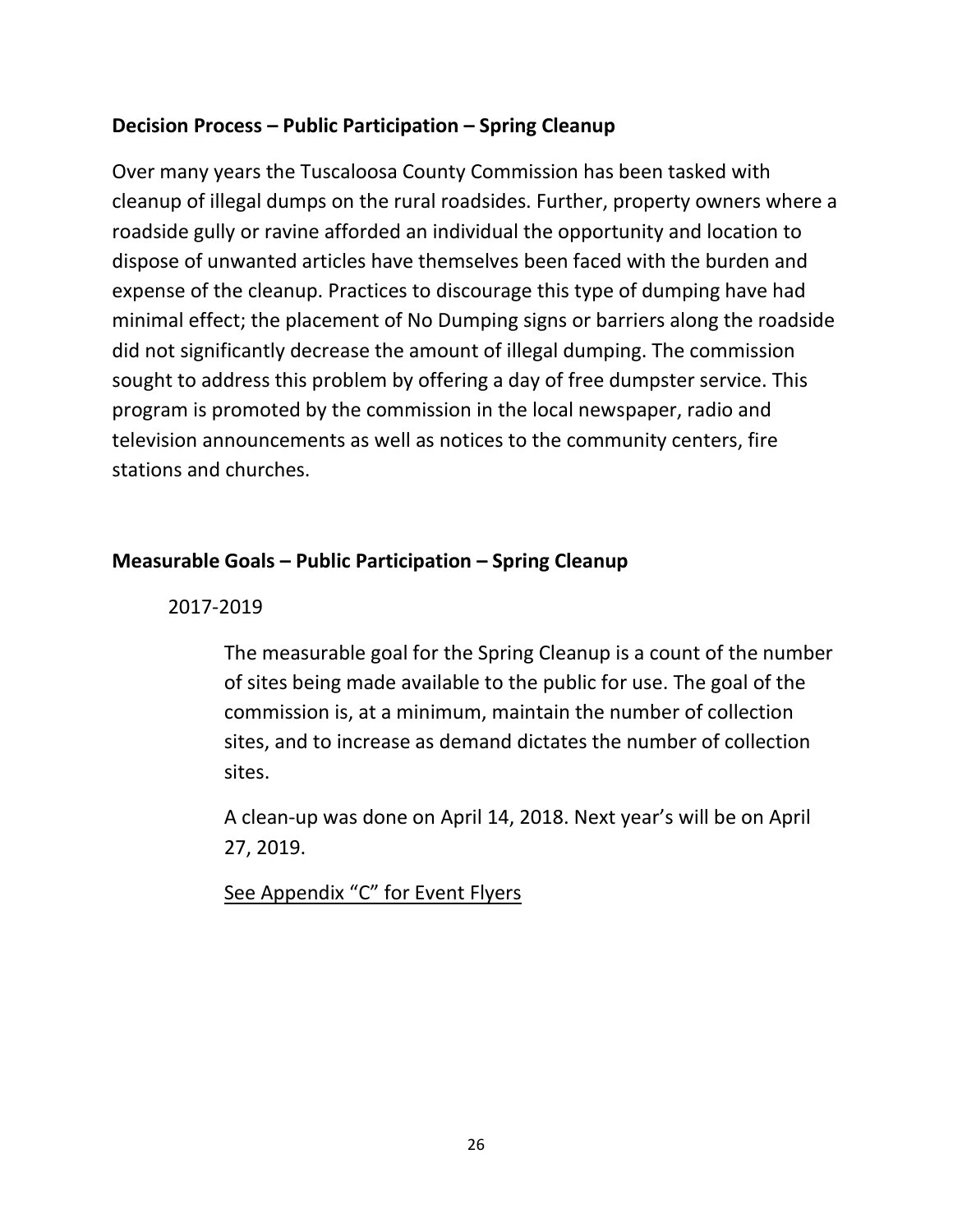## **Responsible Party – Public Participation –Spring Cleanup**

Bob Cunningham Tuscaloosa County Public Works Department 2810 35th Street Tuscaloosa, Alabama 35401 205-345-6600

## **Reporting Mechanism – Public Participation –Spring Cleanup**

The reporting mechanism for documenting progress and results will be accomplished by summarizing work towards each stated goal in the annual report to the Alabama Department of Environmental Management.

## **Program Description – Public Participation – Volunteer Waterway Cleanup Groups**

Organizations within Tuscaloosa County recognize the need for waterway trash cleanup along the lakeshores and stream banks. With the groups taking ownership in the solution to the problem of waterway trash a substantive reduction in the amount of floating and submerged trash is the benefit. This pollution reduction further enhances the appearance of these treasured recreational areas and enhances aquatic plant and animal life.

Tuscaloosa County supports the groups that volunteer to participate in waterway trash cleanup activities. This support includes the issuance of suitable trash bags for the collection of the trash, the provision of work gloves to the participants, and the scheduling of a crew to pick up the collected trash from the public landing areas.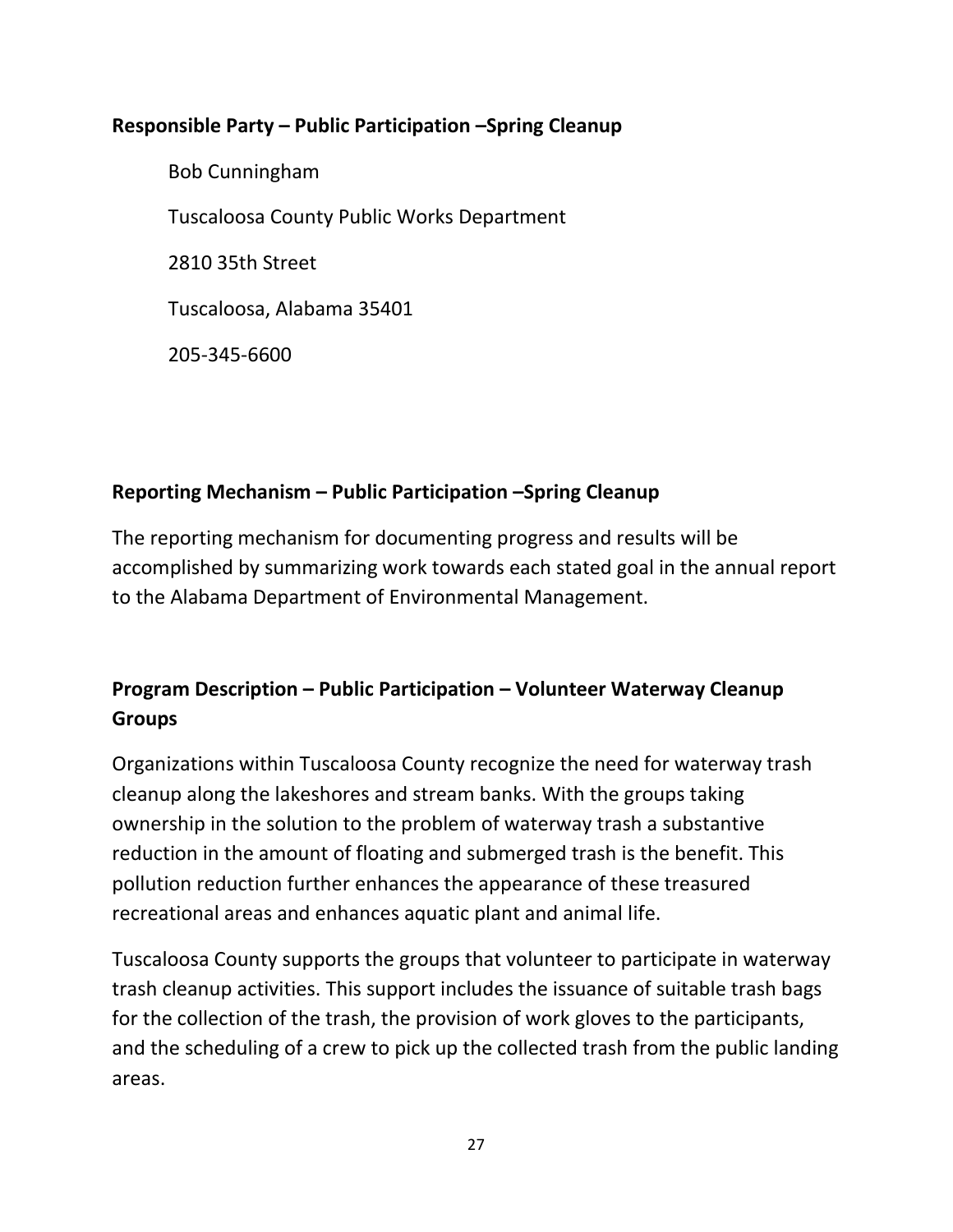## **Implementation Schedule – Public Participation - Volunteer Waterway Cleanup Groups**

As notice is received from a volunteer group expressing an interest in collecting the waterway trash along a creek, river stream or lakeshore, a contact person is identified for the group. This person will be issued and loaned items needed to safely remove the litter from the waterways. This program depends upon community organizations to take the initial step in scheduling the activity.

## **Decision Process – Public Participation - Volunteer Waterway Cleanup Groups**

The initiative of local community based groups to volunteer to better their community by removing waterway trash fulfills the five objectives of this program of public participation, and in particular the most important being that the group is taking ownership of the problem and working to correct it. Further, the participants in the volunteer cleanup are likely to not contribute to the problem of roadside litter themselves once they have assisted in a cleanup operation.

As this program continues, the county is in the process of considering adding to the loaned tools to the volunteer groups. The purchase of pick up tools bearing a message about the stormwater management program is being considered; these pickup tools would be available on loan to those groups participating.

The target audience for this activity is community based groups and service organizations. These groups are typically have a vested interest in the water body they are volunteering to work within. Past groups that have participated in waterway cleanup activities include Friends of Hurricane Creek, Black Warrior River Keeper, and Geocaching organizations.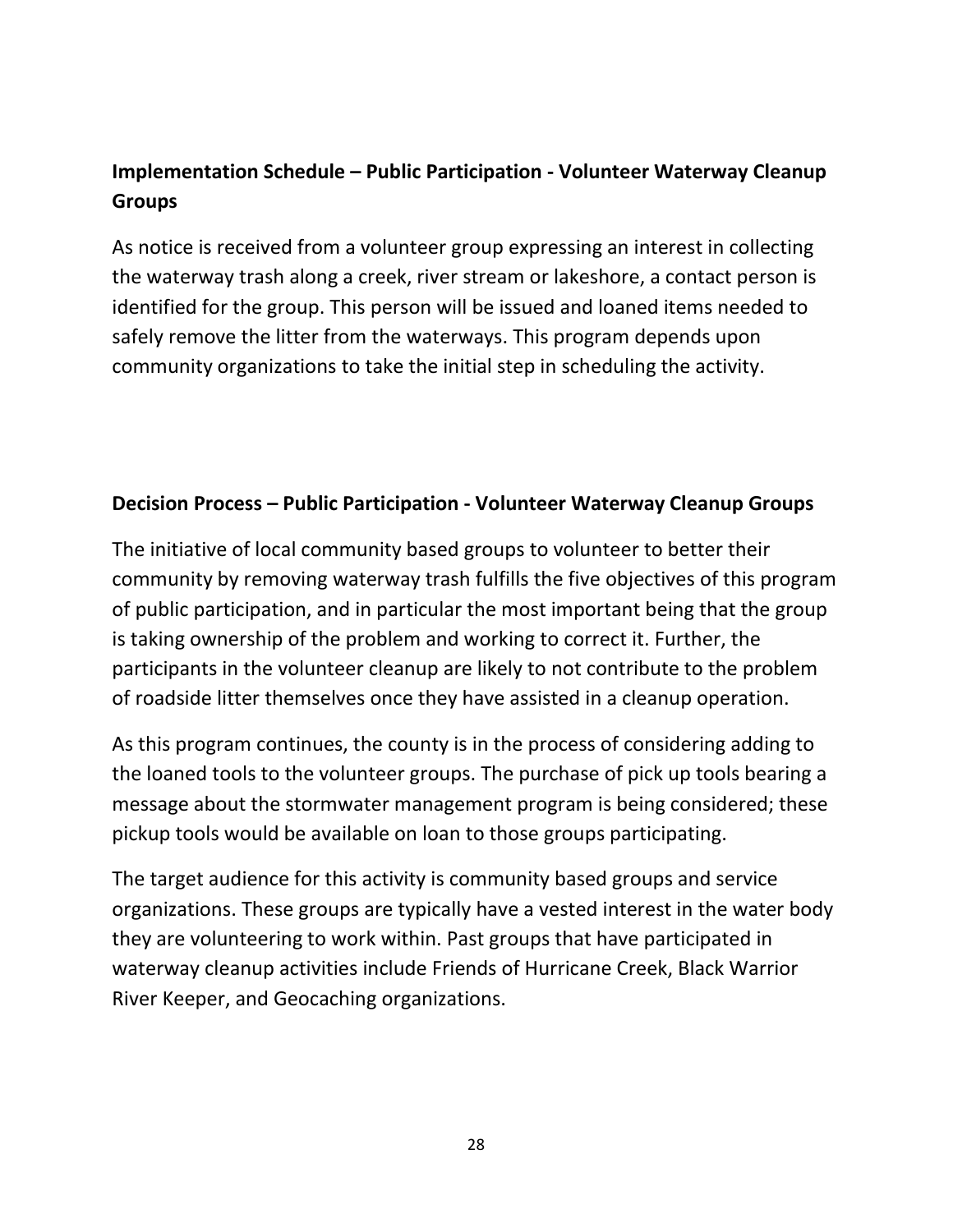#### **Measurable Goals – Public Participation - Volunteer Waterway Cleanup Groups**

2017-2019

The measurable goal for volunteer waterway cleanup operations is a count of the number of times the county supports a group hosting an event.

2016-2017

Tuscaloosa County sponsored and participated in the two North River-Lake Tuscaloosa Watershed events. On April 8, 2016 a display was set up at the Water Fest event held at the Phelps Activity Center and educational materials was distributed.

2017-2018

County employees did not participate in this report cycle Lake Cleanup.

2018-2019

A clean-up of Lake Tuscaloosa is scheduled for April 6, 2019.

#### **Responsible Party – Public Participation - Volunteer Waterway Cleanup Groups**

Bob Cunningham

Tuscaloosa County Public Works Department

2810 35th Street

Tuscaloosa, Alabama 35401

205-345-6600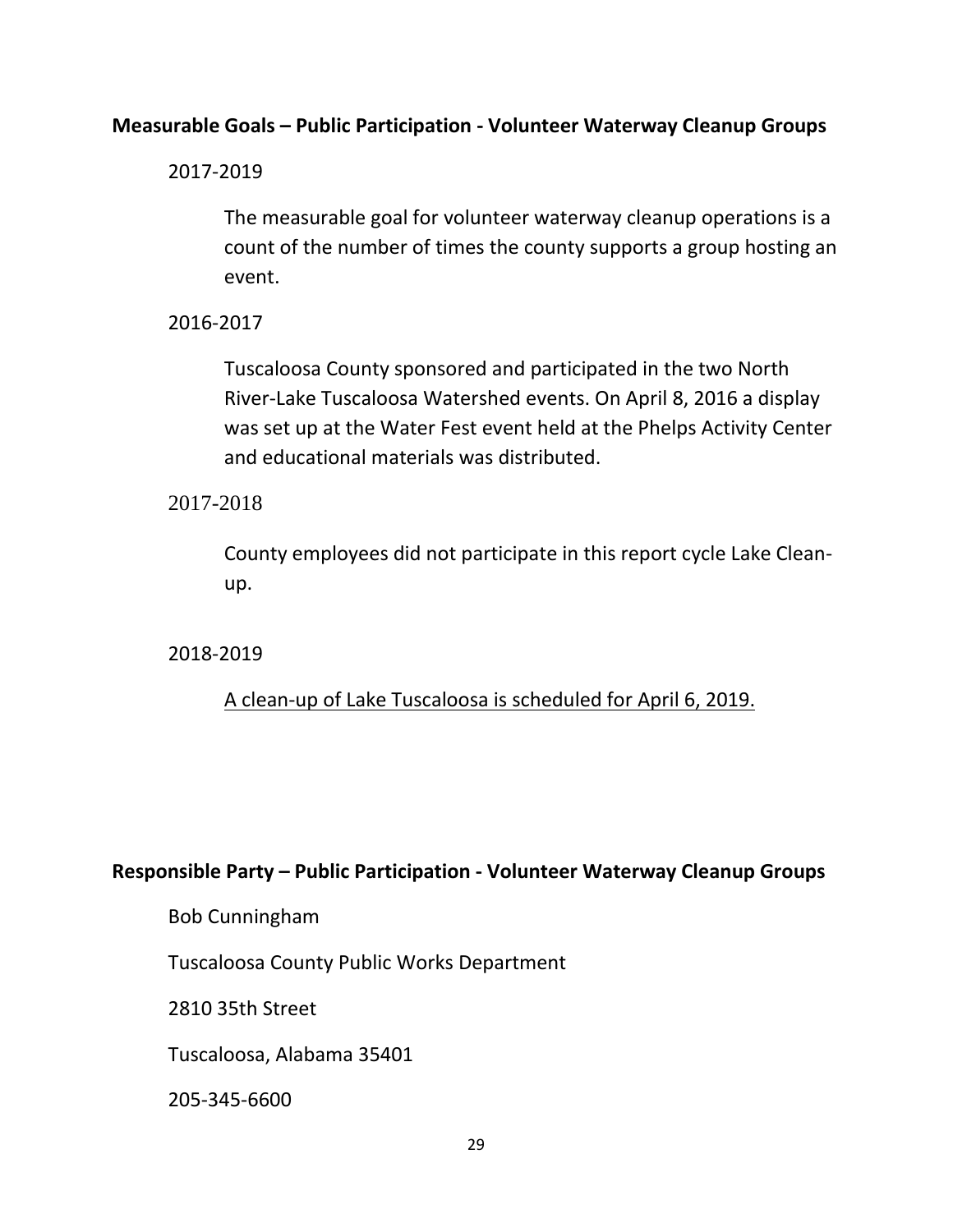## **Reporting Mechanism – Public Participation - Volunteer Waterway Cleanup Groups**

The reporting mechanism for documenting progress and results will be accomplished by summarizing work towards each stated goal in the annual report to the Alabama Department of Environmental Management.

## **Illicit Discharge Detection and Elimination Program**

#### **Minimum Control Measure #3**

#### **General**

Illicit discharges are generally any discharge into a storm drain system that is not composed entirely of stormwater. Illicit discharges are a problem because, unlike wastewater which flows to a wastewater treatment plant, stormwater generally flows to waterways without any additional treatment. Illicit discharges often include pathogens, nutrients, surfactants, and various toxic pollutants.

The Stormwater Management Program for Tuscaloosa County includes provisions to detect and eliminate these illicit discharges. This program includes the mapping of stormwater discharge points, a plan for the reporting of illicit discharges, a plan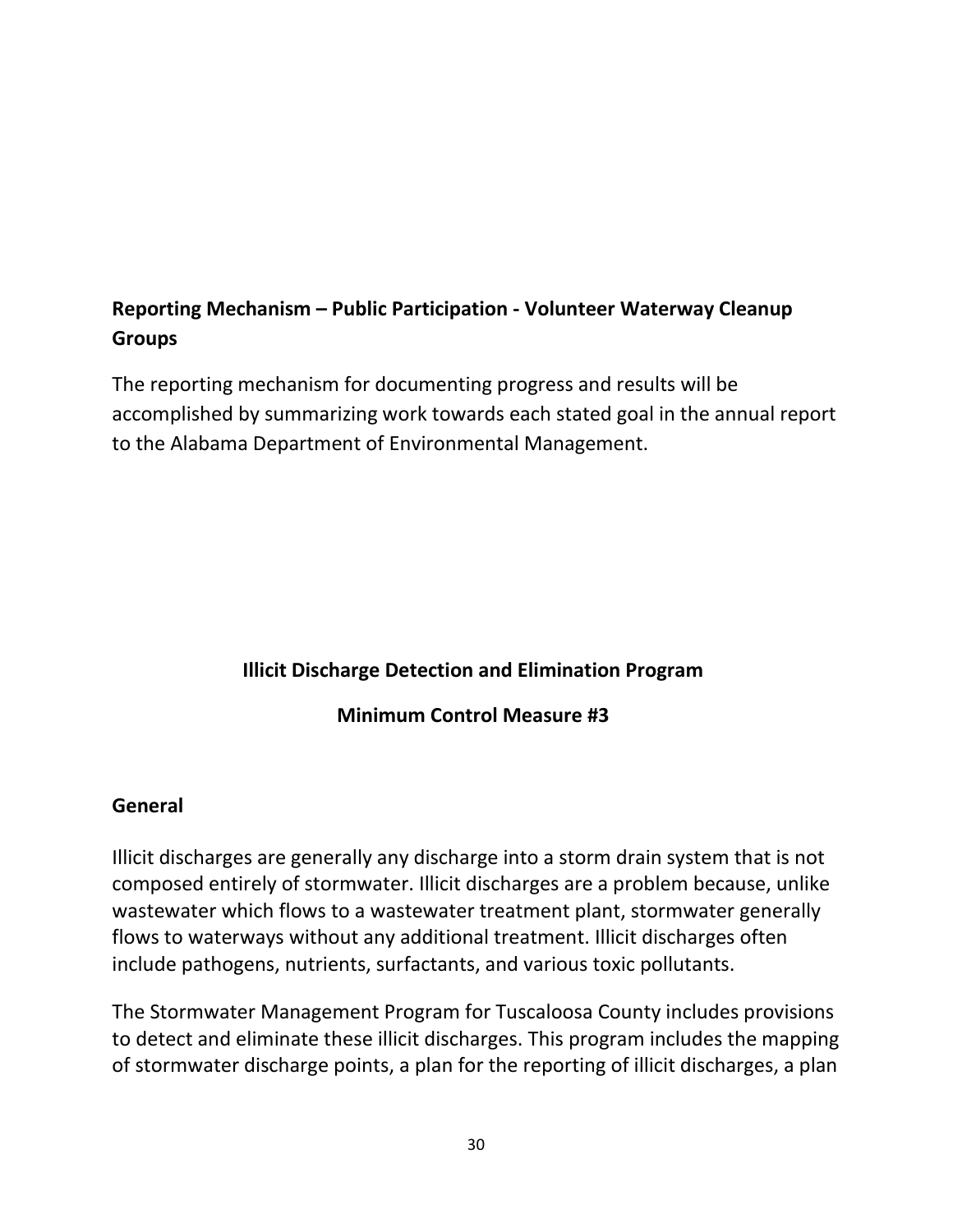to detect and address illicit discharges and education program on the hazards associated with illicit discharges.

The Stormwater Management Program for Tuscaloosa County is both reactive and proactive. The program is reactive in addressing spills and other illicit discharges to the storm drain system that are found. The program is also proactive in preventing and eliminating illicit discharges through education and training.

#### **Permit Requirement**

The Permittee shall include an ongoing program to detect and eliminate illicit discharges into the Permittee's small MS4, and improper disposal, including spills under the purview of another responding authority, into the MS4 owned or operated by the Permittee to the maximum extent practicable.

## **Program Objective**

The objective of the Tuscaloosa County Stormwater Management Program in handling illicit discharge detection is to provide educational outreach to those in a position to assist in the detection process. The county does not have the authority to police illicit discharges but must depend upon the enforcement powers of other agencies that have been given the authority to do so. Therefore, the objective of managing illicit discharge detection and elimination is to train public employees in detection, provide and avenue to report the discharge to the proper agency and to document the detection and reporting process.

## **Program Description – Illicit Discharge Detection and Elimination – Public Employee Education**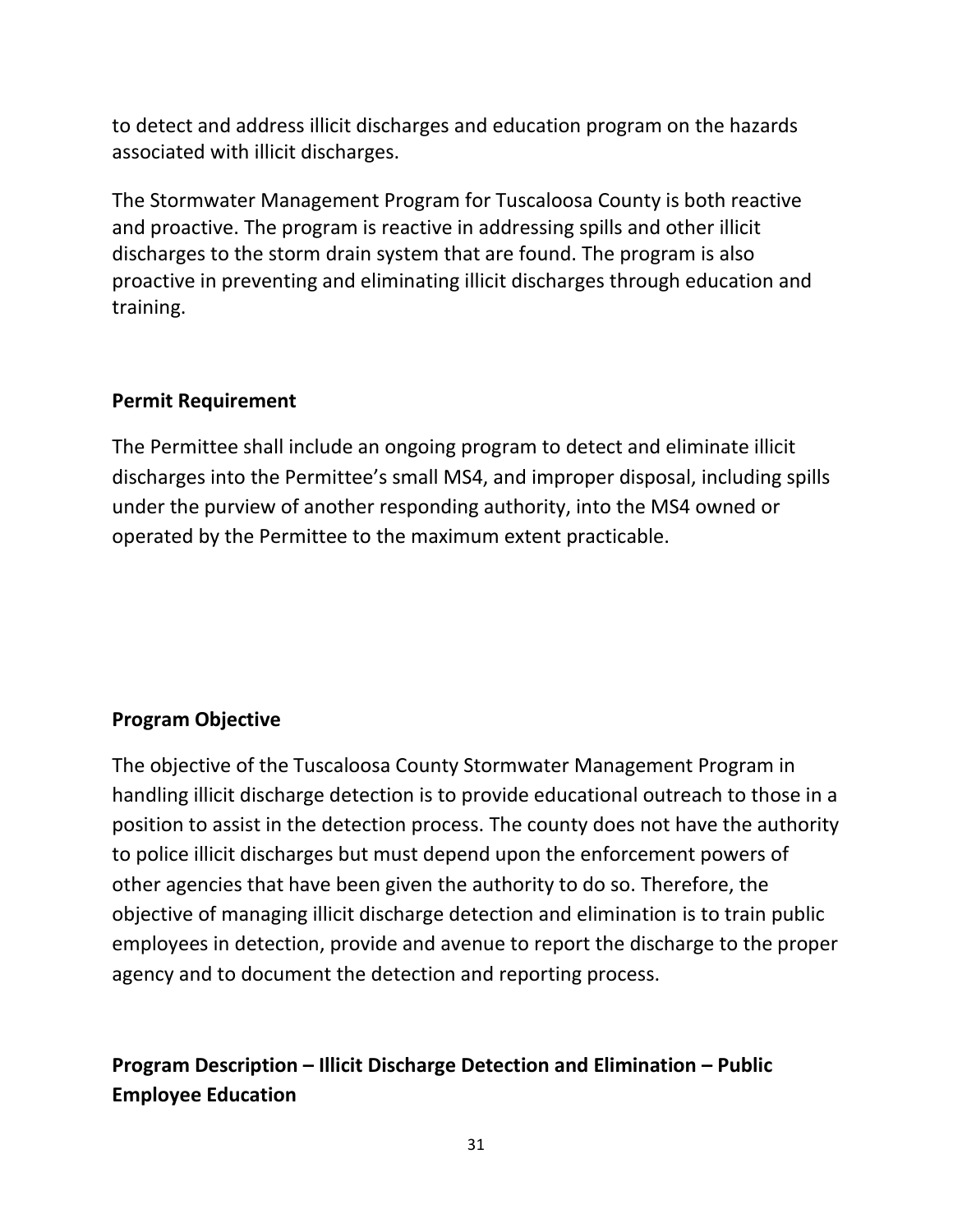Employees of the Tuscaloosa Public Works Department are involved in work throughout the county on a daily basis. This work is often associated with areas where illicit discharges occur, that is in the roadside ditches and creeks throughout the county. A training program will be established and operated that will educate them in identifying illicit discharges, and the procedure to follow in reporting such an occurrence.

## **Implementation Schedule and Measureable Goals – Illicit Discharge Detection and Elimination – Public Employee Education**

2017

The Engineering Department of the Tuscaloosa County Public Works Department developed a training program in 2015. This program is geared towards the maintenance and inspection employees in the department. The subject matter is the identification of illicit discharges, and the proper steps to follow in reporting the illicit discharges.

During the summer of 2017 personnel in the Tuscaloosa County Public Works Department will be trained in the identification of illicit discharges, and the proper steps to follow in reporting the illicit discharge.

2018

During the spring, review and revise the training program for county personnel in illicit discharge detection and reporting procedures.

During the summer personnel in the Tuscaloosa County Public Works Department will be trained in the identification of illicit discharges, and the proper steps to follow in reporting the illicit discharge.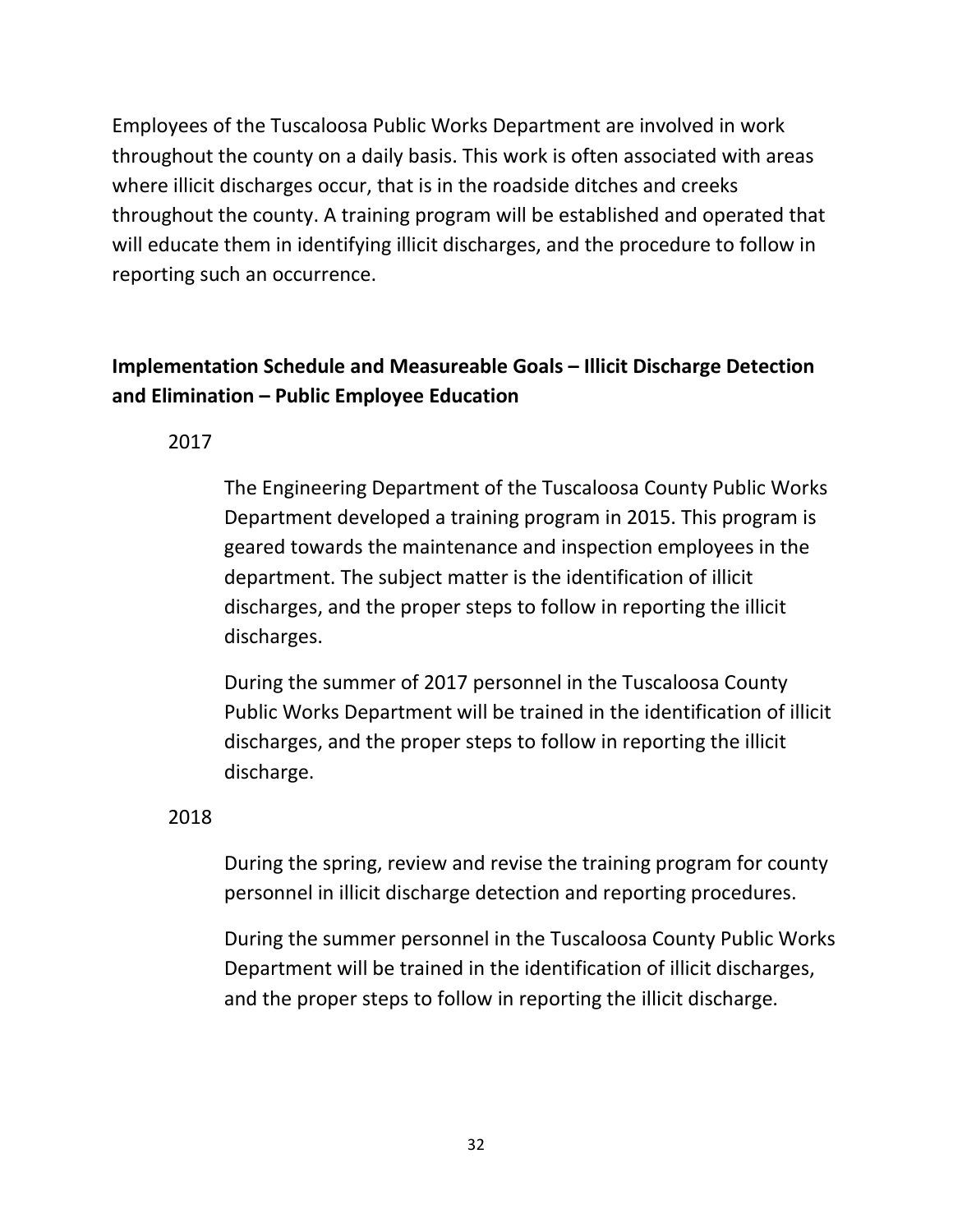2019

During the spring, review and revise the training program for county personnel in illicit discharge detection and reporting procedures.

During the summer personnel in the Tuscaloosa County Public Works Department will be trained in the identification of illicit discharges, and the proper steps to follow in reporting the illicit discharge.

#### 2017-2018

The county shop held a training session on September 26, 2017.

2018-2019

Presentation was postponed to fall 2019

## **Permit Requirement – Storm Sewer Map Update**

Update the existing storm sewer map to include the following: location of all outfalls and the names and locations of all waters of the State that receive discharges from those outfalls; structural BMPs owned, operated and maintained by boundaries of the Permittee's watershed.

## **Program Objective – Storm Sewer Map Update**

The first objective of this section is to continue the process of updating the storm sewer map for Tuscaloosa County. This ongoing process involves locating each discharge point, securing the GPS coordinates of the site, determining the type of pipe, assessing the condition of the pipe as well as the condition at the inlet and outlet ends. This information is included on a spreadsheet as well as located on the Tuscaloosa County GIS map for this purpose. This process of maintaining an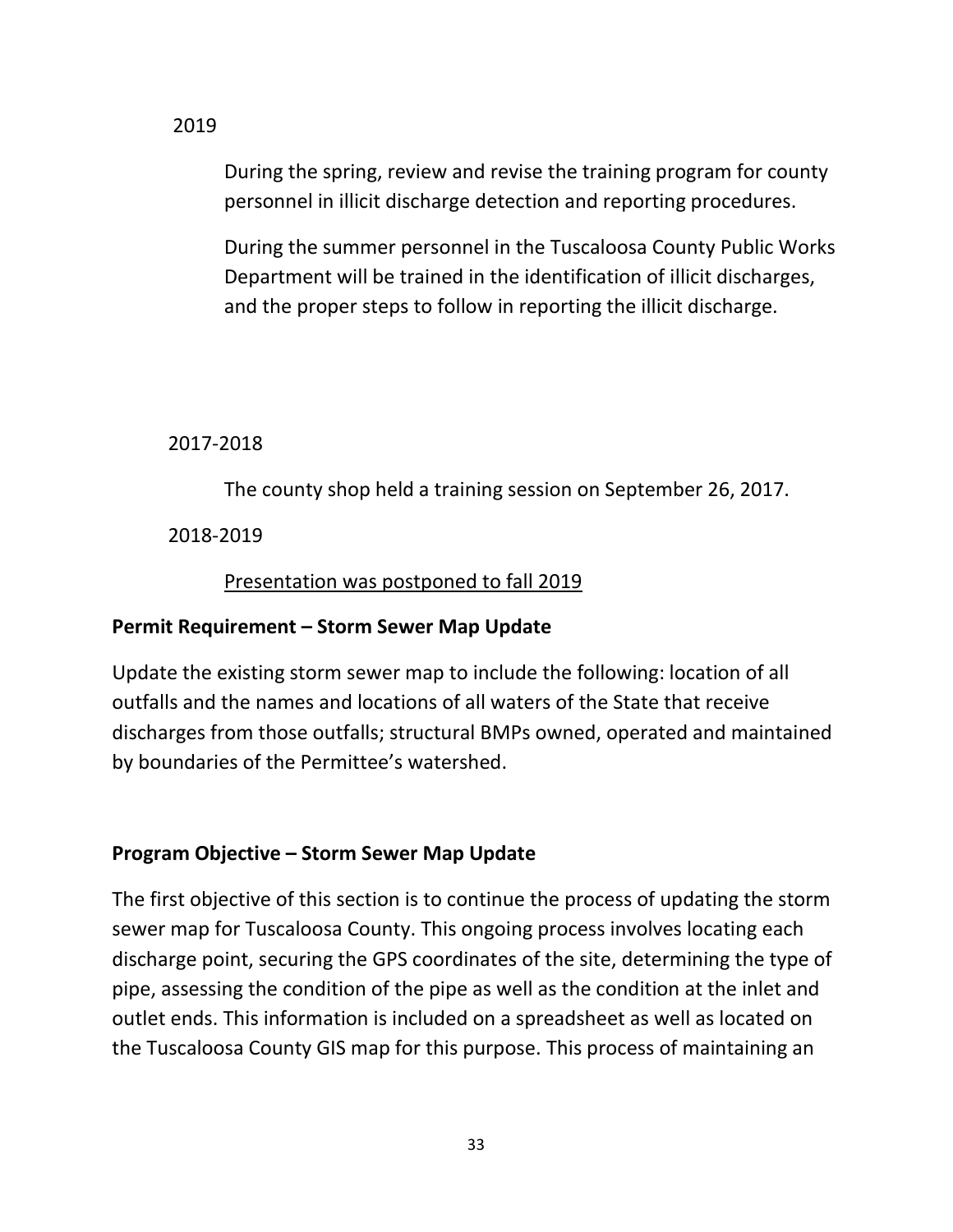inventory will require frequent updates as upgrades are made to the discharge points in the county with culvert replacements, scour repairs, and ditch repairs.

The second objective of this section is to locate and inspect the structural BMPs in place in the county that are operated and maintained by Tuscaloosa County. This process of inspection of the structural BMPs is done monthly at a minimum, and maintenance performed as needed. These structural BMPs receive this inspection until such time as a determination is made that it is no longer needed, and the BMP is removed from service.

## **Program Description– Storm Sewer Map Update**

Inspection personnel from the Tuscaloosa County Public Works Department field check discharge points in the county noting the location, condition and issues with discharge points. After the field check, the information recorded in the field is entered onto a spreadsheet which lists each of the inspected sites. The work to date has located 80 percent of the storm sewer discharge points in the MS4.

Inspection personnel from the Tuscaloosa County Public Works Department also field check the structural BMPs owned and maintained by the county. During this inspection the condition as well as any needed maintenance is recorded. The reports are filed in the engineer's office and the noted needed repairs are given to the maintenance crews for scheduling.

## **Implementation Schedule – Storm Sewer Map Update**

2017-2019

The county shall implement and maintain a dry weather screening program designed to detect and address non-storm water discharges to the MS4. The program will perform dry screening at a minimum 15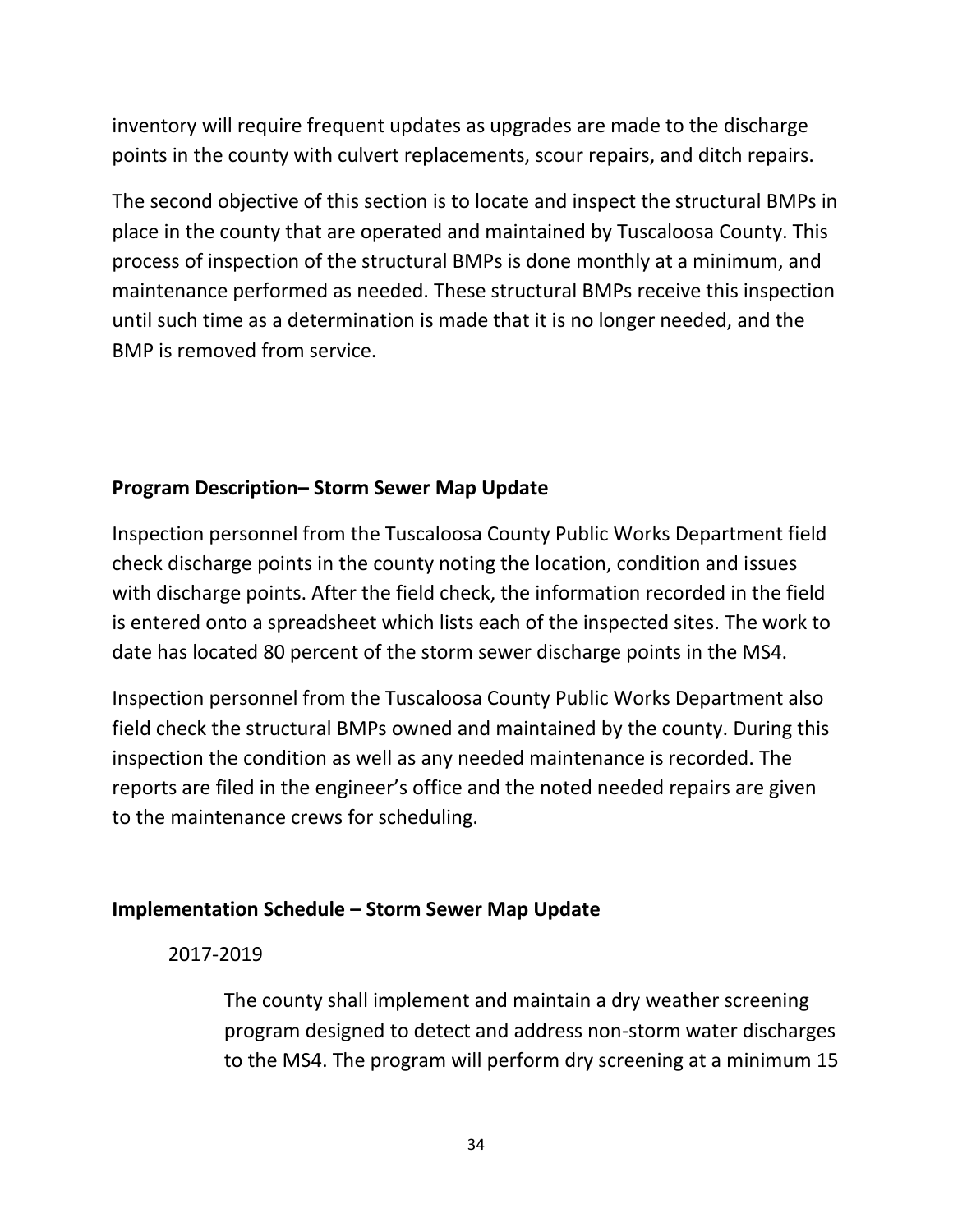% of the number of outfall points per year with all 100% screened once per five years.

Continue the process of locating discharge points if necessary, securing the GPS coordinates of the site, determining the type of pipe, assessing the condition of the pipe as well as the condition at the inlet and outlet ends. Continue to record this information on a spreadsheet as well as locate the site on the Tuscaloosa County GIS map designed for this purpose.

Continue the process of locating, inspecting and maintaining the structural BMPs owned by Tuscaloosa County. Continue the maintenance of the file of inspection reports.

Revise and update the map and spreadsheet of the discharge points.

#### 2017-2018

There were changes made to the number of outfall points. The reason is that it was determined that some of the points were not under our jurisdiction and some were not true outfall points

#### 2018-2019

40 Points (17 %) remaining of 244 listed in 2016-2017 reporting cycle

See appendix "D" for storm water outfall spreadsheets and maps.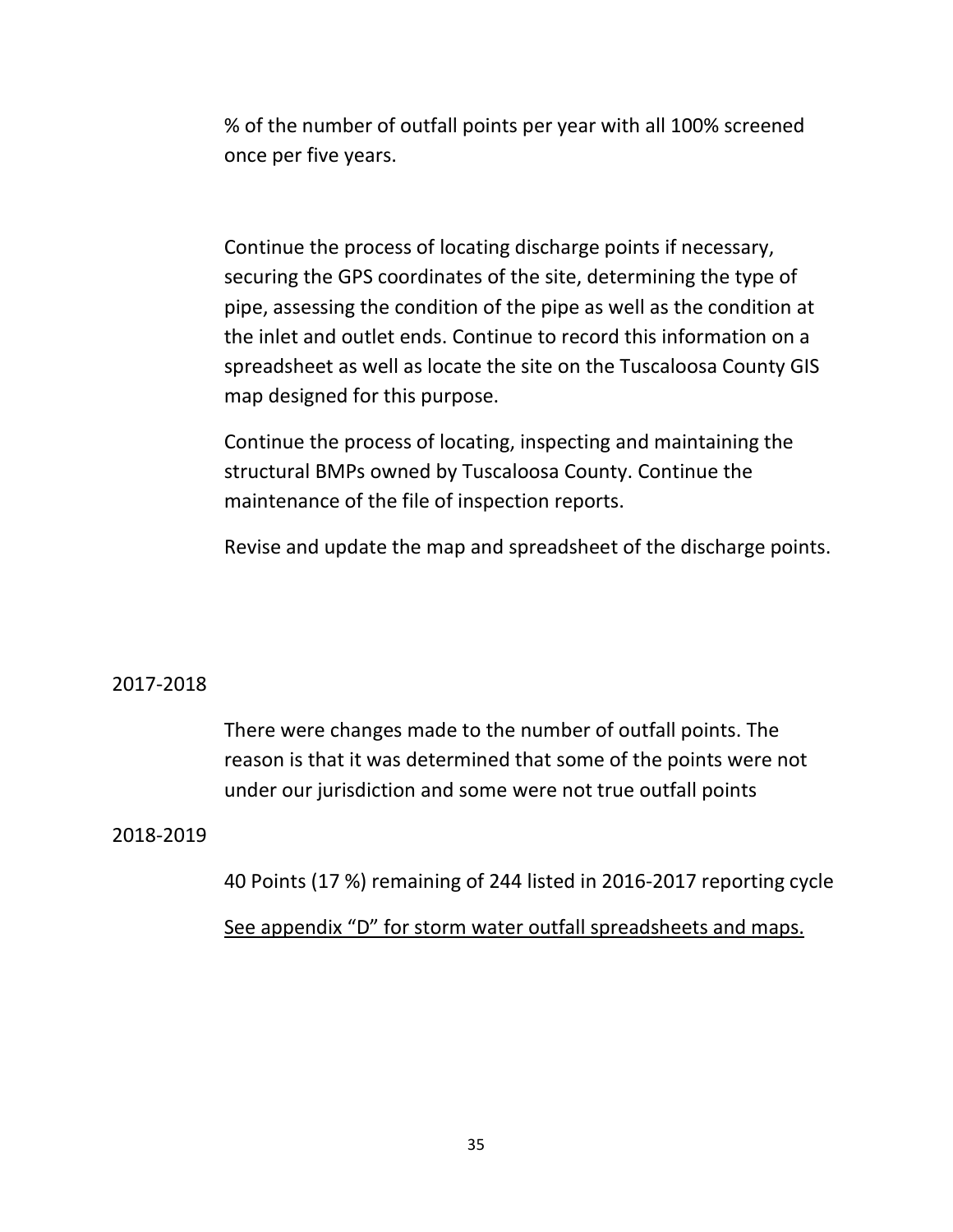## **Permit Requirement**

To the extent allowable under State and local law, effectively prohibit, through ordinance or other regulatory mechanism, non-storm water discharges into the MS4 and implement appropriate enforcement procedures and actions.

## **Program Objective**

This permit requirement specifies that the Tuscaloosa County Commission prohibit through ordinance or regulatory mechanism the illicit non-permitted discharges into the MS4. Tuscaloosa County does not have "Home Rule" which would allow the passing of ordinances or regulations. The state legislature only allows the commission the authority to accept those regulations passed on at the state level, but does not allow for county specific ordinances to be adopted by the commission. This limited authority prohibits the Tuscaloosa County Commission from adopting the regulations required to police illicit discharges. Instead, Tuscaloosa County can only take action on illicit discharges by reporting the incident to another agency that does have the authority to prohibit such an activity.

#### **Program Description**

Tuscaloosa County does not have a program in place to prohibit illicit discharges. Instead, reports of illicit discharges will be referred to the appropriate agency for enforcement. Agencies that may be forwarded reports include the Alabama Department of Environmental Management, the Tuscaloosa County Health Department, the Environmental Protection Agency and the Surface Mining Commission.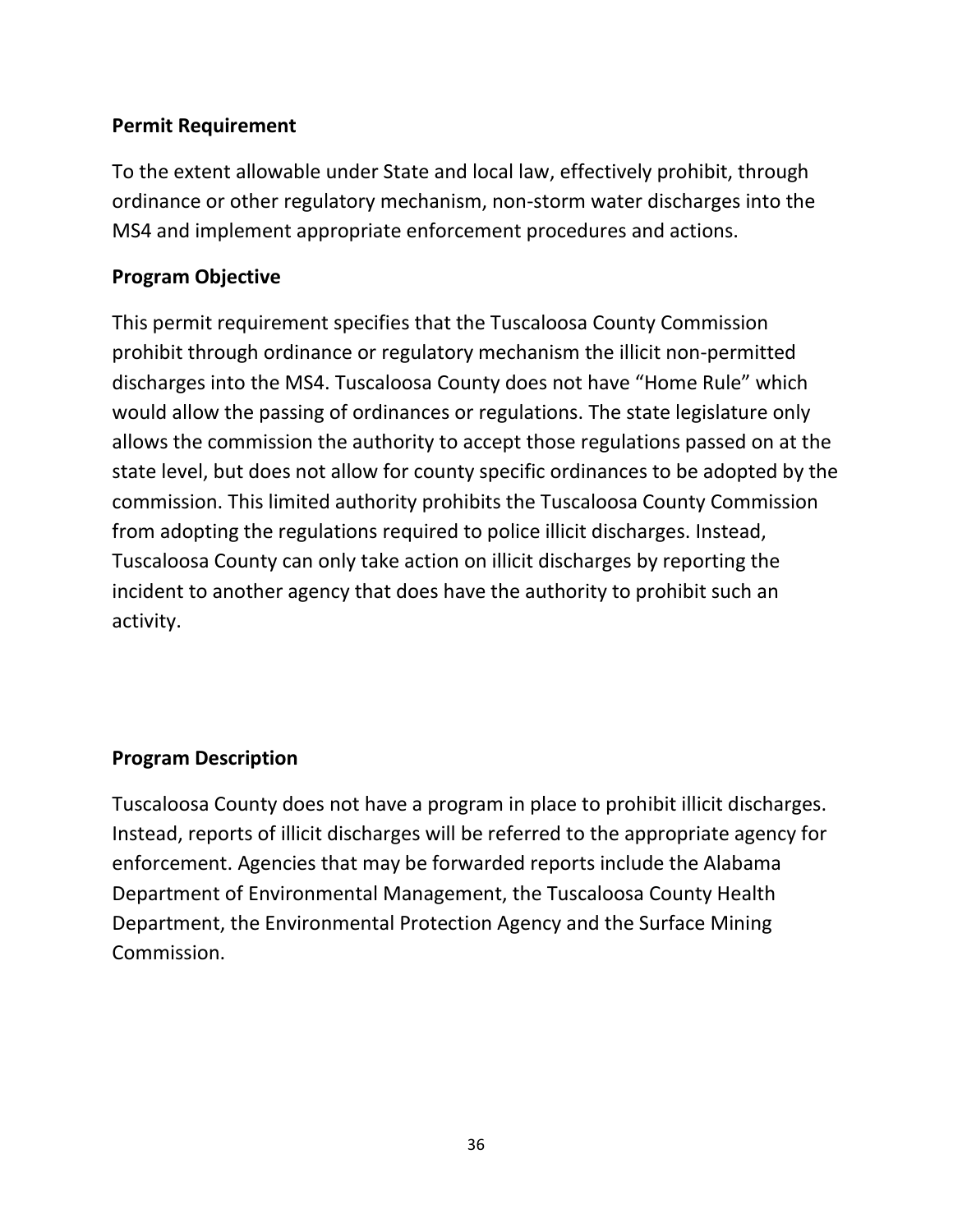Since there is no program to put in place, there is no implementation schedule for this item.

### **Permit Requirement**

Implement a program to review and update the IDDE ordinance or other regulatory mechanism to prohibit and eliminate illegal discharges and/or dumping into the MS4. This program shall include:

- Procedures for locating priority areas likely to have illicit discharges
- Field assessment activities

## **Program Objective**

Tuscaloosa County does not have the authority to prohibit illicit discharges into the MS4 through ordinances or regulations. Since a program to prohibit illicit discharges cannot be put in place, there is nothing to review or update.

## **Program Description**

Tuscaloosa County does not have the authority to prohibit illicit discharges into the MS4 through ordinances or regulations. Since a program to prohibit illicit discharges cannot be put in place, there is nothing to review or update.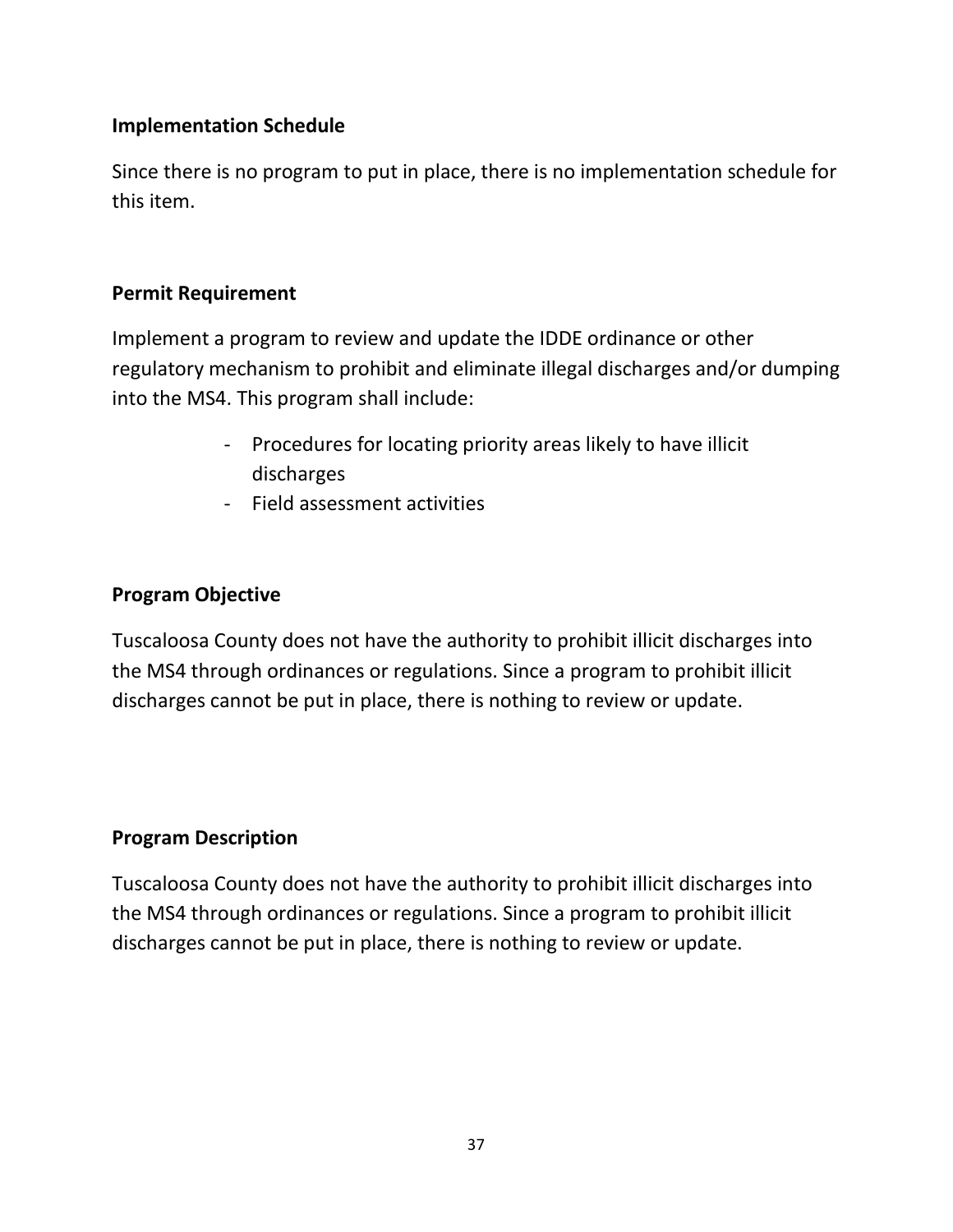An implementation schedule has not been developed since Tuscaloosa County does not have the authority to prohibit illicit discharges into the MS4 through ordinances or regulations.

## **Permit Requirement**

Inform public employees, businesses, and the general public of hazards associated with illegal discharges and improper disposal of waste.

## **Program Objective**

The objective of this section of the Stormwater Management Program is to train staff about potential sources of stormwater contamination and ways to minimize the water quality impact of county activities, as well as to identify and report conditions in the stormwater system that may indicate the presence of illicit discharges and illegal dumping. The training will include general stormwater awareness, a summary of good housekeeping measures, and examples of illicit discharge occurrences and problems caused by the discharge.

## **Program Description**

The training of personnel in the Public Works Department will include information on general stormwater awareness, a summary of good housekeeping measures to be followed at shop facilities as well as in the field, and examples of illicit discharge occurrences and procedures to follow in reporting illicit discharges. The training session will also address the handling of spills and the proper disposal of waste materials.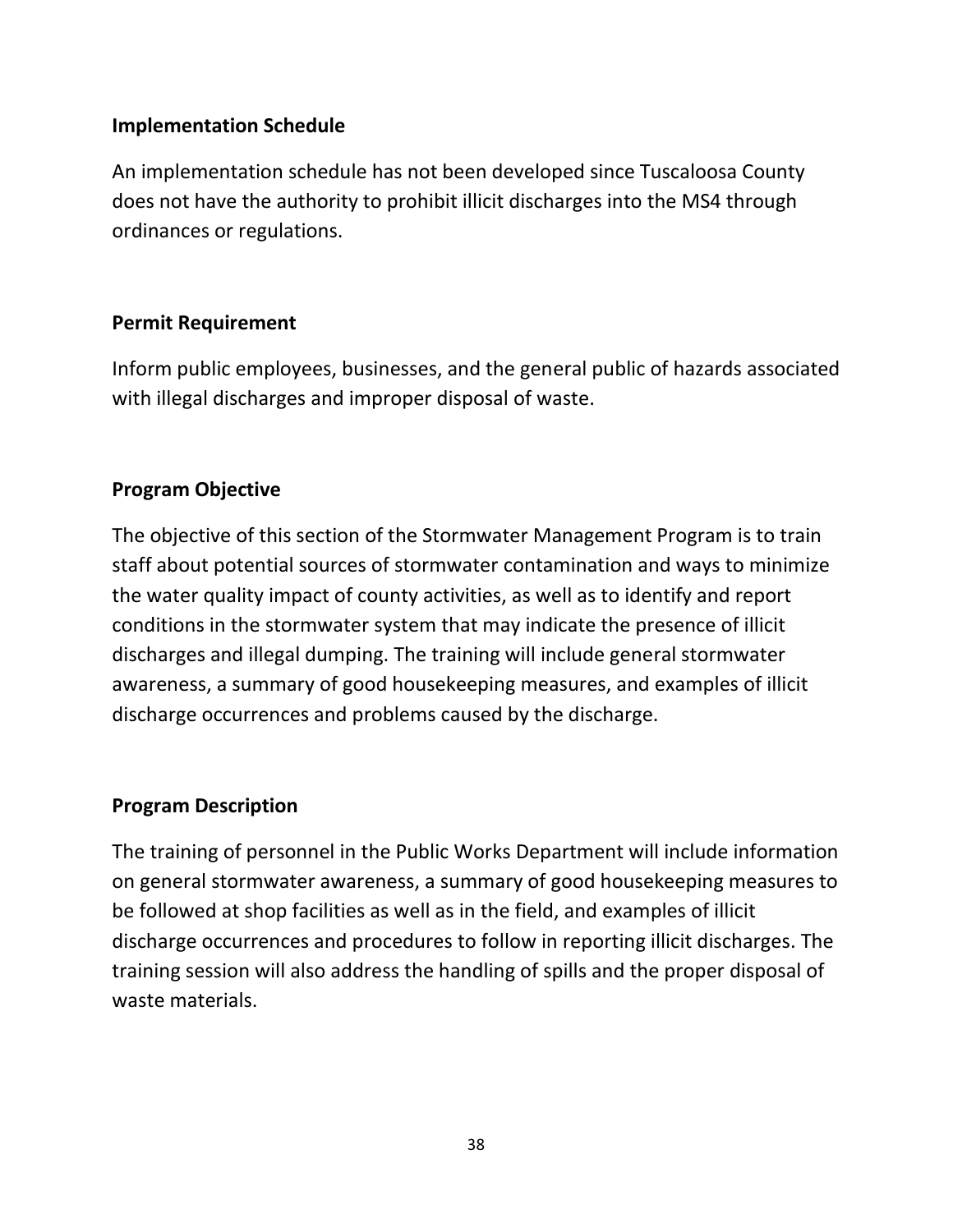2017-2019

Tuscaloosa County will host a training session for employees covering the items mentioned in the program description.

New hires will be provided training in the items mentioned in the program description as part of their orientation.

## **Permit Requirement**

Develop a list of occasional incidental non-storm water discharges that will not be addressed as illicit discharges, such as non-commercial or charity car washes.

## **Program Objective**

The objective of this section of the permit is to identify non-stormwater discharge activities that are recognized as significant contributors of pollutants to the MS4. Possible contributing activities may include water line flushing, landscape irrigation, diverted stream flows, car washing, or swimming pool discharges.

## **Program Description**

Personnel trained in stormwater management will be asked to contribute to the list of possible non-stormwater discharge activities.

## **Implementation Schedule**

County personnel will contribute to the list of non-stormwater discharge activities each year during the preparation of the annual report to ADEM.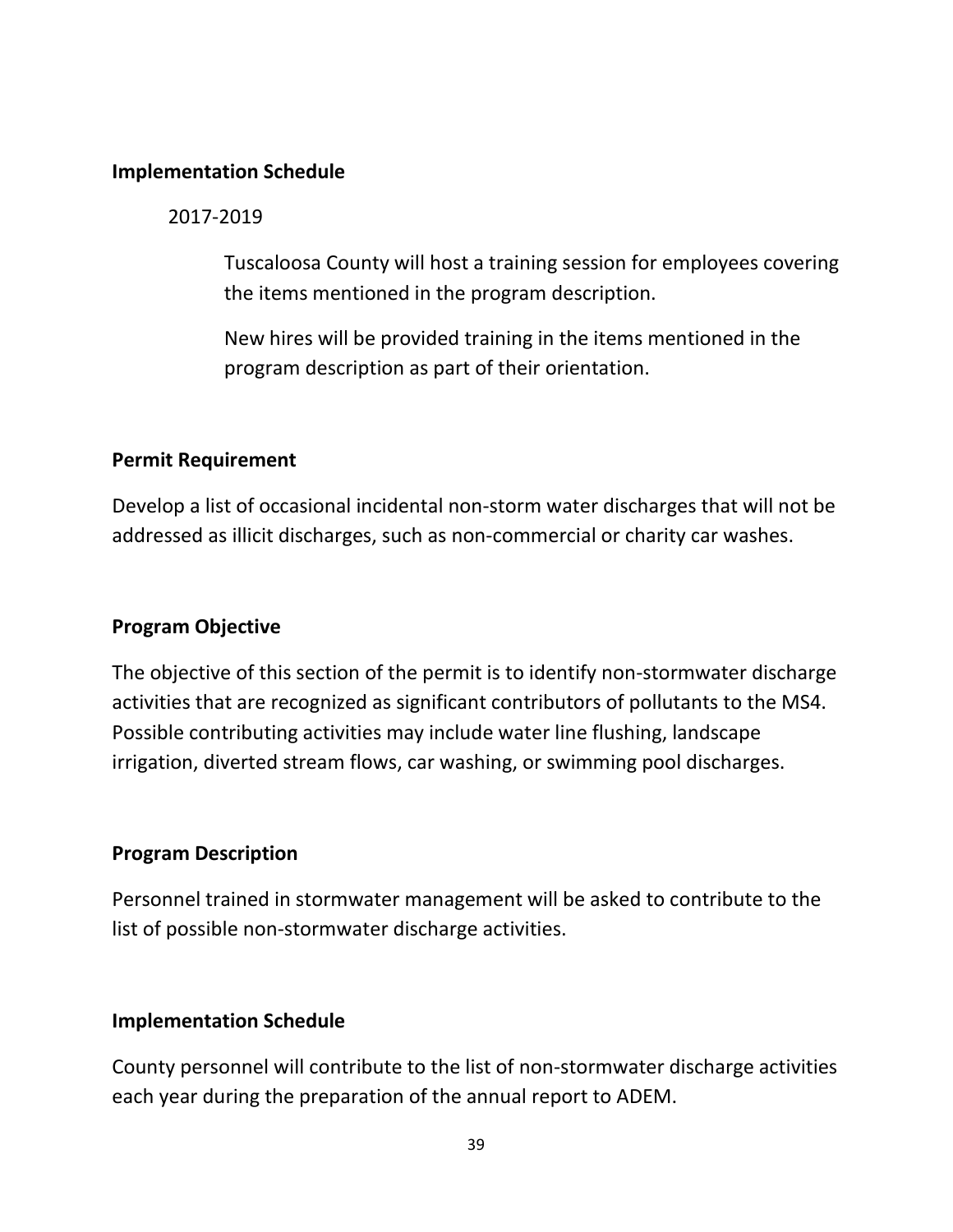#### **Decision Process**

The identification of non-stormwater discharge activities should be a goal in the stormwater management program. By noticing and checking on discharges, there is assurance that the discharge is either permitted or not in need of a permit. The identification and checking the sources of discharges keeps the inspectors aware of the overall activities within the watershed that affect water quality. The compilation of a list of non-stormwater discharge activities requires the inspectors to be accountable of both investigations of permitted discharges as well as discharges not requiring a permit.

### **Measurable Goals**

2017-2019

Compile a list of discovered non-stormwater discharges noted and incorporate them into the list into the annual report to ADEM.

## **Responsible Party**

Bob Cunningham

Tuscaloosa County Public Works Department

2810 35th Street

Tuscaloosa, Alabama 35401

205-345-6600

[bcunningham@tuscco.com](mailto:bcunningham@tuscco.com)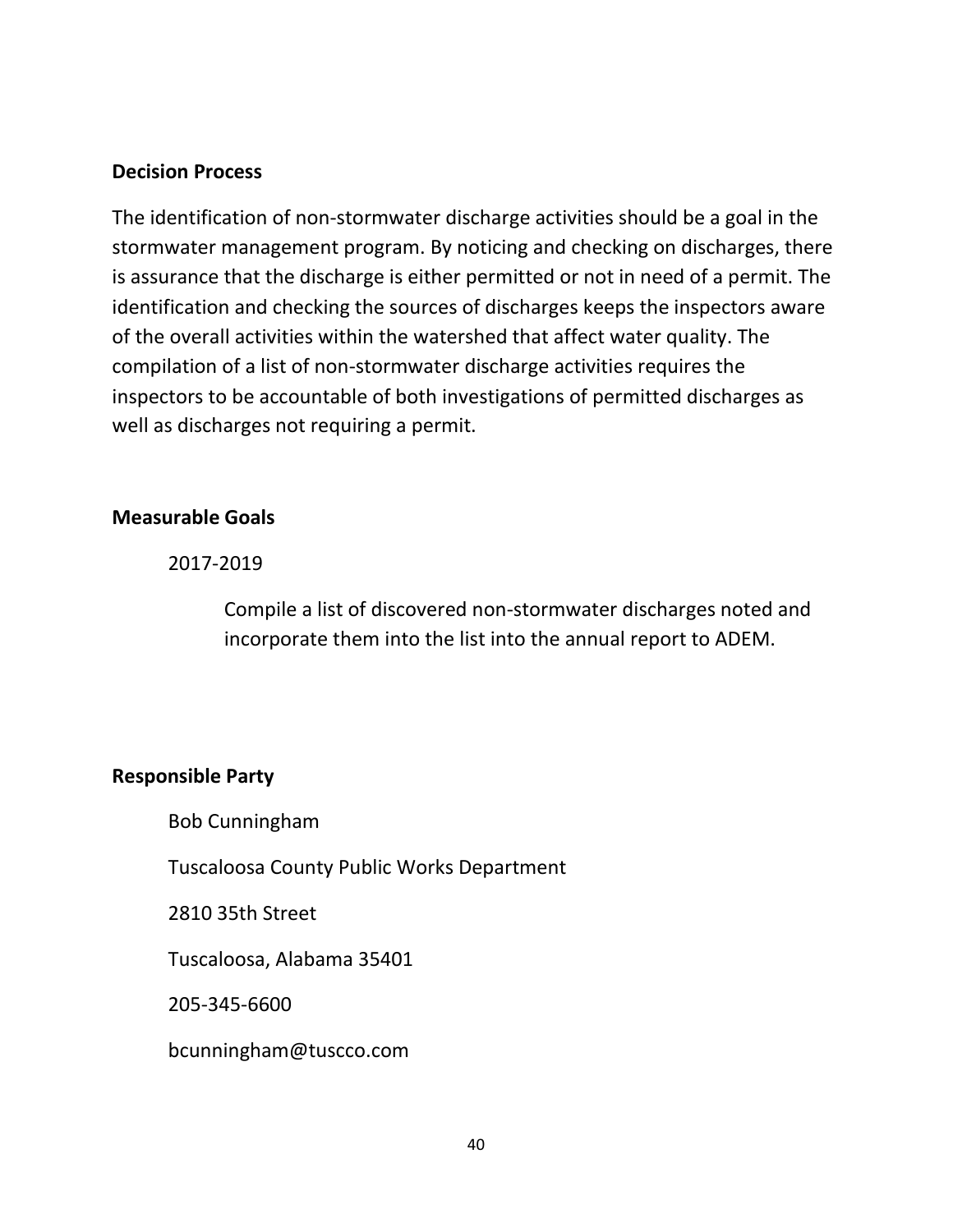## **Reporting Mechanism**

The reporting mechanism for documenting progress and results will be accomplished by summarizing work towards each stated goal in the annual report to the Alabama Department of Environmental Management.

## **Construction Site Storm Water Runoff Control**

**Minimum Control Measure #4**

## **General**

Uncontrolled stormwater runoff from construction sites can significantly impact rivers, lakes and estuaries. Sediment in waterbodies from construction sites can reduce the amount of sunlight reaching aquatic plants, clog fish gills, smother aquatic habitat and spawning areas, and impede navigation. Phase II MS4s are required to develop a program to reduce pollutants in stormwater runoff to the MS4 for construction sites disturbing one or more acres.

In addition to the stormwater requirements that Phase II MS4s place on construction sites, construction operators must also apply for NPDES permit coverage if their project disturbs at least one acre and discharges to a waterbody.

## **Permit Requirement**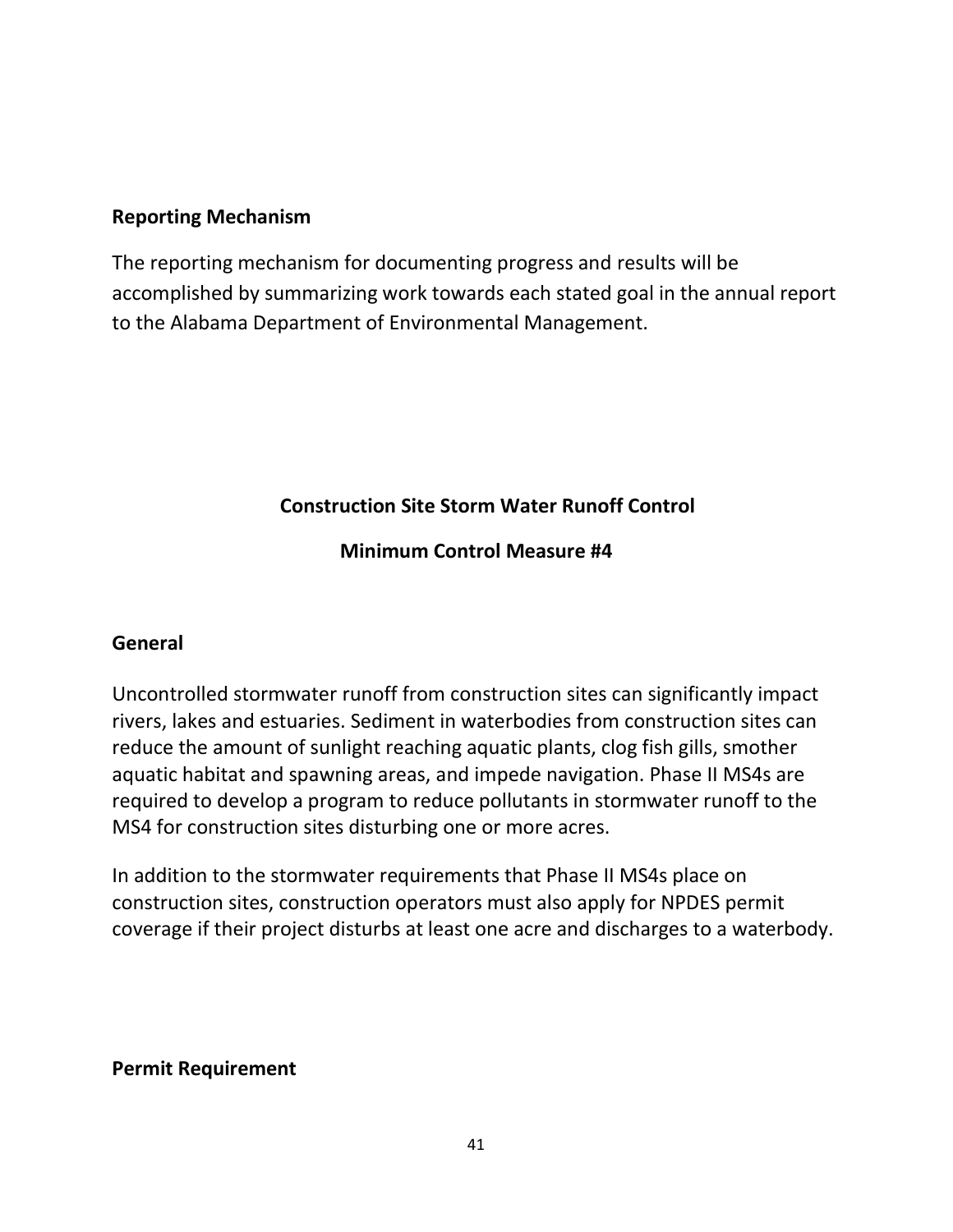The Permittee must develop, implement and enforce a program to reduce to the MEP, pollutants in any storm water runoff to the regulatedMS4 from construction activities that result in a total land disturbance of greater than or equal to one acre and activities that disturb less than one acre but are part of a larger common plan of development or sale that would disturb one acre or more.

## **Program Objective**

The objectives of the program are to reduce pollutants in stormwater runoff from construction activities, ensure that construction site operators are in compliance with the proper implementation and maintenance of erosion and sediment control practices, and to report to the appropriate agency for enforcement violations.

## **Program Description**

This control measure of the Stormwater Management Program is intended to prevent soil erosion and the subsequent deposition in the stormwater system. Sediment is the primary pollutant of concern. Through the attentive review of construction activities within the MS4, advising developers of possible issues with the BMPs on the construction sites, and the resulting siltation of the waterways can be significantly reduced.

Subdivision construction involves the clearing of tracts of land for the development, an activity that can impact water quality. Tuscaloosa County has adopted regulations governing subdivision development; contained within the regulations is a section on Erosion Control (Section 5-4-20 of the Tuscaloosa County Subdivision Regulations) as well as other references and guides to responsible development with regard to stormwater management.

The Erosion Control Section of the regulations states:

The design engineer shall submit an Erosion Control Plan in conjunction with the construction plans. A NPDES permit shall be the responsibility of the developer and shall be in accordance with the requirements of ADEM.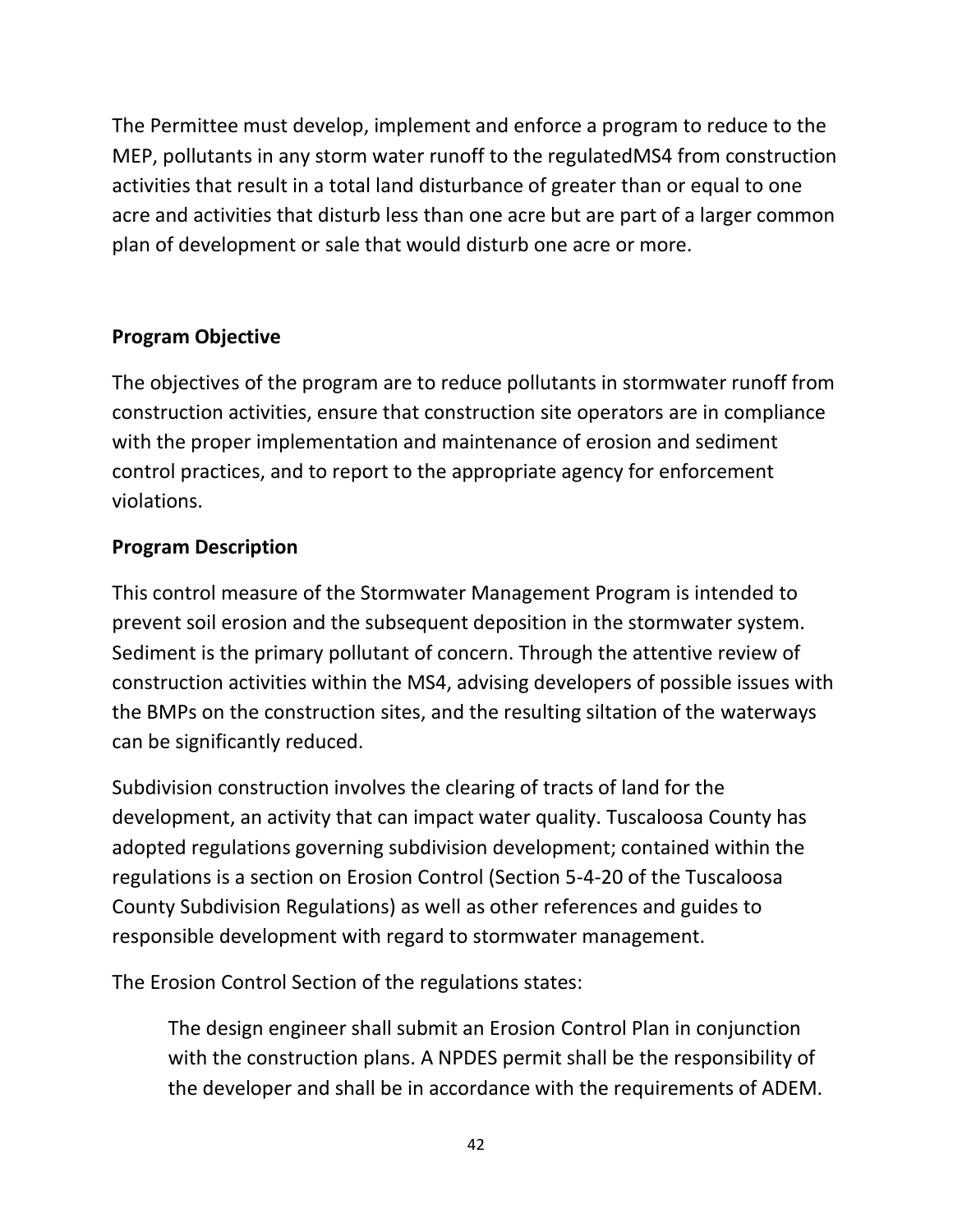Erosion Control shall be installed and maintained until the County accepts the project for maintenance as to prevent off-site sedimentation. A stand of grass shall be established along shoulders and backslopes. Best management practices shall be required on all projects regardless of permitting requirements. Also, a posted ADEM permit shall be in place at the subdivision, if applicable. Proof of current ADEM regulation and inspection reports shall be submitted to County Engineer at time of final plat submittal, if applicable.

The subdivision regulations further address issues of concern for stormwater management in Section 5-1 Minimum Standards. In this section the developer is instructed to comply with "the rules and standards of the Alabama Department of Environmental Management (ADEM)". Further, the developer is encouraged to arrange the street plan considering the topographical conditions to manage water velocities. The developer is provided direction in the design of the drainage system to further control erosion. This is accomplished through culvert design, use of curb and gutter, inlet design and placement, and the use of energy dissipation.

The monitoring of other construction sites that are not covered under the subdivision regulations is done as encountered. Personnel within the public works department routinely drive through the MS4. If a construction activity is discovered or reported that exhibits the potential for erosion and off-site sedimentation, then a more thorough investigation is made. The Tuscaloosa County Commission has adopted a policy for addressing construction sites where off-site sediment deposition is occurring or has the potential to occur. This policy involves the issuance of a letter of notice that directs the property owner to respond within 7 days to the county with an acceptable plan to correct any problems and manage the stormwater leaving their site. If the property owner fails to respond or correct the problems within the specified time, then the violations are reported to ADEM for enforcement.

Construction sites that are under the direct control of Tuscaloosa County will be managed in accordance with ADEM regulations. As required, NPDES permits will be obtained on projects that meet the area threshold. Further, projects below the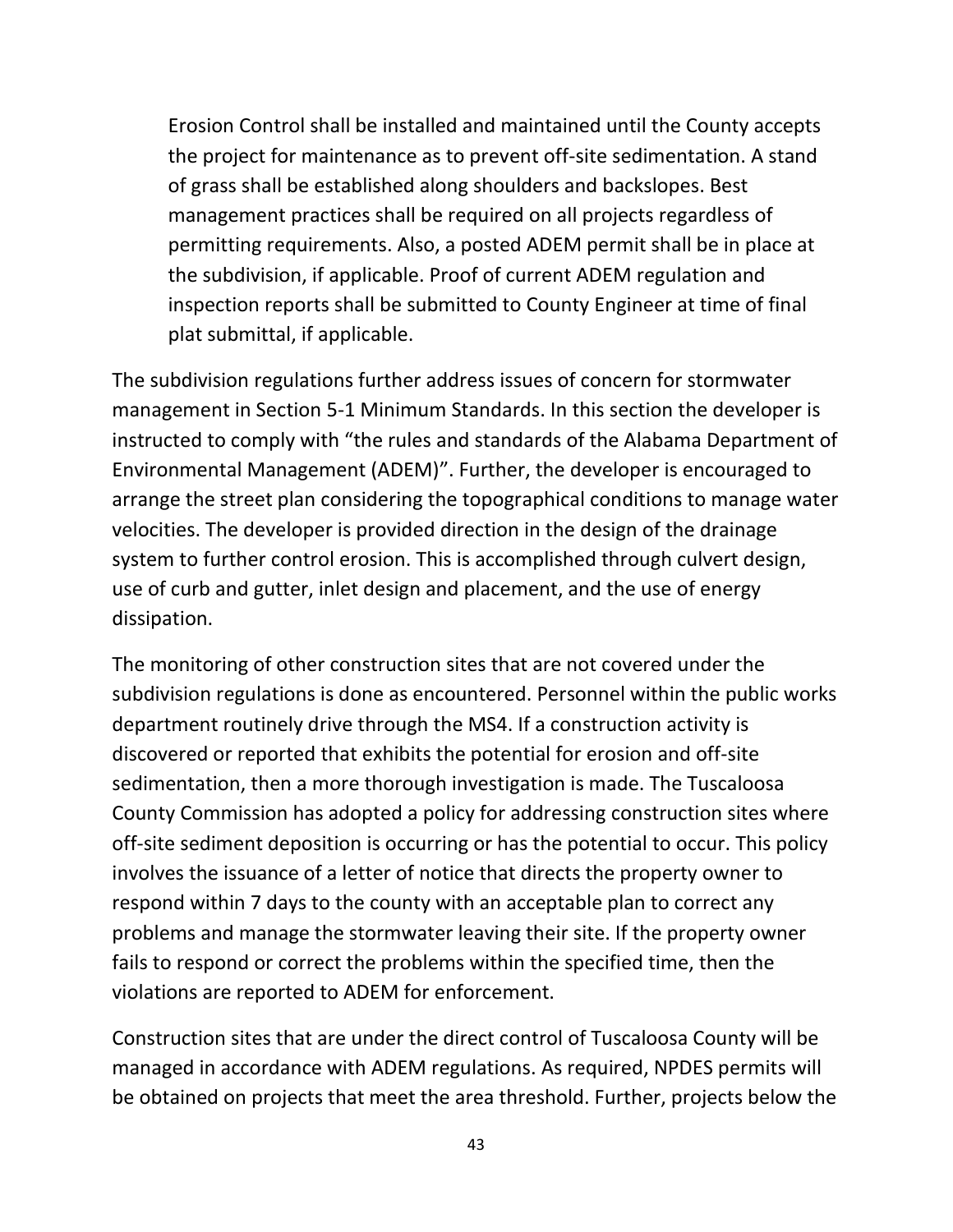threshold will be managed in a responsible manner to prevent the deposition of sediment off-site. This particular section of construction site stormwater runoff control for county managed projects will be covered in the section of this report titled Pollution Prevention and Good Housekeeping for municipal operations.

## **Implementation Schedule**

Upon receipt of each subdivision plat for review, attention by the engineering staff is given to the developer's compliance with the subdivision regulations. Included in this review is a review of the items affecting the proper management of stormwater. Once construction is started on the development, periodic checks are made to ensure that best management practices are in place and are effective in preventing off-site sediment deposition.

Reported or discovered stormwater management problems not covered under the subdivision regulations are investigated promptly. The owner of the property where the disturbance is located is given notice to respond and present a plan for correction within seven days of receipt of notice. If after the expiration of the seven day period and a satisfactory plane or corrective action has not been taken, then the violation is reported to ADEM for enforcement.

During 2018-2019, 5 subdivision plats have been reviewed by Tuscaloosa County, with the review process including an examination of the proper management of storm water by the developer.

During this time there has been one inspection of a subdivision for acceptance for maintenance, of which a section is the management of stormwater. This inspection noted that there were deficiencies relating to stormwater. The issues were corrected.

## See appendix "E "for inspection report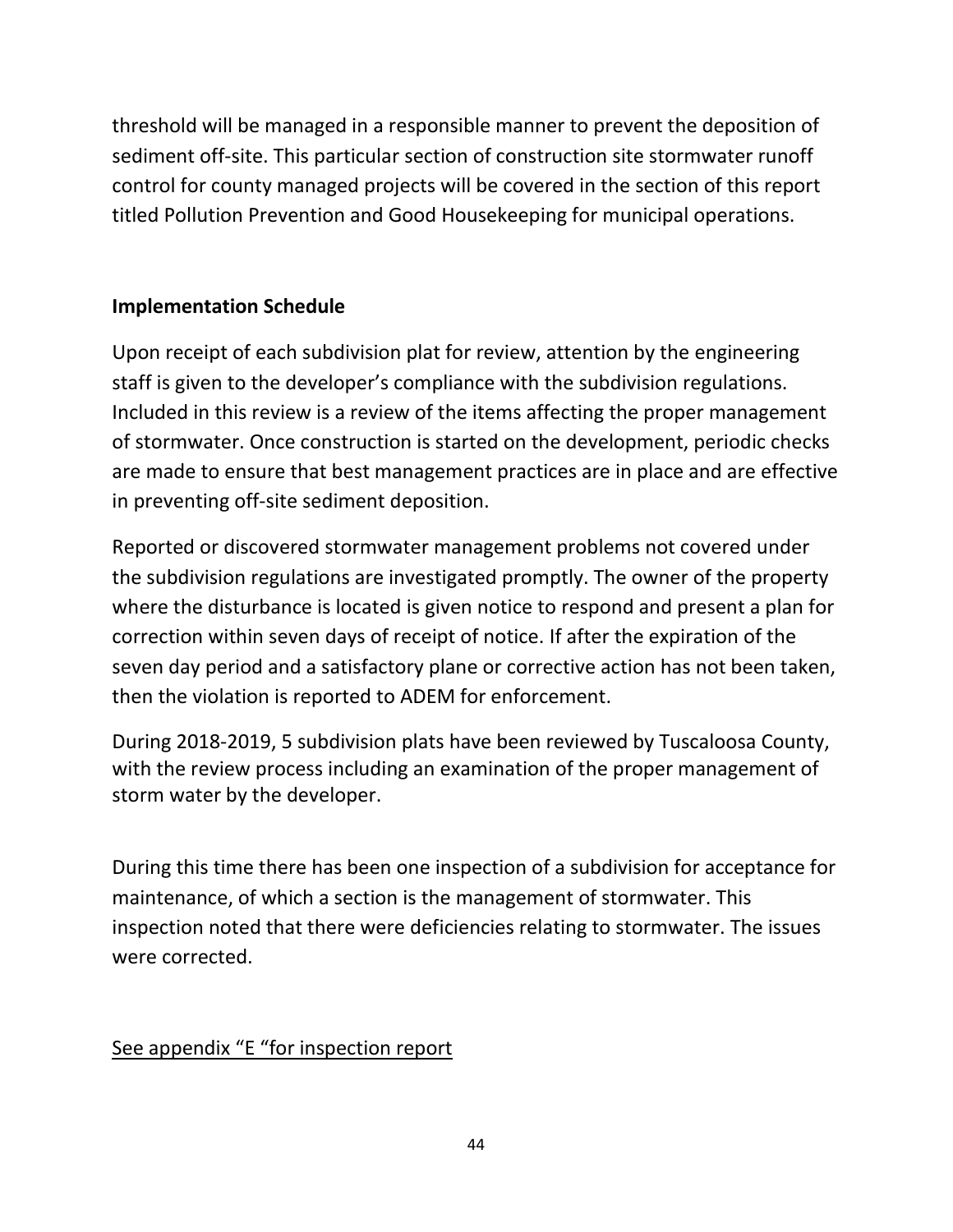## **Permit Requirement**

An ordinance or other regulatory mechanism to require erosion and sediment controls, sanctions to ensure compliance and to provide all other authorities needed to implement the requirements of the construction site storm water runoff.

## **Program Objective**

The objective of this section of the permit is to require the Tuscaloosa County Commission to adopt a regulatory mechanism to effectively manage control related to construction site stormwater runoff.

## **Program Description**

Tuscaloosa County is limited by the state legislature in the adoption of ordinances or regulations. The commission can only adopt ordinances or regulations as permitted. The county has been granted authority to adopt subdivision regulations; and as a part of these regulations, responsible stormwater management is required.

The Tuscaloosa County Commission has agreed to investigate and report to ADEM concerns about potential violations affecting water quality. The enforcement of the discovered violations is then under the purview of ADEM.

## **Implementation Schedule**

The investigation and reporting of discovered violations will be done as each incident is noted.

## **Permit Requirement**

A training program for the MS4 site inspection staff in the identification of appropriate construction best management practices.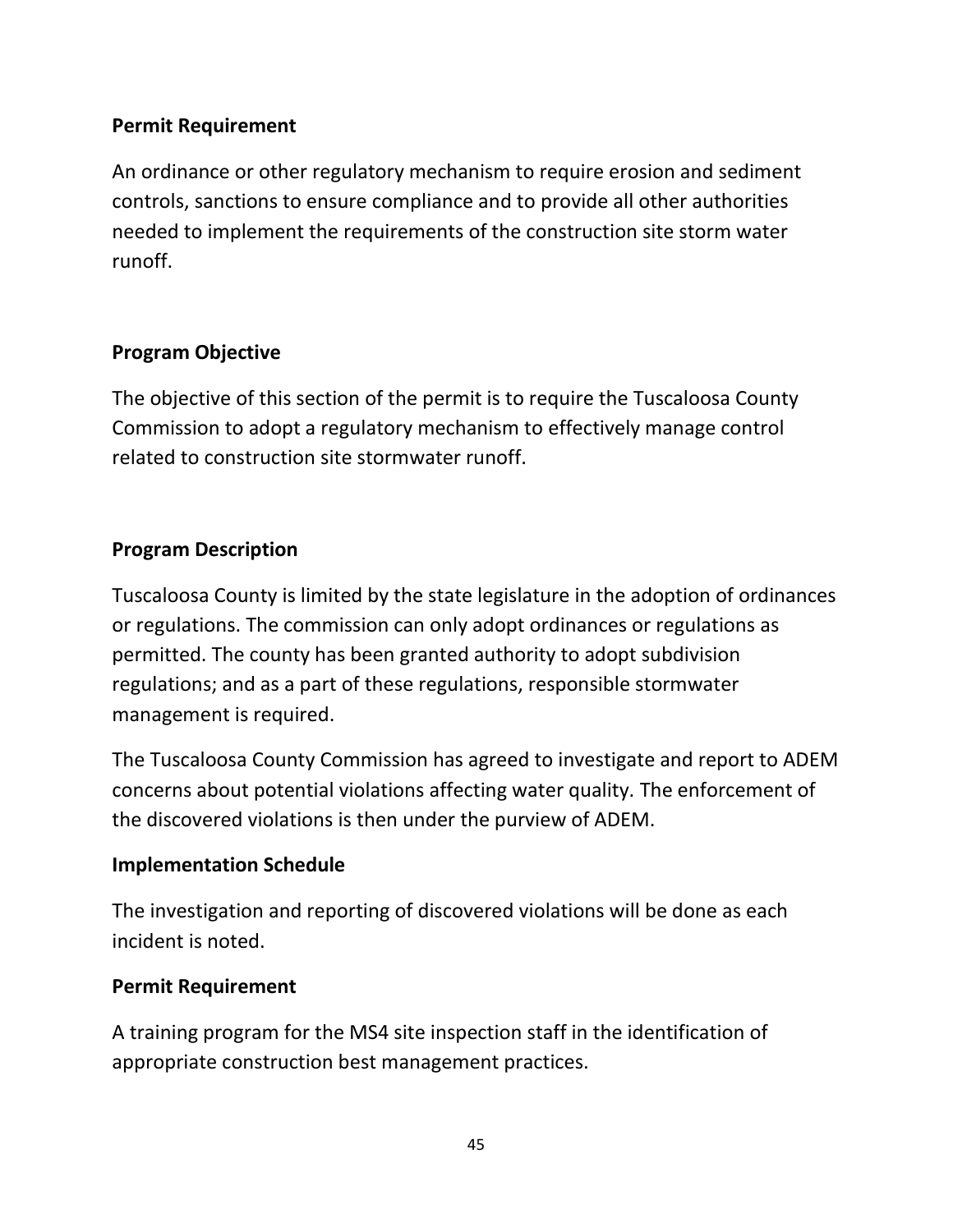## **Program Objective**

The objective of this section of the permit is to ensure that inspectors and supervisors within the Tuscaloosa County Public Works Department are adequately trained in the identification of appropriate best management practices.

## **Program Description**

The training of engineering, inspection and supervisors within the Tuscaloosa County Public Works Department is done to ensure that employees are able to identify appropriate best management practices. These employees are initially trained upon promotion or hiring where they are certified as Qualified Credentialed Inspectors. These employees are also provided with annual refresher training to maintain their respective certification.

## **Implementation Schedule**

Tuscaloosa County will continue to provide training opportunities to new hires in the Engineering Department to receive Qualified Credentialed Inspector status. This training will take place within 6 months of hire for those employees involved in stormwater inspection and reporting.

The county will provide training opportunities to new hires in supervision in the road and bridge maintenance operations to receive Qualified Credentialed Inspector status. This training will take place within 6 months of hire for those employees involved in stormwater inspection and reporting.

Tuscaloosa County will provide training opportunities to existing employees to maintain their Qualified Credentialed Inspector status. This training will be done annually for each QCI employee.

See Appendix "F" for copies of QCI Training certificates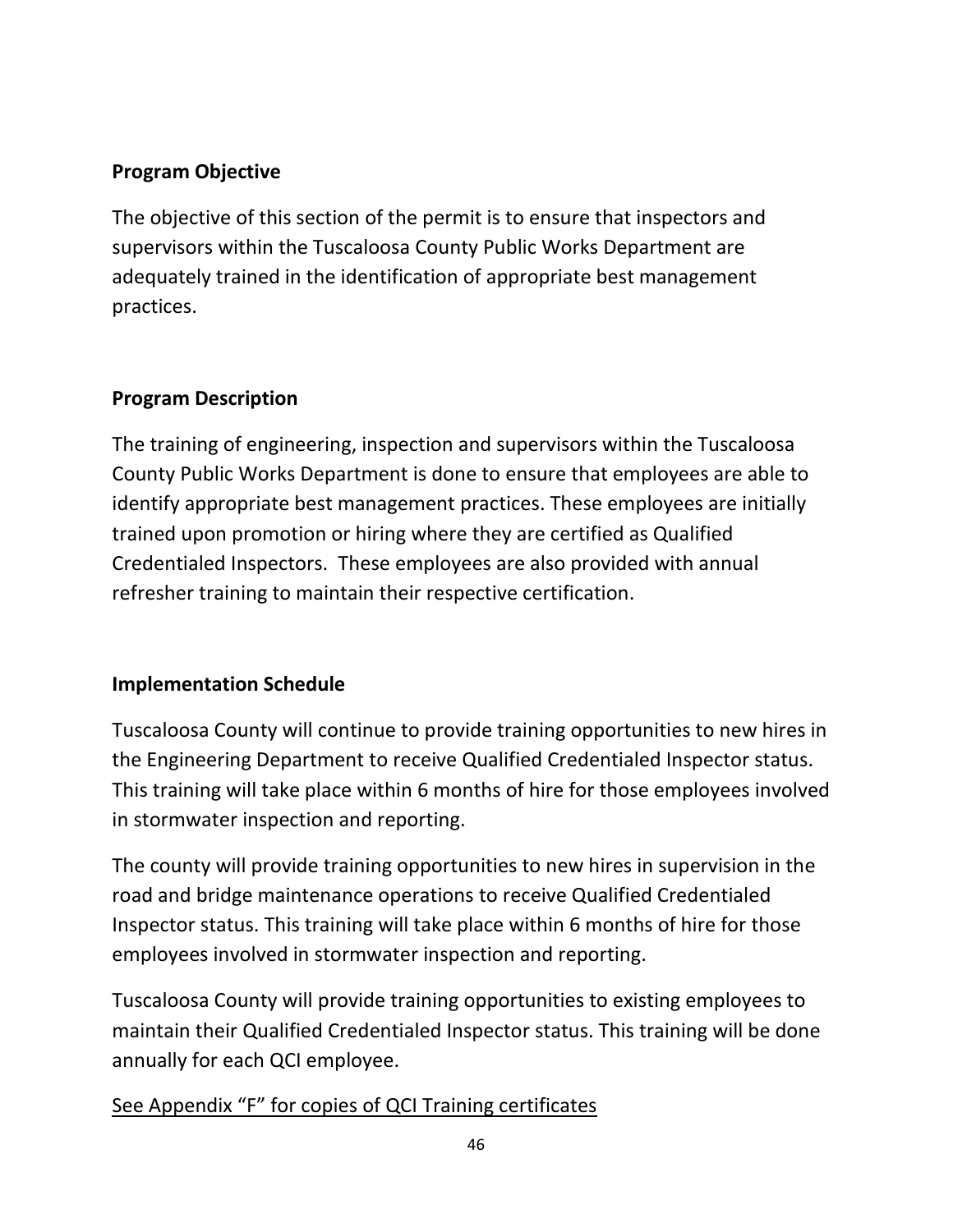## **Permit Requirement**

Procedures for prioritization and frequency of inspection activities of qualifying construction sites to verify the use of appropriate erosion and sediment control practices. Priority construction sites must be inspected once per month at a minimum.

## **Program Objective**

This section of the permit has two objectives; those construction sites under the direct control of Tuscaloosa County and those construction sites under the management control of another entity. The sites under the control of Tuscaloosa County will be inspected, at a minimum, once each month and after qualifying precipitation events. The inspection after qualifying precipitation events will be conducted as soon as possible, but no later than 72 hours after the event. The sites not under the control of Tuscaloosa County that have been noted as being in possible violation of the stormwater regulations will be checked after qualifying rain events as practicable for continued compliance.

## **Program Description**

Tuscaloosa County will continue to work to ensure that county managed activities that could affect water quality are inspected in accordance with the regulations of the Alabama Department of Environmental Management. Inspectors and supervisors will complete the required inspections within the time frame outlined in the ADEM regulations.

For construction activities not managed by Tuscaloosa County, an inspector or supervisor will check to ensure continued compliance with the stormwater regulations. Any violations noted will be reported either through the 7 day warning letter from the county or by notice to ADEM.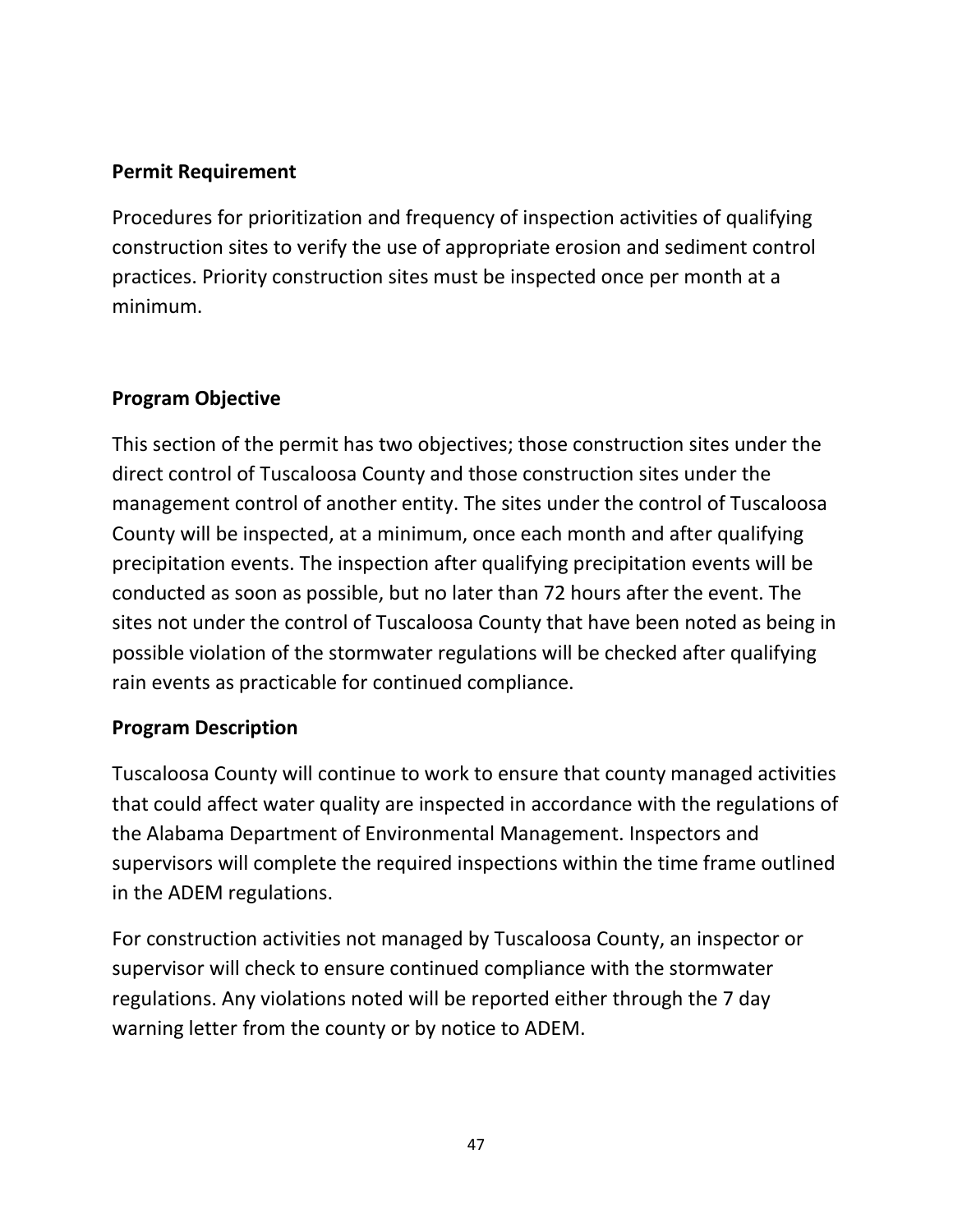The appropriate inspection response will be completed in accordance with the ADEM stormwater regulations.

### **Permit Requirement**

Procedures for construction site plan review and approval to include an evaluation of plan completeness and overall BMP effectiveness.

## **Program Objective**

The purpose of construction site plan review and approval is to reduce pollutants in stormwater runoff from construction activities that are under the management control of Tuscaloosa County. The submitted plan will be reviewed to ensure that stormwater quality objectives are addressed early in the process of plan development.

## **Program Description**

The projects within the MS4 that are under the control of Tuscaloosa County or where a county approved stormwater management plan is required, will be reviewed by engineering staff for completeness and effectiveness. Critical elements of the site plan that will be addressed include minimization of clearing and grading activities to limit exposure; protection of waterways and waterbodies by buffers and structural BMPs; phased construction; prompt stabilization of exposed soils; slope protection practices; site perimeter controls; and assurance of qualified personnel to inspect and maintain construction site BMPs.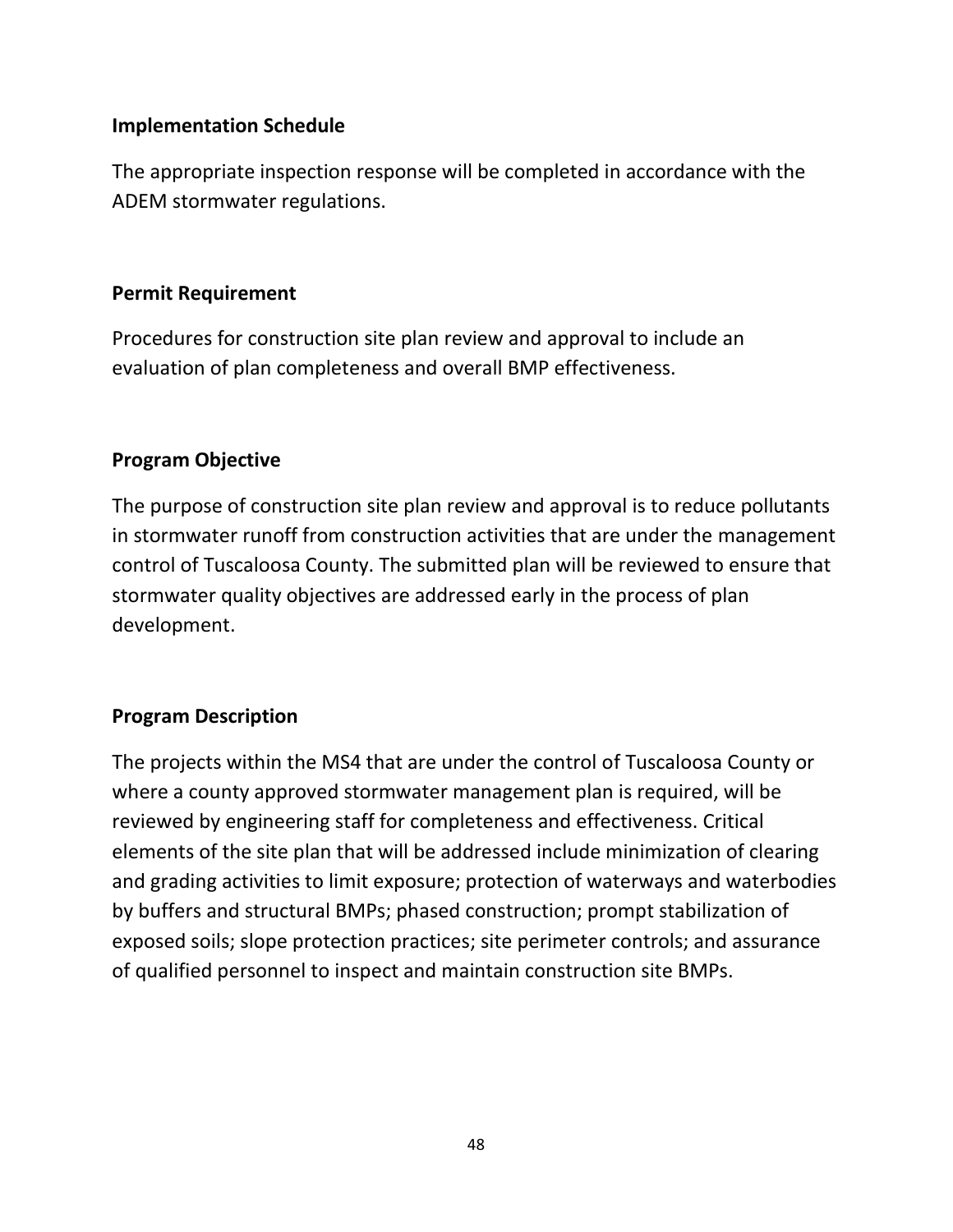Each construction site plan review will be conducted as soon as practicable upon receipt of the plan. The owner of the plan will be advised of concerns found within the plan and also of the approval or denial of the submission.

## **Permit Requirement**

Procedures to notify ADEM of non-compliant construction sites discovered during periodic inspections to include location, name, contact information and summary of site deficiencies of the construction site.

## **Program Objective**

The objective of ADEM notification of non-compliant construction sites is to ensure complete and proper enforcement of the stormwater regulations in Tuscaloosa County.

## **Program Description**

Tuscaloosa County does not have the authority to approve ordinances or prosecute those in violation of the stormwater regulations. This authority rests with the Alabama Department of Environmental Management. The Tuscaloosa County Commission has directed that engineering staff investigate discovered or reported violations and then provide the property owner with a registered letter of notice of possible stormwater violations. The property owner is provided seven days from the receipt of the registered letter to respond to the county with a plan to correct the possible violations. If the property owner fails to respond or correct the problems, then the violation is promptly reported to ADEM for investigation and enforcement. Tuscaloosa County provides, at a minimum, the location, property owner identification, contact information and deficiency description as part of the report.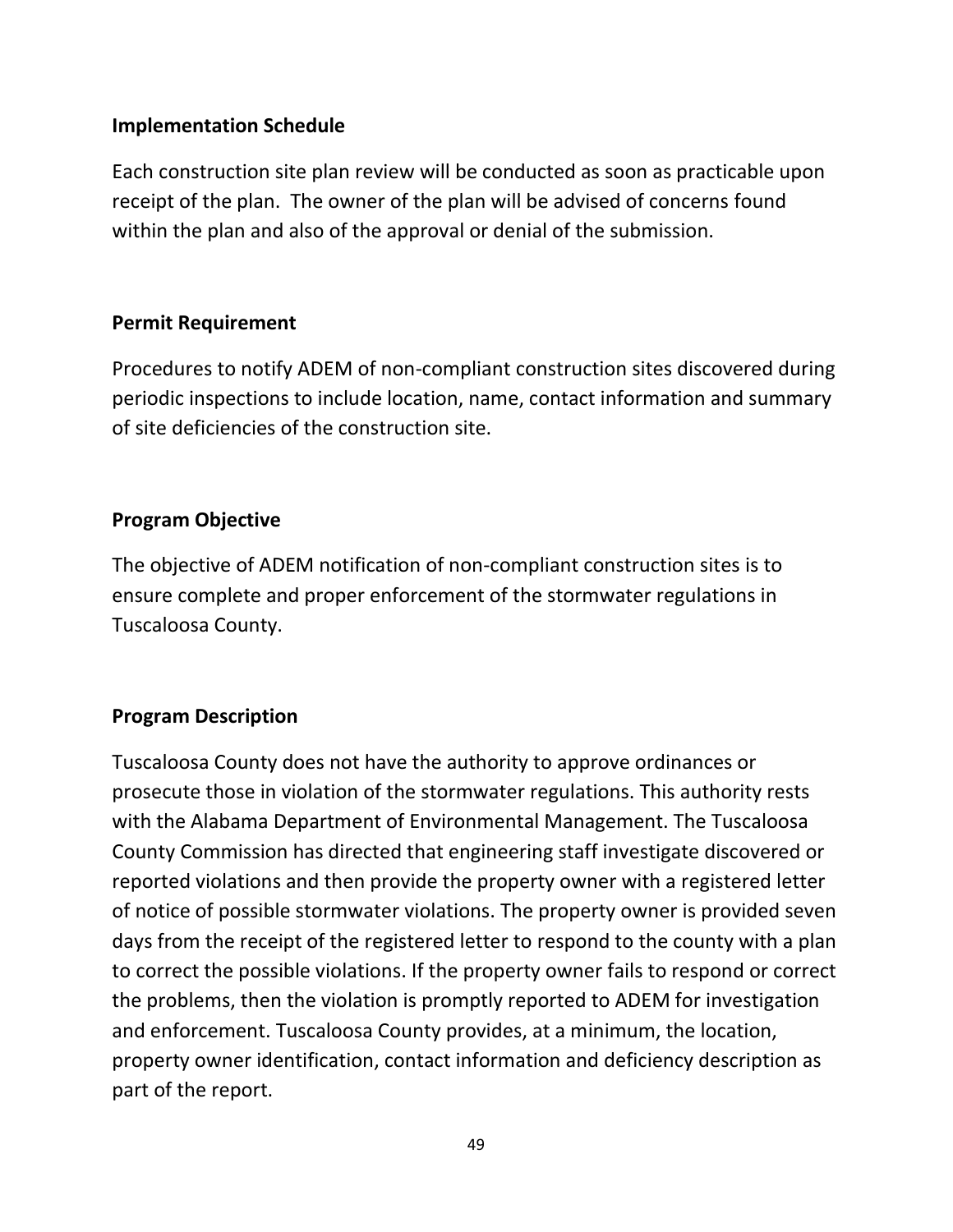This process of investigation and reporting to ADEM occurs after the property owner either fails to respond to the registered letter or fails to correct the deficiency within the allotted time. This process is initiated as soon as practicable upon receipt of a complaint or discovery of a deficiency.

## **Permit Requirement**

If not relying on ADEM for the setting of standards for appropriate erosion controls and sediment controls for qualifying construction sites and for enforcement of such controls, then the Permittee must have requirements for construction site operators to implement appropriate sediment and erosion control BMPs consistent with the Alabama Handbook.

## **Program Objective**

The objective of this section is to assure that if the government agency is not relying on ADEM for standards and control, that the agency assure ADEM that the standards and control is at least consistent with ADEM standards.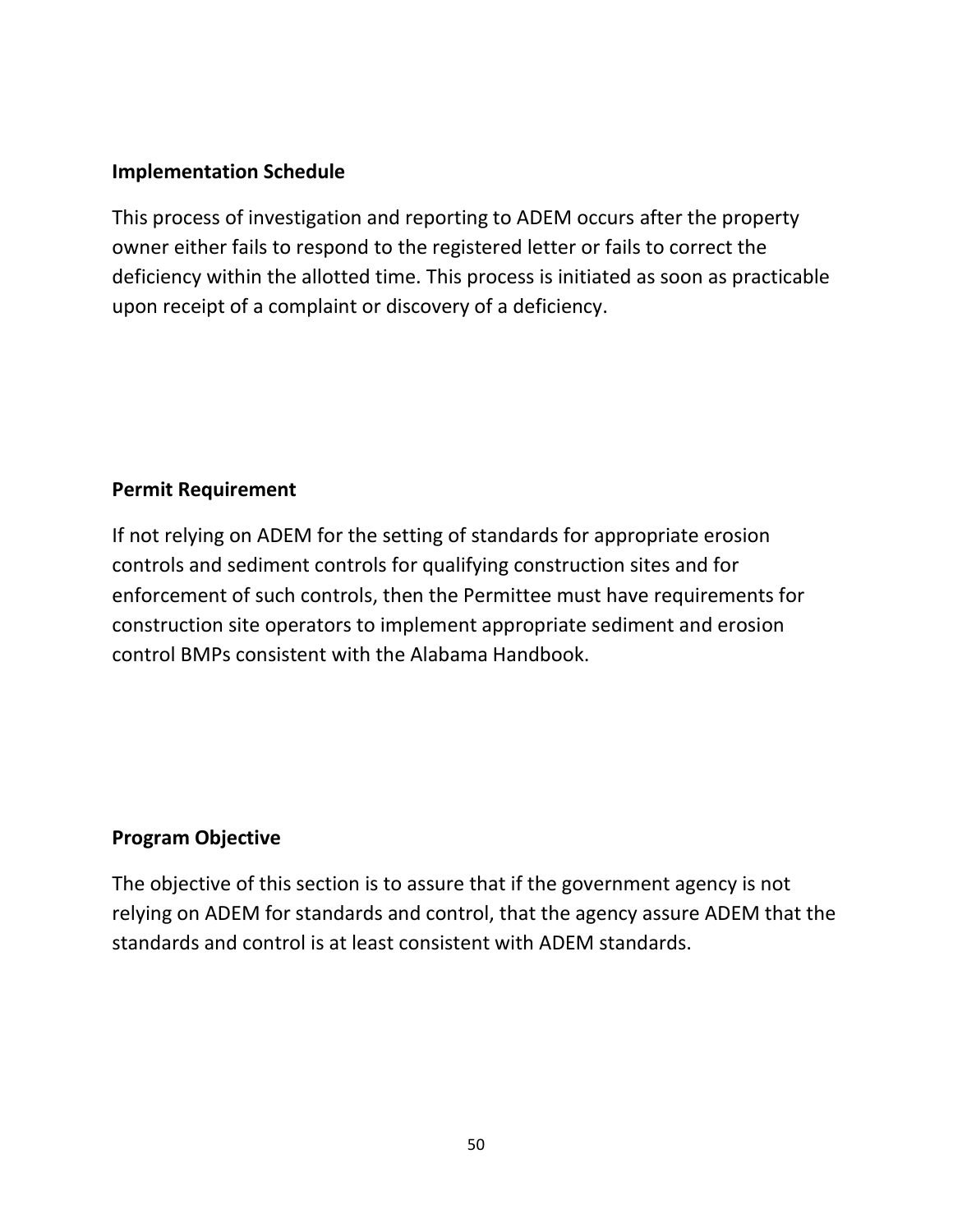Tuscaloosa County does not have the authority to approve ordinances or prosecute those in violation of the stormwater regulations. This authority rests with the Alabama Department of Environmental Management. As a result, Tuscaloosa County will continue to rely upon ADEM for the standards for appropriate erosion controls and sediment controls for qualifying construction sites and for enforcement of such controls.

## **Implementation Schedule**

Tuscaloosa County will continue to rely on ADEM for the standards for appropriate erosion controls and sediment controls for qualifying construction sites and for enforcement of such controls.

## **Permit Requirement**

Requirements for construction site operators to control waste such as discarded building material, concrete truck washout, chemicals, litter, and sanitary waste at construction sites that may cause adverse impacts on water quality.

## **Program Objective**

Building materials and other construction site wastes must be properly managed and disposed of to reduce the risk of pollution from materials such as surplus or refuse building materials or hazardous wastes. Practices such as trash disposal, recycling, proper material handling, and spill prevention and cleanup measures can reduce the potential for stormwater runoff to mobilize construction site wastes and contaminate surface or ground water. The proper management and disposal of wastes should be practiced at every construction site to reduce stormwater runoff. Use waste management practices to properly locate construction site debris in proper disposal containers, to cover materials that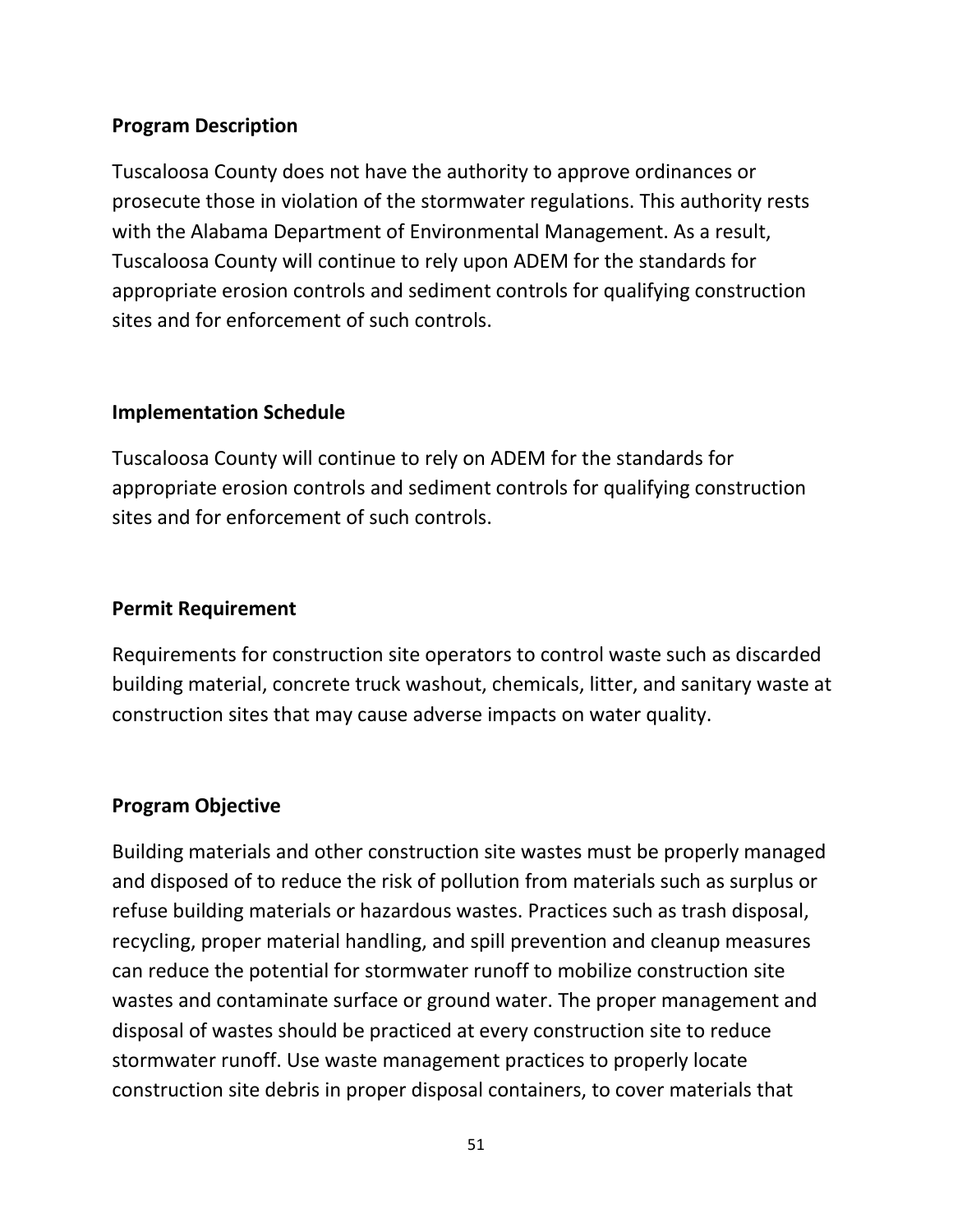might be displaced by rainfall or stormwater runoff, and to prevent spills and leaks from hazardous materials that were improperly stored should be considered and implemented by contractors.

## **Program Description**

A significant portion on the MS4 in Tuscaloosa County is within the planning jurisdiction of the City of Tuscaloosa or the City of Northport. In fact, over 90 percent of the land area of the MS4 is located within the jurisdictional control of these two cities. In the areas within the planning jurisdiction there are regulations in place to control the management of construction site debris. Land development permits are required by the cities for construction projects. Part of the land development permit requires the placement of a proper debris container of site, with the debris being disposed of in an approved landfill. Further, this ordinance address sediment control by the contractor.

Tuscaloosa County does not have the authority to pass an ordinance to require the placement of a debris disposal container on site for use during construction projects. However, Tuscaloosa County has two avenues to address the issue of construction debris disposal. First, Tuscaloosa County has the Solid Waste Management Department to handle illegal dumping. Further, the Tuscaloosa County Commission has been given the authority to enact the "Junk Law" which applies to the unincorporated areas of the county which prohibits the accumulation of junk on private property.

## **Implementation Schedule**

Tuscaloosa County will continue to seek assistance from the Cities of Tuscaloosa and Northport in the enforcement of the regulations in the Land Development Permits issued by the respective governments. The discovery of or the receipt of notice of a possible violation will be promptly reported to the proper agency. This practice will continue through the planned time frame of the program.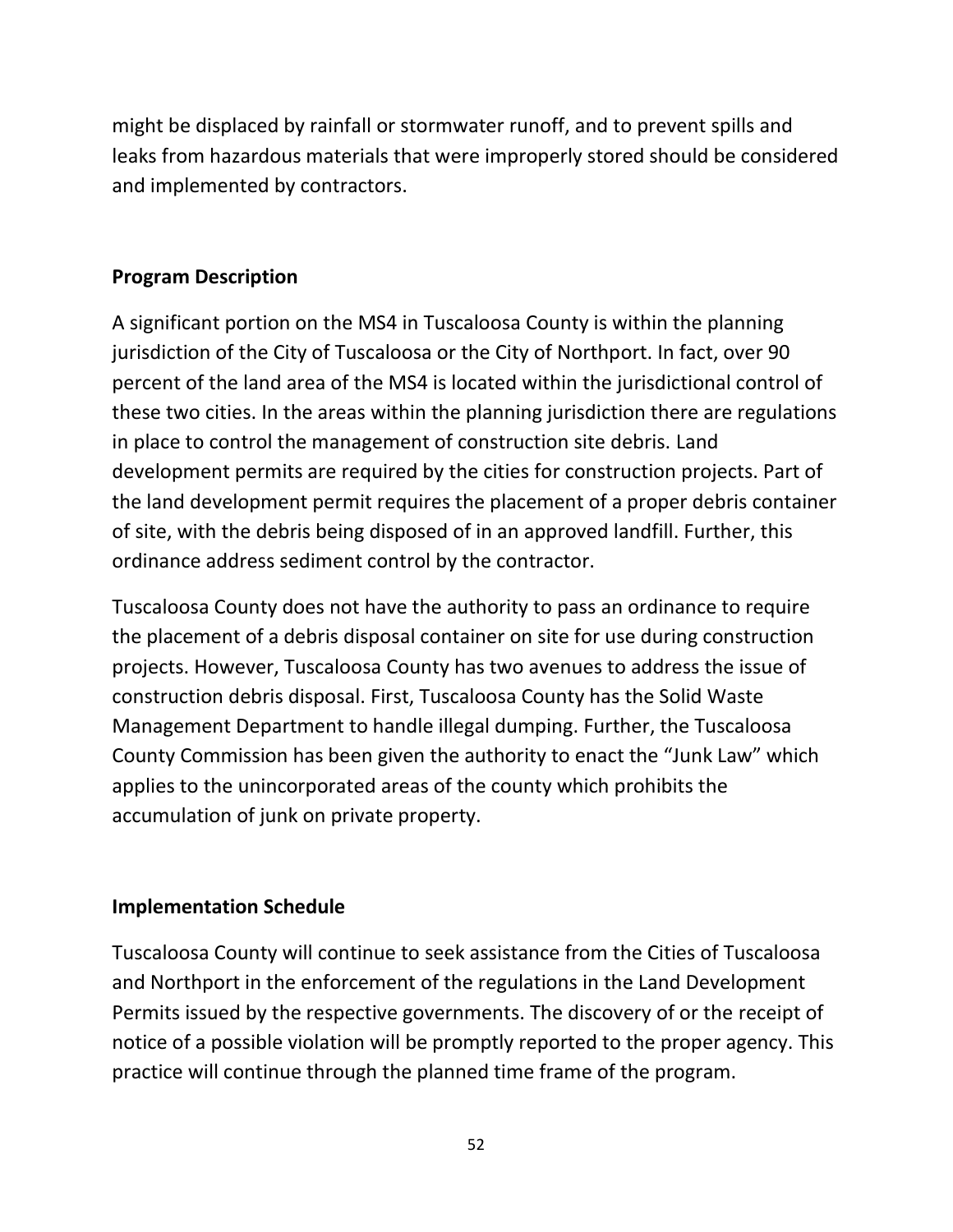Upon discovery of improper construction site debris disposal outside of the jurisdictional control of the cities, the violation will be managed through the Tuscaloosa County Solid Waste Department. The notice of a discovered or reported possible violation will be forwarded to this department for investigation, cleanup and prosecution. Although this approach is reactive to a problem rather than proactive such as requiring an onsite container, the county must approach the problem in this manner since further authority to enact ordinances has not been granted to Tuscaloosa County.

## **Permit Requirement**

Development and Implementation of an enforcement strategy that include escalating enforcement remedies to respond to issues of non-compliance.

### **Program Objective**

The objective of this program requirement is to encourage owners, developers, and contractors to take the necessary measures to ensure that their construction sites do not create negative impacts to water quality in Tuscaloosa County. The intent is to ensure compliance through escalating enforcement remedies to issues of non-compliance.

## **Program Description**

Tuscaloosa County does not have the authority to approve ordinances or prosecute those in violation of the stormwater regulations. This authority rests with the Alabama Department of Environmental Management. As a result, Tuscaloosa County will continue to rely upon ADEM for assistance in enforcement of non-compliance with the standards for appropriate erosion controls and sediment controls for qualifying construction sites.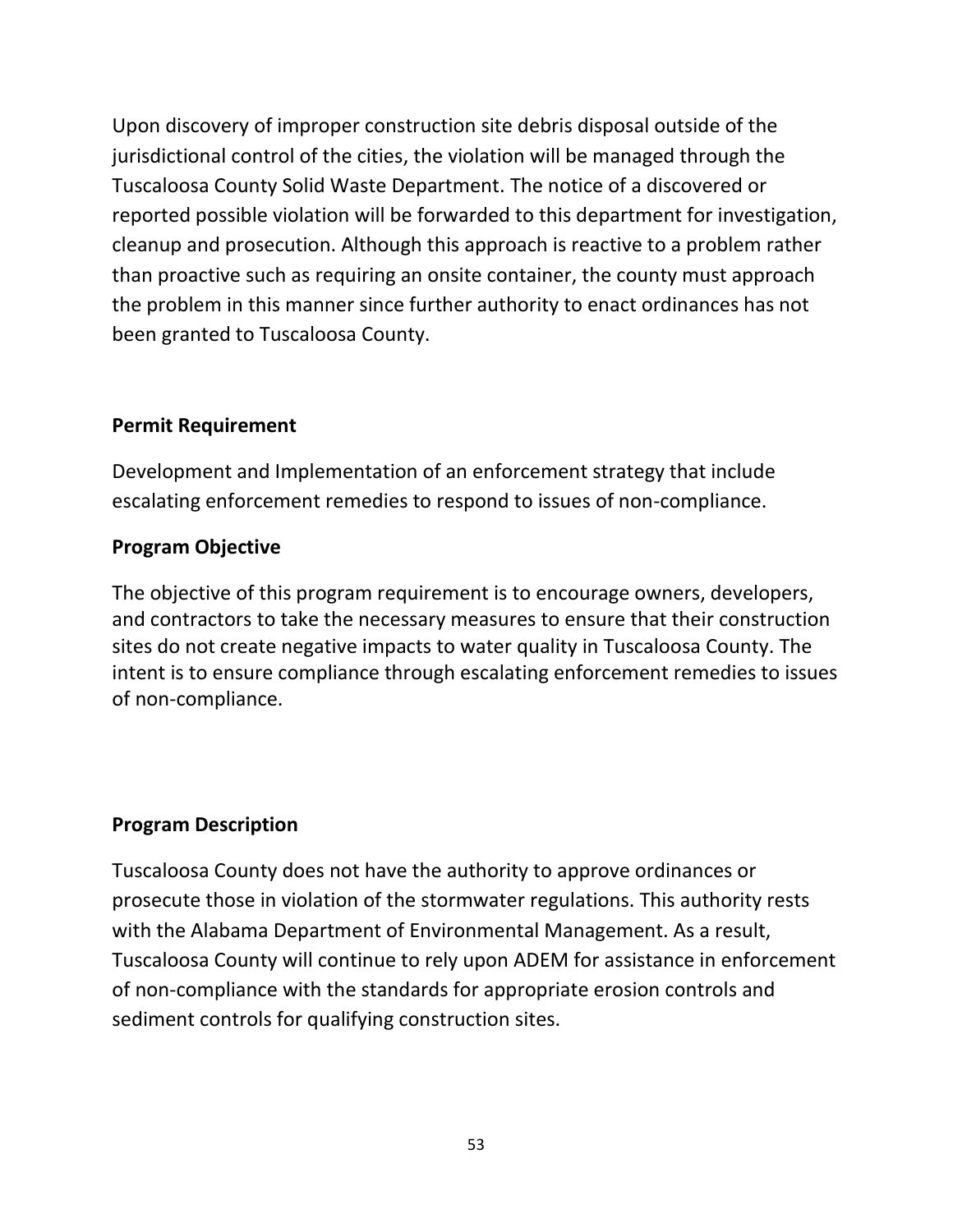Tuscaloosa County has been and will continue to rely upon ADEM for assistance in enforcement of non-compliance with the standards for appropriate erosion controls and sediment controls for qualifying construction sites.

## **Permit Requirement**

Implement an enforcement tracking system designed to record instances of noncompliance and the MS4's responding actions.

## **Program Objective**

The objective of this section of the program is to document and track reports of non-compliance with the stormwater regulations in Tuscaloosa County and specifically within the MS4. This documentation will assist in identify locations with frequent compliance problems and further particular property owners and developers whose actions negatively impact water quality more frequently than others.

## **Program Description**

A spreadsheet summarizing the notice, investigation and enforcement status of each discovered and reported location of non-compliance will be maintained in the Tuscaloosa County Public Works Department. The spreadsheet will be useful in the tracking of each potential violation from the time of report to the resolution of the issue.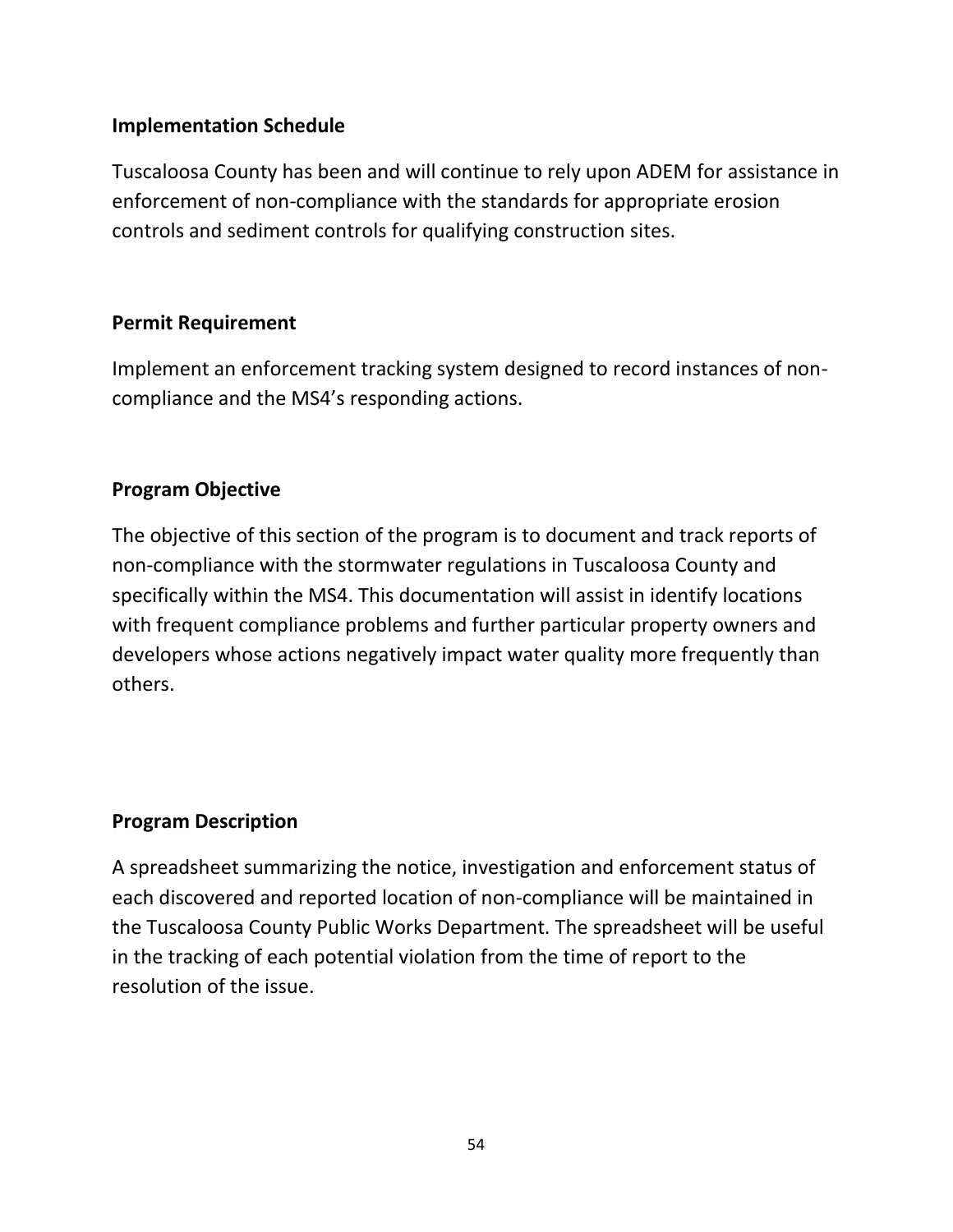2017-2019

Continue spreadsheet maintenance.

### **Permit Requirement**

Must keep records of all inspections, site plan reviews and employee training.

## **Program Objective**

The maintenance of records is critical in operating a responsible stormwater management program. Through the review of the records of previous inspections and employee training status, sound decisions regarding the stormwater program management can be made by the administrators of the program.

## **Program Description**

Tuscaloosa County maintains a file of inspections, both of those construction sites under the control of the county as well as inspections conducted on sites under the control of other entities. The projects for which the county is the controlling agency, the inspections are conducted meeting the requirements of ADEM, noted deficiencies are addressed and the inspection reports stored in files maintained in the Engineering Department. The records of investigations of construction sites and projects that are not under the control of the county are handled separately. A summarizing spreadsheet will list each reported or discovered potential violation, and the status of each. Inspection reports, correspondence and photographs of each investigation are stored in files maintained in the Engineering Department.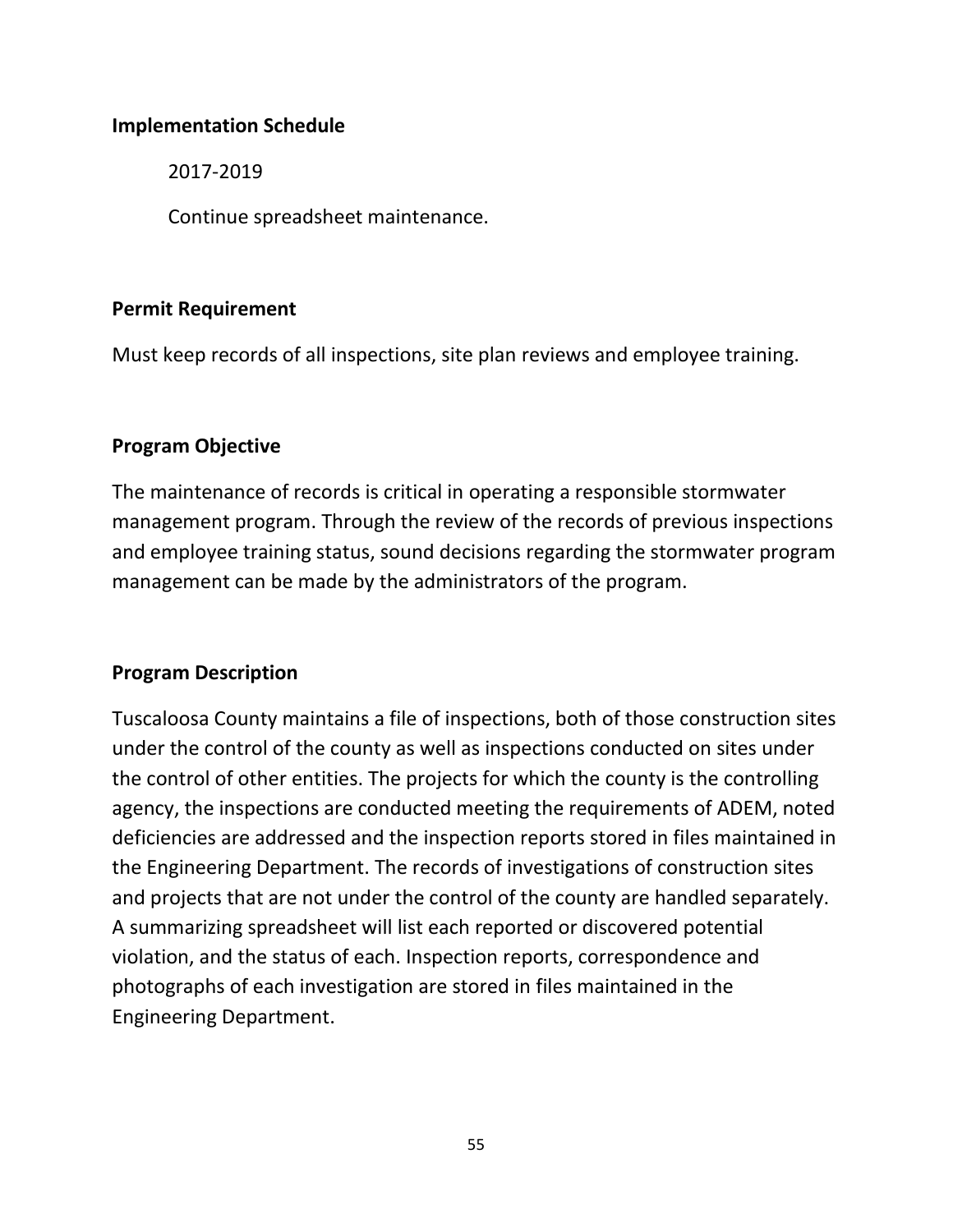Tuscaloosa County will continue to maintain a file of the inspections of the sites under the control of the county in the Engineering Department. For projects not under the direct control of the county, a spreadsheet summarizing all reported potential violations will be used. A file dedicated to each reported or discovered potential violation will be maintained. This file will contain information on the nature of the notice, property owner, correspondence, photographs and inspection reports. These files will be kept in the Engineering Department.

## **Decision Process**

In order to develop the Construction Site Runoff Control component of its Stormwater Management Program, Tuscaloosa County has reviewed current construction site runoff control practices that may impact water quality. From this review, areas have been identified where improvements can be instituted with an overall benefit to water quality.

The most effective control measure that is available to Tuscaloosa County in the enforcement of stormwater regulations is through the adopted subdivision regulations. These regulations, which were recently updated, have a significant emphasis on responsible stormwater management practices for the developer, engineer and contractors involved. The subdivision regulations guide the entire process of development, from the initial planning stages to project completion and acceptance by the county commission. The developer of each subdivision is required to post bonds for maintenance which can be used to correct problems that are not corrected. Further, developers that are considered delinquent with their projects are not approved to develop other properties until the issues are corrected.

Tuscaloosa County plans to continue to rely on the enforcement of the stormwater regulations through ADEM. Since Tuscaloosa County does not have the authority to adopt and then enforce ordinances, the enforcement authority of ADEM must be utilized to achieve corrective action for other entities.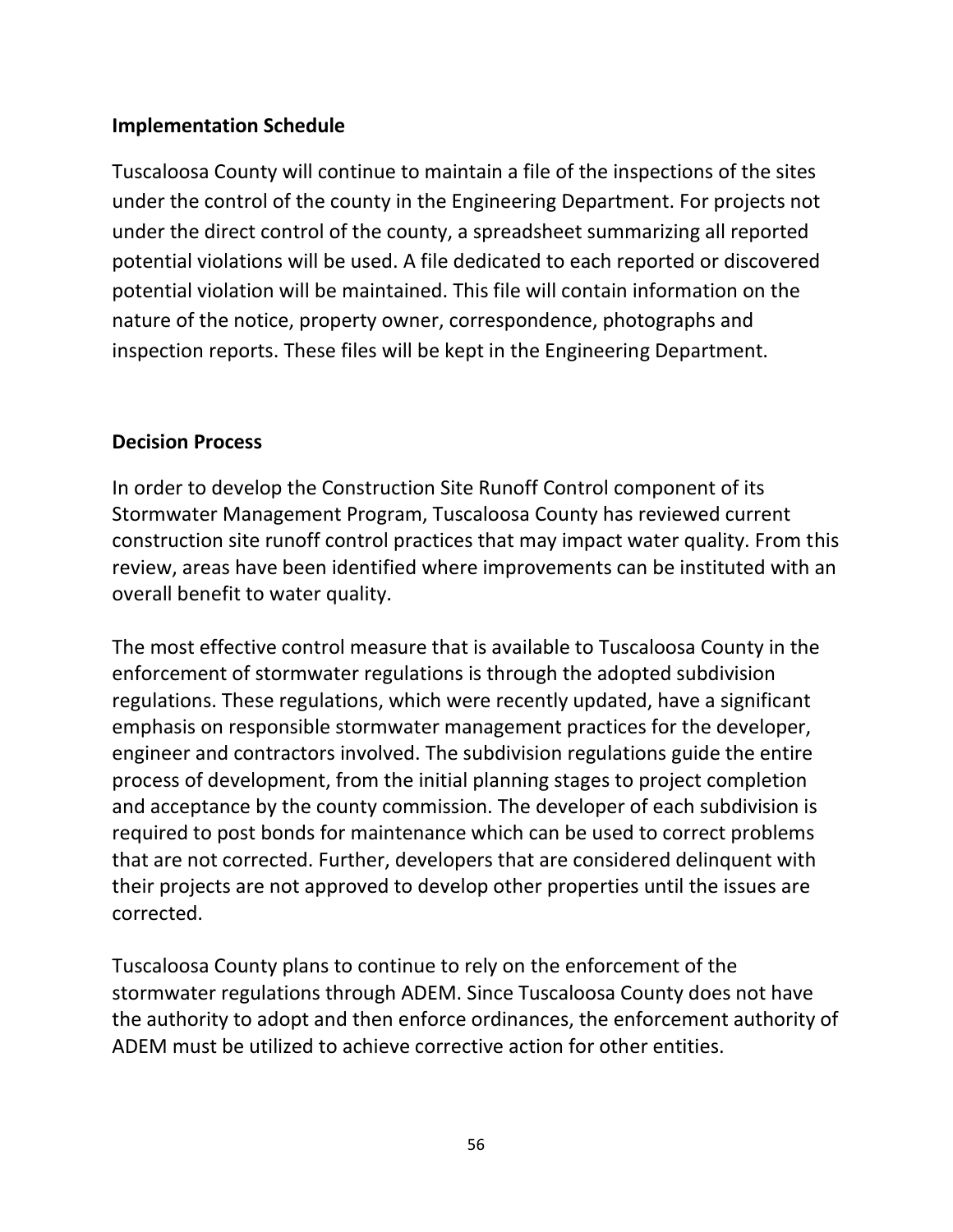Tuscaloosa County recognizes the need for effective training opportunities for employees in stormwater best management practices. The initial training for certification and subsequent training to maintain certification is an integral part of responsible stormwater management. The record keeping program for training files as well as record keeping for inspections will be upgraded to ensure compliance with the stormwater management programs.

## **Measurable Goals**

2017-19

Compile a file for each reported or discovered potential violation of the stormwater regulations by March 31 of each year. The files will contain at a minimum the identification of the property owner, copies of correspondence, photographs and inspection reports

Assemble a spreadsheet summarizing the status of all reported or discovered potential violations of the stormwater regulations by March 31 of each year.

2018-2019

Tuscaloosa County personnel have noted and reported 21 potential violations discovered in the county. A summary of these reports and the status of each is presented in Appendix "G".

Review and summarize the files for each QCI noting the status of their training accomplishments, and correspondence concerning their upcoming training needs by March 31, of each year.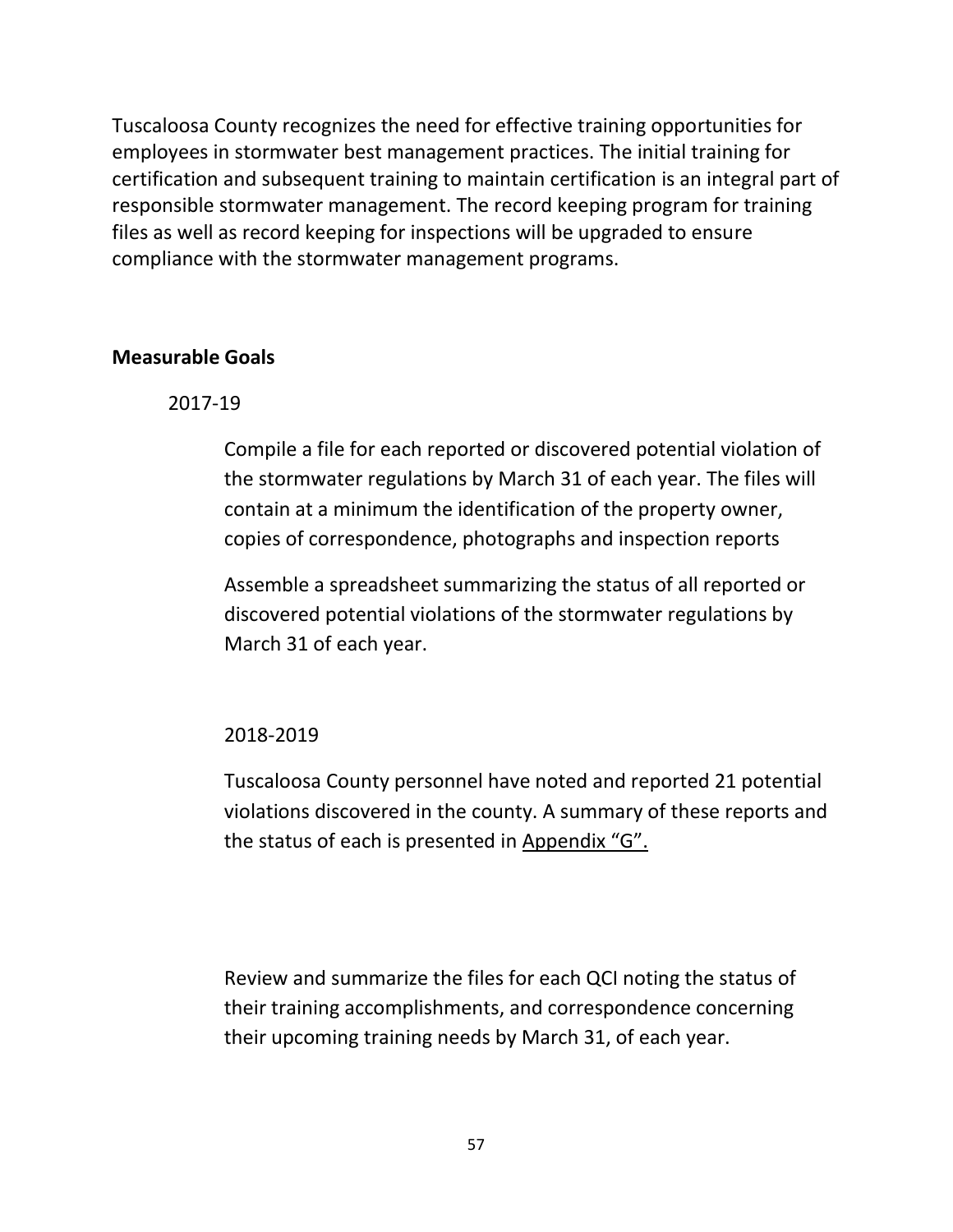Provide QCI training opportunities for the 8- hour initial class to new hires in the Engineering Department within 6 months of hire for those employees involved in stormwater inspection and reporting.

Provide QCI training opportunities for the 8- hour initial class to new hires in supervision in maintenance operations within 6 months of hire for those employees involved in stormwater inspection and reporting.

Provide QCI training opportunities for the 8- hour initial class to employees promoted to supervisory positions within the maintenance operations within 6 months of hire for those employees involved in stormwater inspection and reporting.

Provide annual refresher class training opportunities for existing Qualified Credentialed Inspectors.

Inspect once each month or after every qualifying rain event the county controlled construction sites with a NPDES permit.

#### **Responsible Party**

Bob Cunningham

Tuscaloosa County Public Works Department

2810 35th Street

Tuscaloosa, Alabama 35401

205-345-6600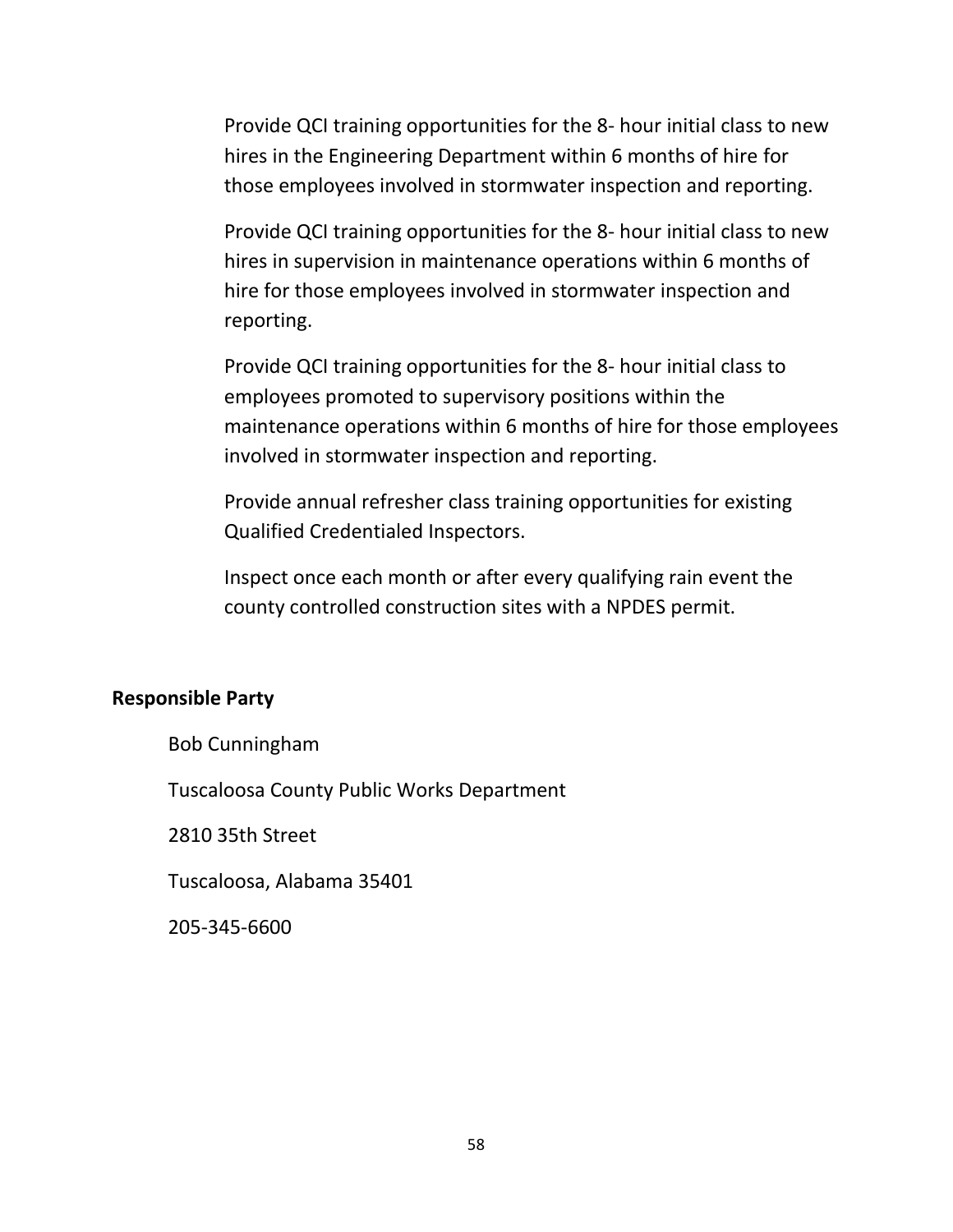## **Reporting Mechanism**

The reporting mechanism for documenting progress and results will be accomplished by summarizing work towards each stated goal in the annual report to the Alabama Department of Environmental Management.

## **Post-Construction Stormwater Management**

**In New Development and Redevelopment**

**Minimum Control Measure #4**

# **General**

Post-Construction storm water management refers to the activities that take place after construction occurs, and includes structural and non-structural activities including low-impact development and green infrastructure practices to obtain permanent storm water management over the life of the property's use. These post construction controls should be considered during the initial site development planning phase.

## **Permit Requirement**

The Permittee must develop/revise, implement and enforce a program to address storm water runoff from qualifying new development and redevelopment projects to the maximum extent possible (MEP). This program shall ensure that controls are in place to prevent or minimize water quality impacts.

1. Develop/Revise and outline procedures for the site plan review for and approval process and a required re-approval when changes to postconstruction controls are required.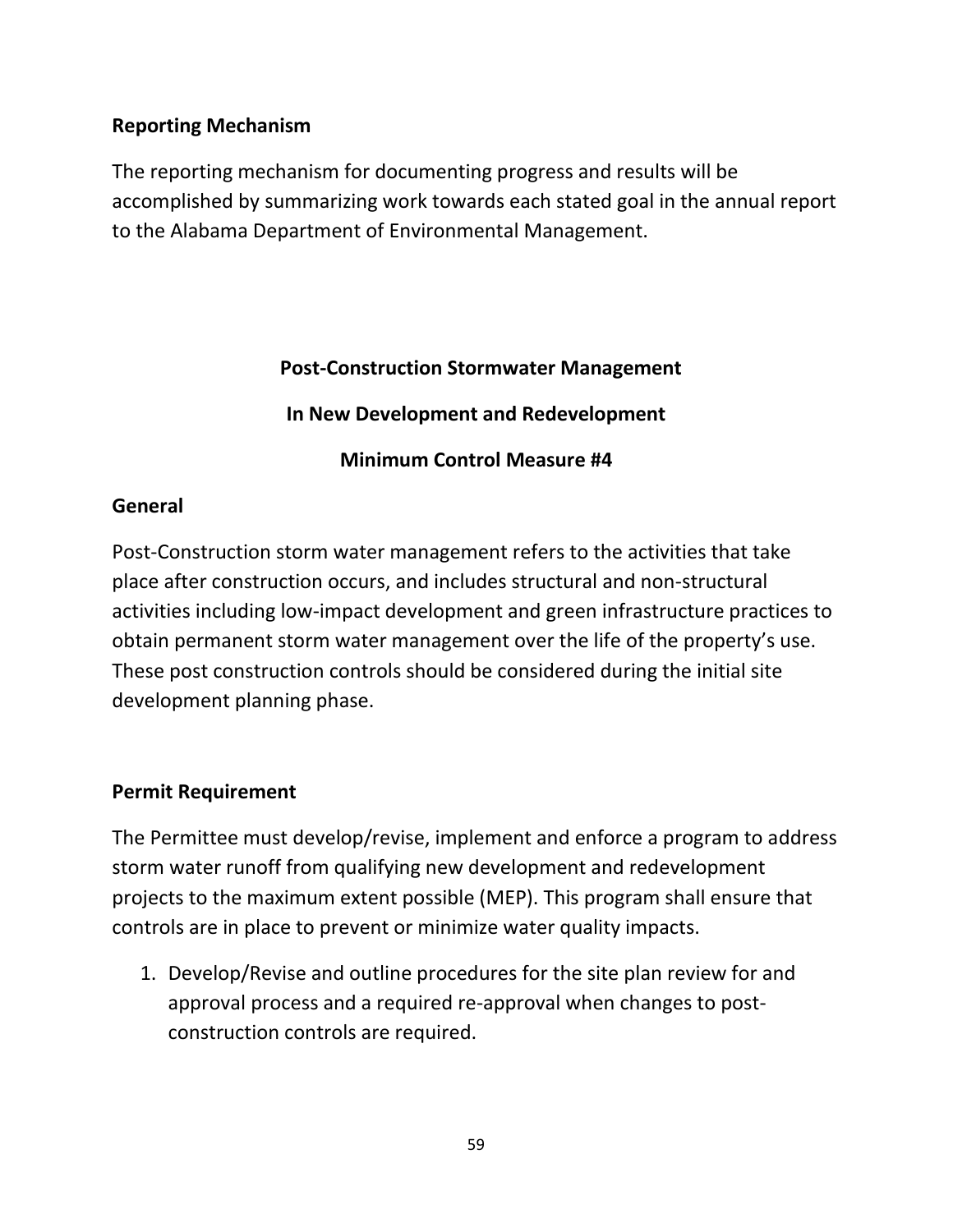The applicable portion of the Tuscaloosa County Subdivision regulations that outline the above requirements are as follows:

"Article IV, Approval of Subdivision Plats, Section 4.7, page 19; Approval of Construction Plans for Major Subdivisions:

Following the approval of the preliminary plat for a major subdivision, the developer shall be required to submit 2 sets of construction plans for the proposed subdivision to the Tuscaloosa County Public Works Department. The plans shall be prepared in accordance with requirements set forth in Section 5 of these regulations. The County Engineer shall have 30 days to review the construction plans to ensure compliance with these regulations. In the event the submitted plans do not meet these regulations, the County Engineer shall notify the developer of the deficiencies. Upon approval of the construction plans by the County Engineer and the County Commission, a Permit to Development shall be issued to the developer.

The developer shall have one year from the date of issuance of the Permit to development to begin substantial work on the proposed subdivision. If construction does not begin within the one year time frame, the preliminary plat must be resubmitted for review to the County Engineer and approval by the County Commission.

Any changes or deviations from the approved preliminary plat and construction plans shall be in violation of these regulations and shall be subject to removal or correction at the expense of the developer. Changes to the subdivision construction plans will be submitted for review and approval by the County and the County Commission."

A link for the subdivision regulations is available on the Tuscaloosa County website, www.tuscco.com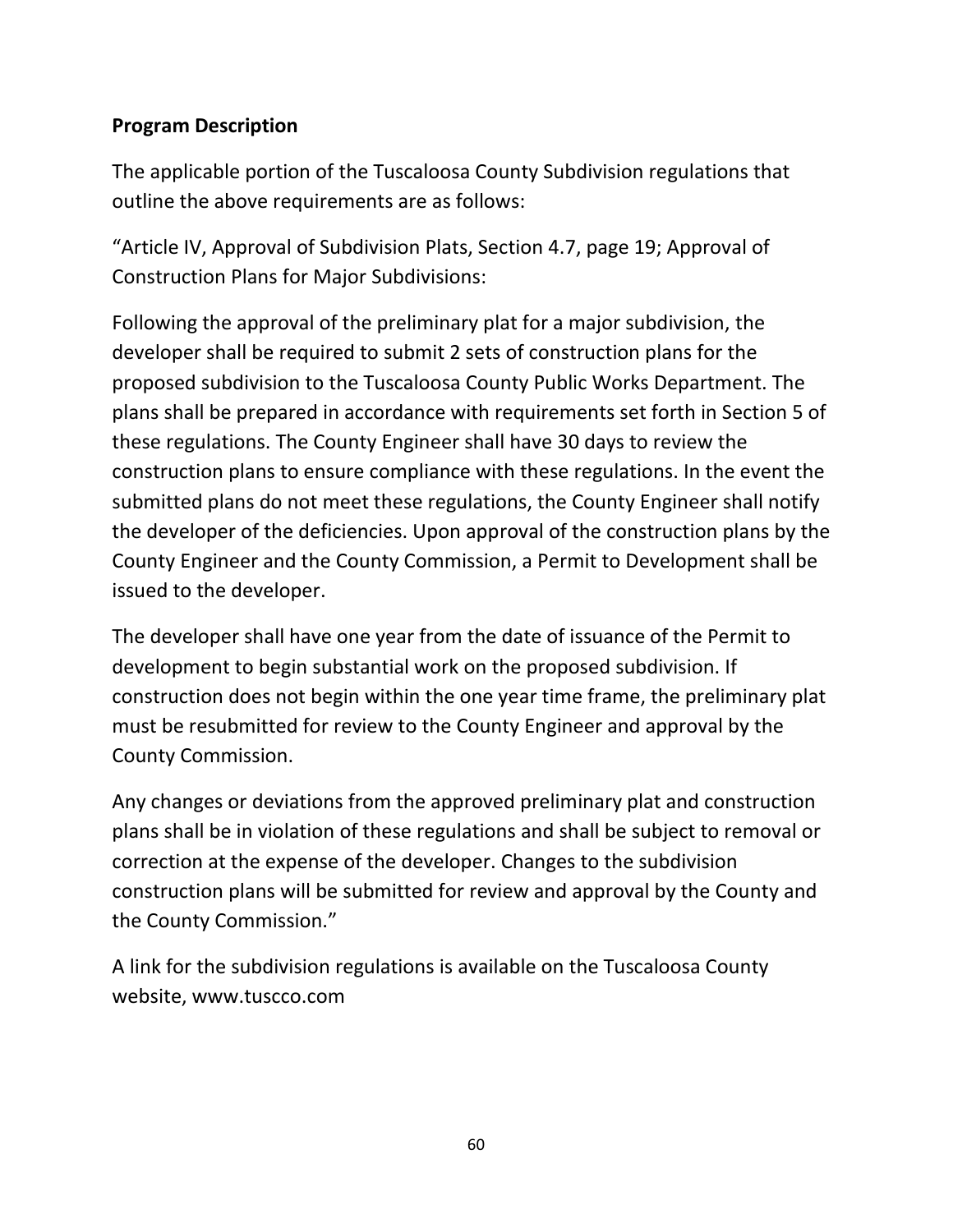## **Permit Requirement**

2. Develop/revise and outline procedures for a post construction process to demonstrate and document that post-construction storm water measures have been installed per design specifications, which includes enforceable procedures for bringing noncompliant projects into compliance.

## **Program Description**

Tuscaloosa County subdivision regulations address the above procedures in Article VI, Guarantee of Completion of Improvements, Section 6-3, on page 38, Maintenance of Improvements and Appendix VIII, Maintenance Bond as follows:

"Upon verification that all subdivision improvements are complete, the developer shall submit a maintenance bond to the Tuscaloosa County Commission. The surety shall be in the amount of 15% of the total cost of improvements to the subdivision and shall be in effect in for 15 months from the date of final plat approval. The engineer of record shall provide the cost estimate to determine the 15% calculation for the maintenance bond. During this maintenance period, the developer or the owner shall be required to maintain all rights-of way and to construct, repair, replace, or maintain public improvements. The term Maintenance Bond has the following meaning:

- 1. A commercial bond secured by a surety company authorized to engage in bonds in and by the State of Alabama.
- 2. An irrevocable letter of credit shall be automatically renewed until the subdivision has been accepted for maintenance by the County. The letter of credit shall bear the name of Tuscaloosa County Commission.
- 3. A Cashier's Check made out to Tuscaloosa County Commission.

Sixty days (60 days) prior to the end of the 15 month maintenance period, the developer or developers engineer shall notify the County Engineer in writing requesting a final inspection. If the inspection reveals deficiencies beyond those caused by wear and tear, the County Engineer will notify the developer or developer's representative of such deficiencies and afford said party reasonably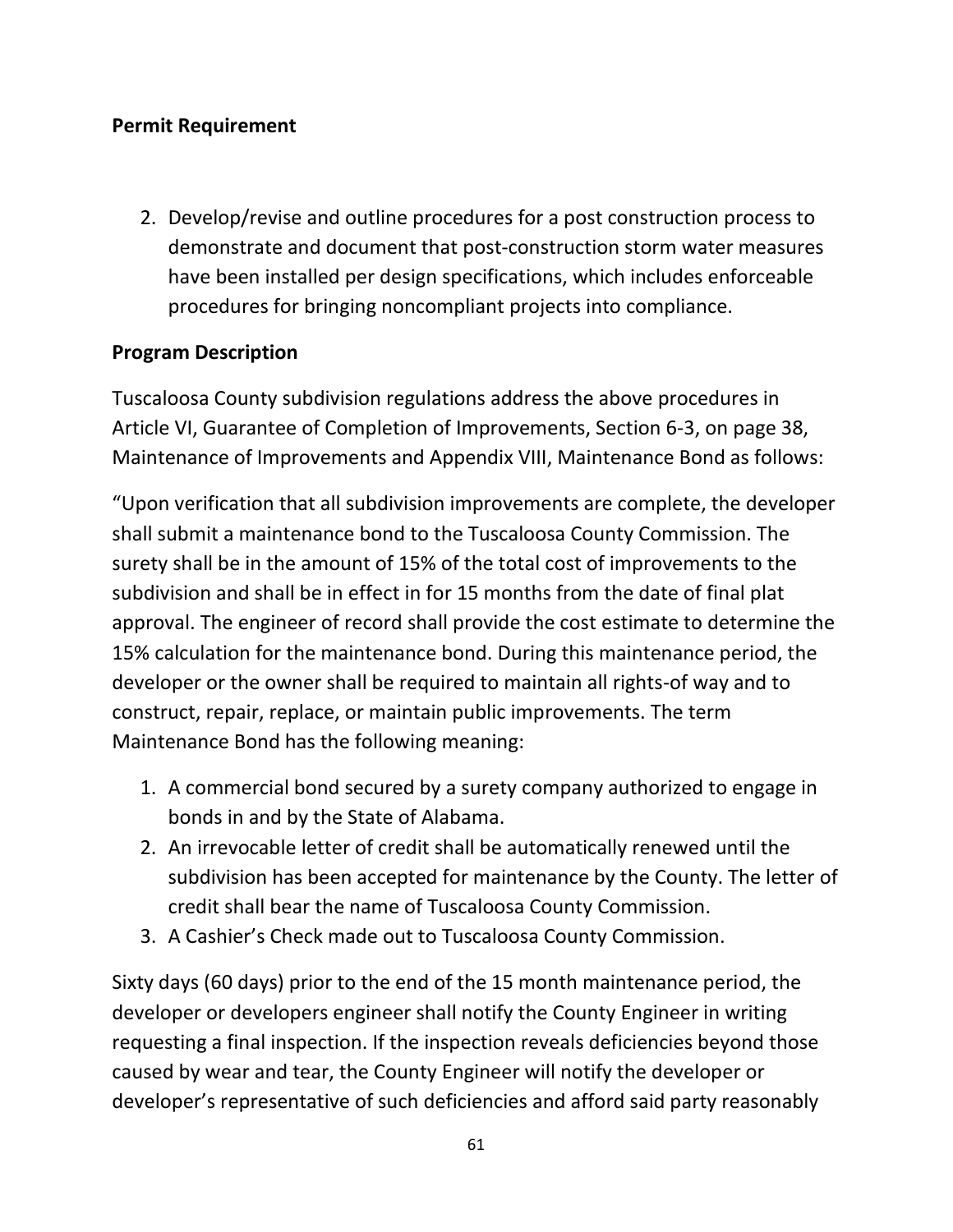opportunity to correct any deficiencies . Upon correction of deficiencies, the responsible party shall notify the County Engineer in writing that the improvements be accepted for maintenance. If the County Engineer is satisfied that all requirements have been met and the deficiencies have been corrected, the County Engineer will have the subdivision on the agenda at the next regularly scheduled County Commission meeting asking that the Commission accept the subdivision by resolution. If the County Commission accepts the subdivision, the maintenance surety will be returned to the applicant.

In the event the developer fails to submit a request for final inspection as noted above, the County Engineer shall determine if any repairs are needed in order to bring the roadway in compliance and make the necessary surety required to complete said repairs. The remaining surety would be returned to the developer upon completion of the work. The subdivision would at that time be placed on the Commission agenda and recommended for acceptance by resolution.

**If a developer, or any member, partner, a shareholder thereof, has developed one or more other subdivisions in the County with deficient improvements, the County's acceptance of the subject subdivision for maintenance may be withheld until such other subdivision improvements are no longer deficient.** 

In the event the developer fails to perform as required by the bond, the County Attorney or his designee is authorized to file a lien equal the amount of the bond against any lot or lots in the subdivision subject to the bond and owned by the developer."

## **Permit Requirement**

The Permittee must develop and implement strategies which may include a combination of structural and/ or non-structural BMP's designed to ensure, to the maximum extent practical, that the volume and velocity of pre-construction storm water runoff is not significantly increased. A design rainfall event with an intensity up to that of a 2 year – 24 hour storm event shall be the basis for the design and implementation of post-construction BMPs.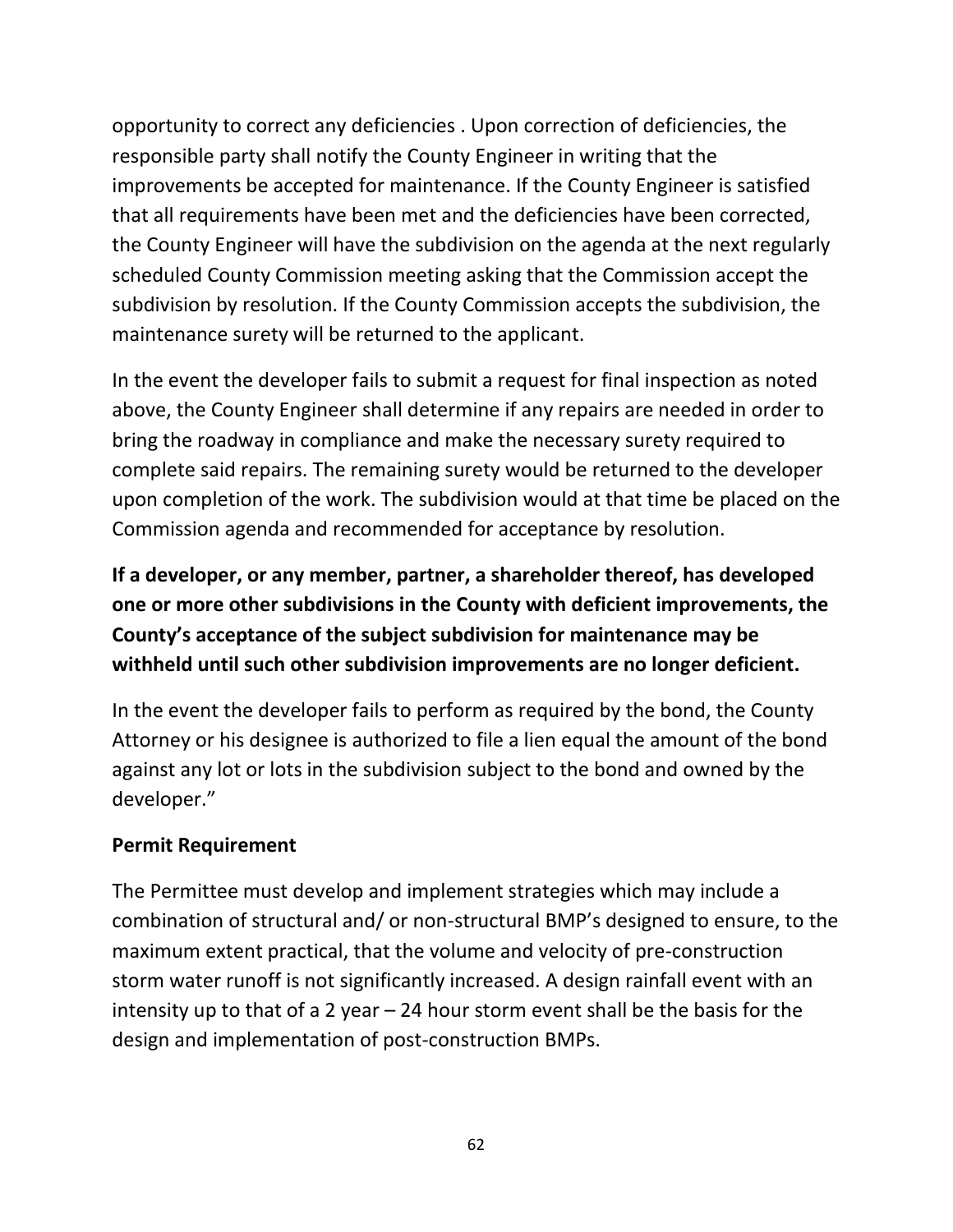Tuscaloosa County subdivision regulations address the above in Article V, Section 5- 4-16, Design Standards-Drainage Improvements and 5-4-17, page 33 Stormwater Detention / Retention, pages 33 and 34.

A. "The engineer must provide a statement on the construction plans in regards to the storm drainage plans in regards to the storm drainage design as noted below.

**"The Drainage plan for <insert project name> has been designed such that when constructed according to the plans and specifications, within usual construction tolerances, there will be no adverse effects to adjacent of downstream properties"**

- B. A complete drainage plan showing contours, pipe sizes, locations, and drainage areas shall be submitted along with the profile grades and typical roadway section for approval. All drainage structures shall be designed for a 25 year, one hour rainfall event at a minimum.
- C. All existing drainage structures, including the next drainage structure upstream and downstream, shall be shown on the preliminary plat.
- D. All off-site drainage areas that drain through the development shall be included on the contour map along with acreage.
- E. All drainage structures and peak flow rates shall be included for each drainage structure, as well as profiles for all new storm sewers and open ditches. All storm drainage calculations shall be signed by the design engineer.
- F. Outlet velocities that are greater than five feet per second shall require an appropriate method of energy dissipation such as rip rap apron or other method designed by the engineer of record.
- G. Typical Sections of all open ditches and swales will be provided.
- H. Any proposed new side drain pipes or other storm sewer pipes under the County's roadway must be shown on the preliminary plat and must be approved by the County Engineer.
- I. The plans shall take into consideration the ultimate or saturated development of the tributary in which the proposed subdivision is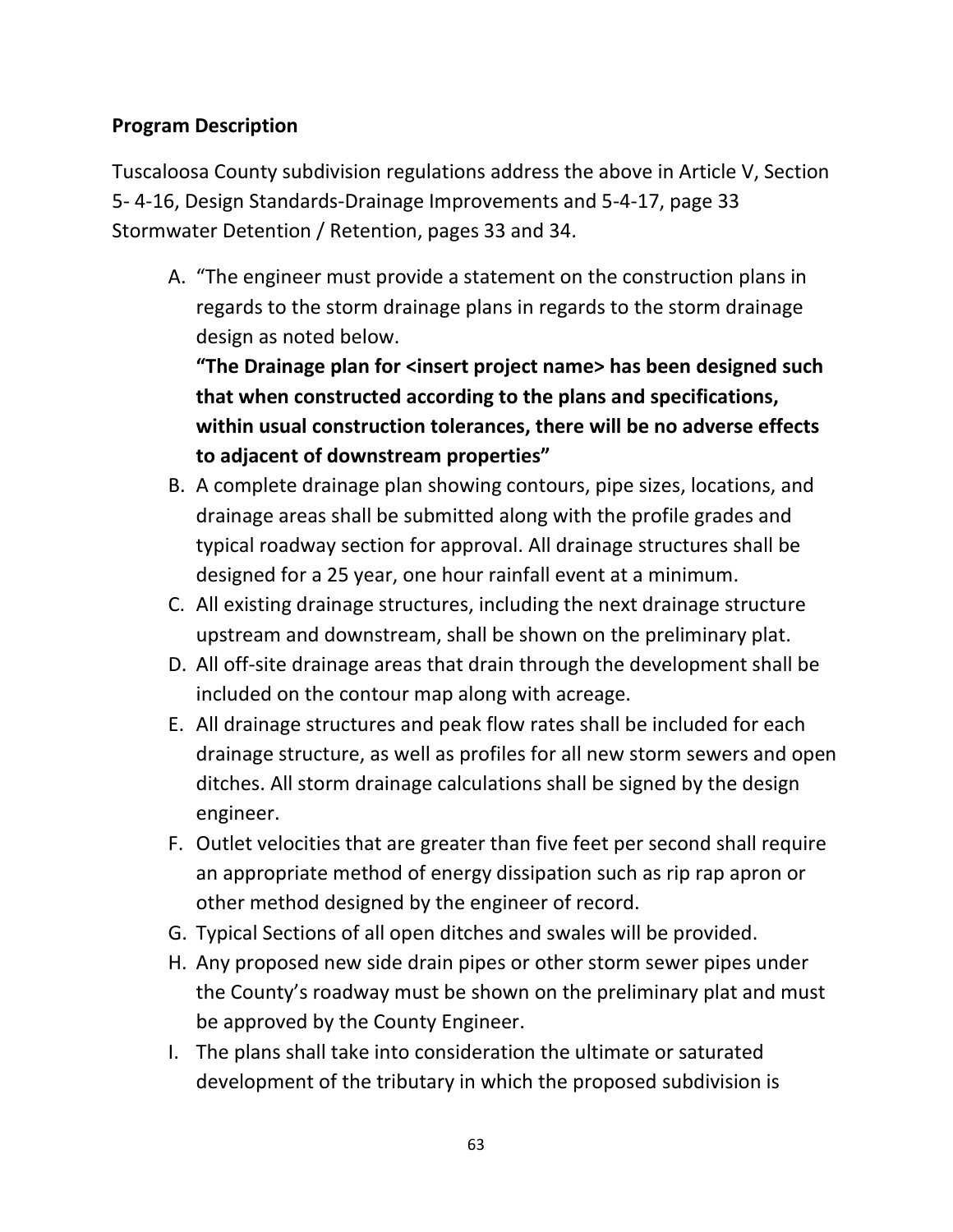located. On-Site stormwater detention may be required for certain developments.

- J. Off-premise drainage easements and improvements may be required to handle the runoff from subdivision into a natural drainage channel.
- K. All the developments in the County shall be in compliance with the Flood Damage Prevention Ordinance. The applicant should contact the County Engineer for a preliminary discussion on this matter prior to plan submittal.

All subdivisions in the County subject to stormwater detention or retention shall meet the minimum design requirements set forth in this section. Detention and retention facilities shall be designed for a 25 year, one hour rainfall at a minimum. Rainfall amounts shall be based on the latest available information. Each detention and retention facility shall provide for an emergency spillway designed to convey the 100 year rainfall event.

The minimum information submitted for a detention or a retention pond design shall be as follows:

- a. Existing drainage area and peak flow to the facility.
- b. Proposed drainage area and peak flow to the facility.
- c. Inflow hydrograph.
- d. Outfall hydrograph.
- e. Storage-elevation plot.
- f. Required storage volume, in acre-feet or cubic feet.
- g. 100 year peak rainfall flow to the emergency spillway.
- h. Statement of methodology used for detention facility design.
- i. Provide for low flow ditch in reservoir.
- j. Sides shall be grassed or paved.
- k. Primary spillways must be equipped with a trash rack. Maximum opening between bars shall not exceed four inches.
- l. Overflow sections, such as emergency spillways, shall be sodded or paved.
- m. All detention or retention facilities shall be enclosed with a minimum five-foot tall fence.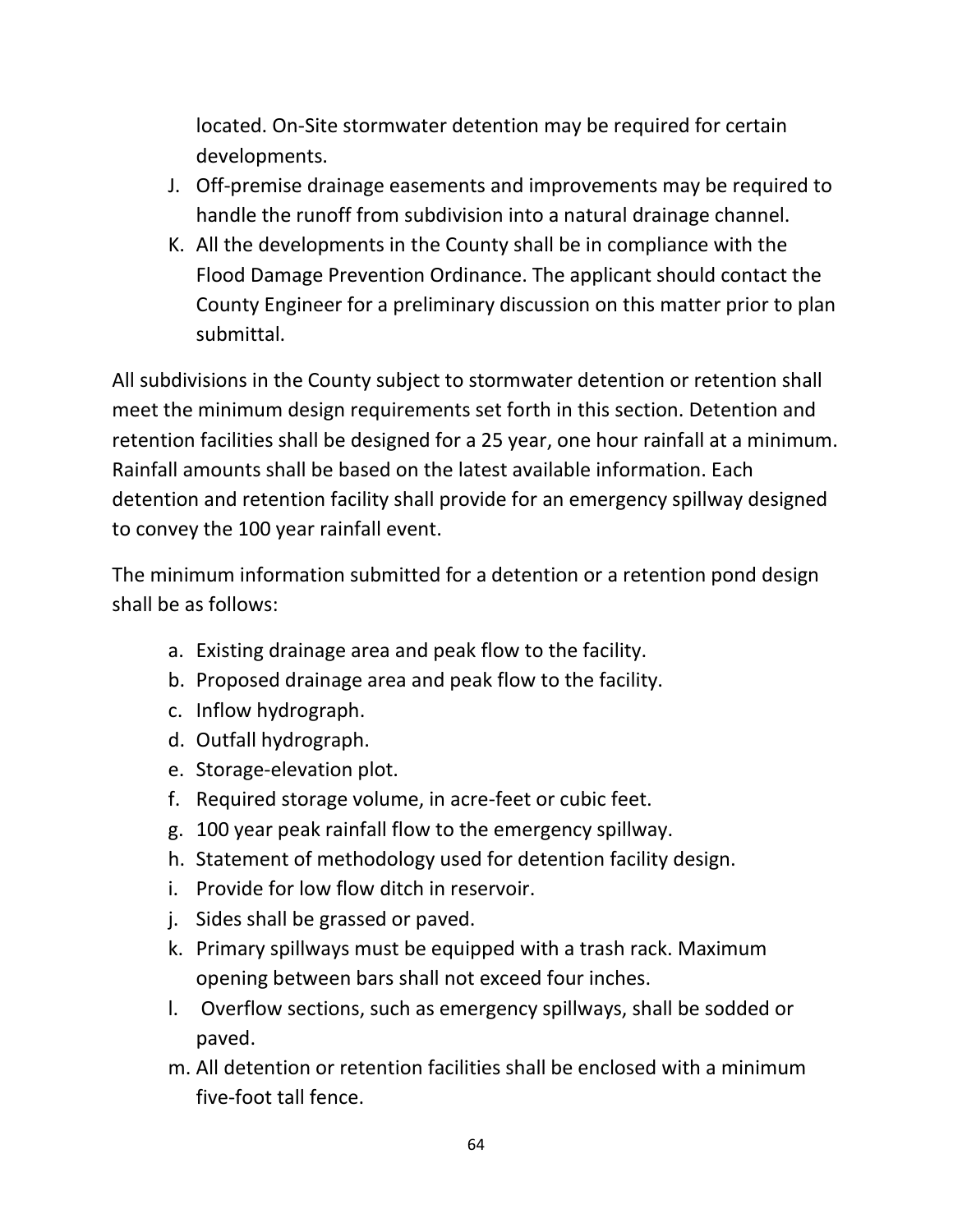All detention and retention facilities that may be required in conjunction with the construction of a subdivision are to be maintained by the home owner's association of the subdivision for which it is located. Tuscaloosa will not be responsible for maintenance of such areas. The home owner's association will be required to maintain these areas as required to protect the safety of all adjacent and downstream property owners."

Note: The City of Tuscaloosa sends the county a copy of their Land Development Permit (LDP) application for projects located in the city's Planning Jurisdiction (PJ) in the county's MS4. The county is able to review the permit application and send comments back to the city for items such as drainage calculations.

# See Appendix "H" for LDP applications reviewed in the last year.

## **Permit Requirement**

To the extent allowable under State law, the Permittee must develop and institute the use of an ordinance or other regulatory mechanism to address postconstruction runoff from qualifying new development and re-development projects.

## **Program Description**

Tuscaloosa County subdivision regulations address the above and are mentioned previously showing pages 33-34

## **Permit Requirement**

The Permittee must ensure adequate long-term operation and maintenance of BMPs. One or more of the following as applicable: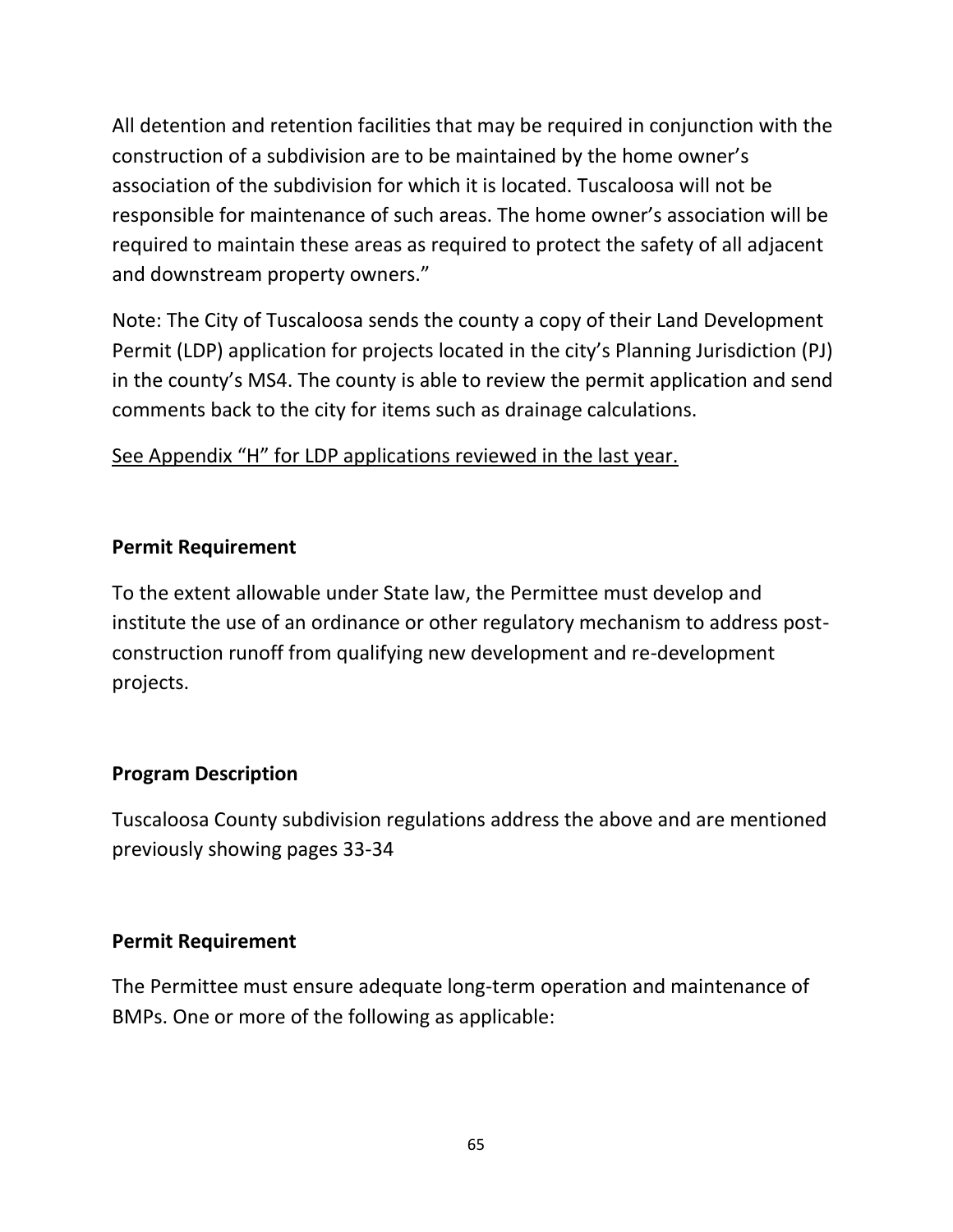- 1. The developer's signed statement accepting responsibility for maintenance until the maintenance responsibility is legally transferred to another party; and/or
- 2. Tuscaloosa County subdivision regulations address the above in Article VI Section 6-3, page 38, Maintenance of Improvement and Appendix VIII, Maintenance Bond.
- 3. Written conditions in the sales or lease agreement that require the recipient to assume responsibility for maintenance; and/or Tuscaloosa County subdivision regulations require that the Homeowners Association assume responsibility for detention and retention facilities.
- 4. Written conditions in project conditions, covenants, and restrictions for residential properties assigning maintenance responsibilities to a home owners association, or other appropriate group, for maintenance of structural and treatment control management practices; and/or

Tuscaloosa County subdivision regulations address the above in Article VI Section 6-3, Maintenance of Improvement and Appendix VIII, Maintenance Bond.

5. Any other legally enforceable agreement that assigns permanent responsibilities for maintenance of structural or treatment control management practices.

Not covered in Tuscaloosa County subdivision regulations

## **Permit Requirement**

The Permittee shall perform or require the performance of post-construction inspections, at a minimum of once per year, to confirm that post-construction BMP's are functioning as designed. The Permittee shall include an inspection schedule, to include inspection frequency within the SWMPP.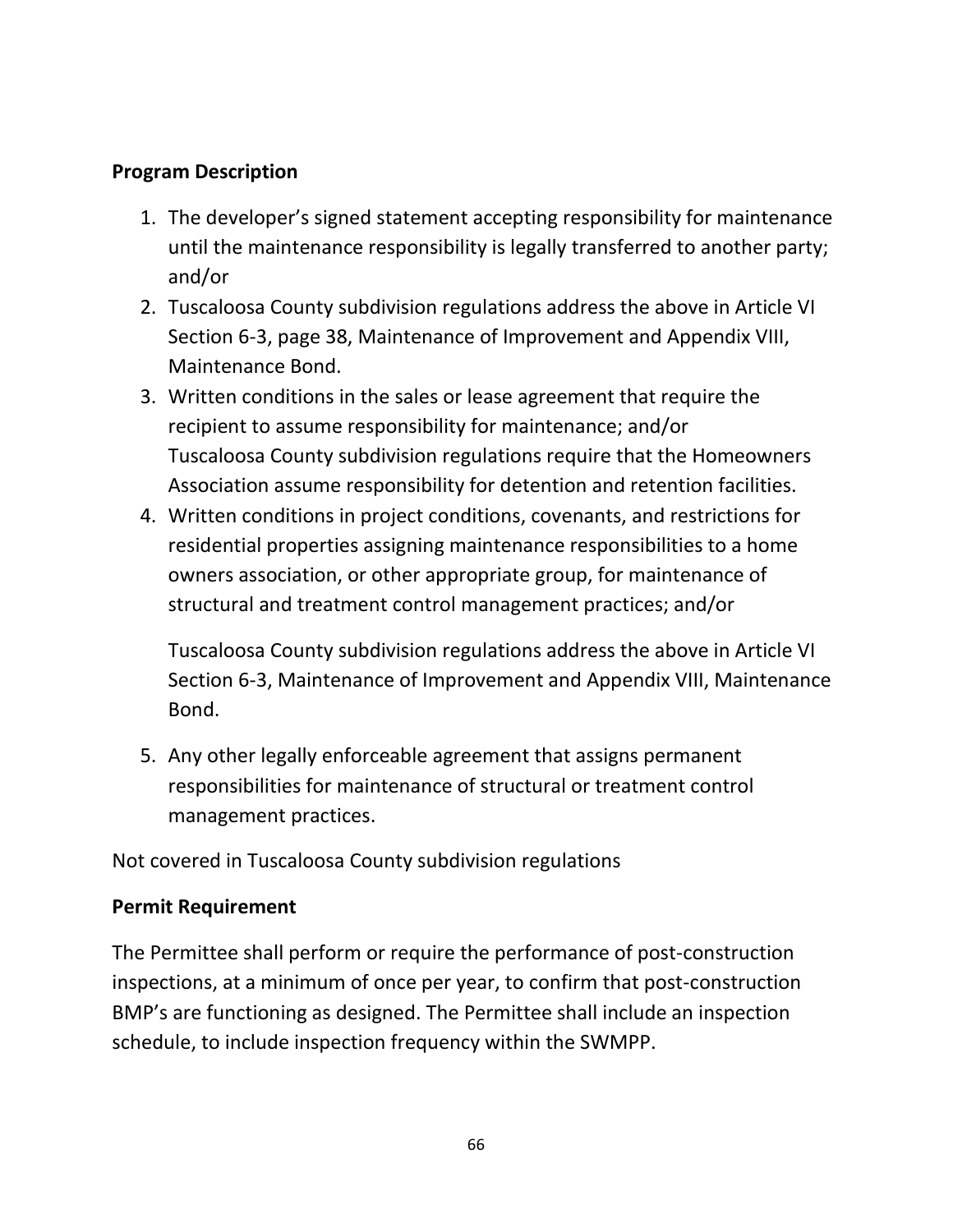The Permitte shall perform BMP inspections as stated above. The County upon accepting the subdivision for maintenance of the streets and drainage structures in the Right Of Way (ROW) will perform a formal inspection at least once per year. Informally, personnel within the public works department routinely drive through the MS4. If a construction activity is discovered or reported that exhibits the potential for erosion and off-site sedimentation, then a more thorough investigation is made. The Tuscaloosa County Commission has adopted a policy for addressing construction sites where off-site sediment deposition is occurring or has the potential to occur. This policy involves the issuance of a letter of notice that directs the property owner to respond within 7 days to the county with an acceptable plan to correct any problems and manage the stormwater leaving their site. If the property owner fails to respond or correct the problems within the specified time, then the violations are reported to ADEM for enforcement.

## **Permit Requirement**

The Permittee shall maintain or require the developer/owner/operator to keep records of post-construction activities, maintenance activities and make them available to the Department upon request and require corrective actions to poorly functioning or inadequately maintained post-construction BMP's.

## **Permit Requirement**

The Permittee shall review and evaluate policies and ordinances related to building codes, or other local regulations, with a goal of identifying regulatory and policy impediments to the installation of green infrastructure and low-impact development techniques.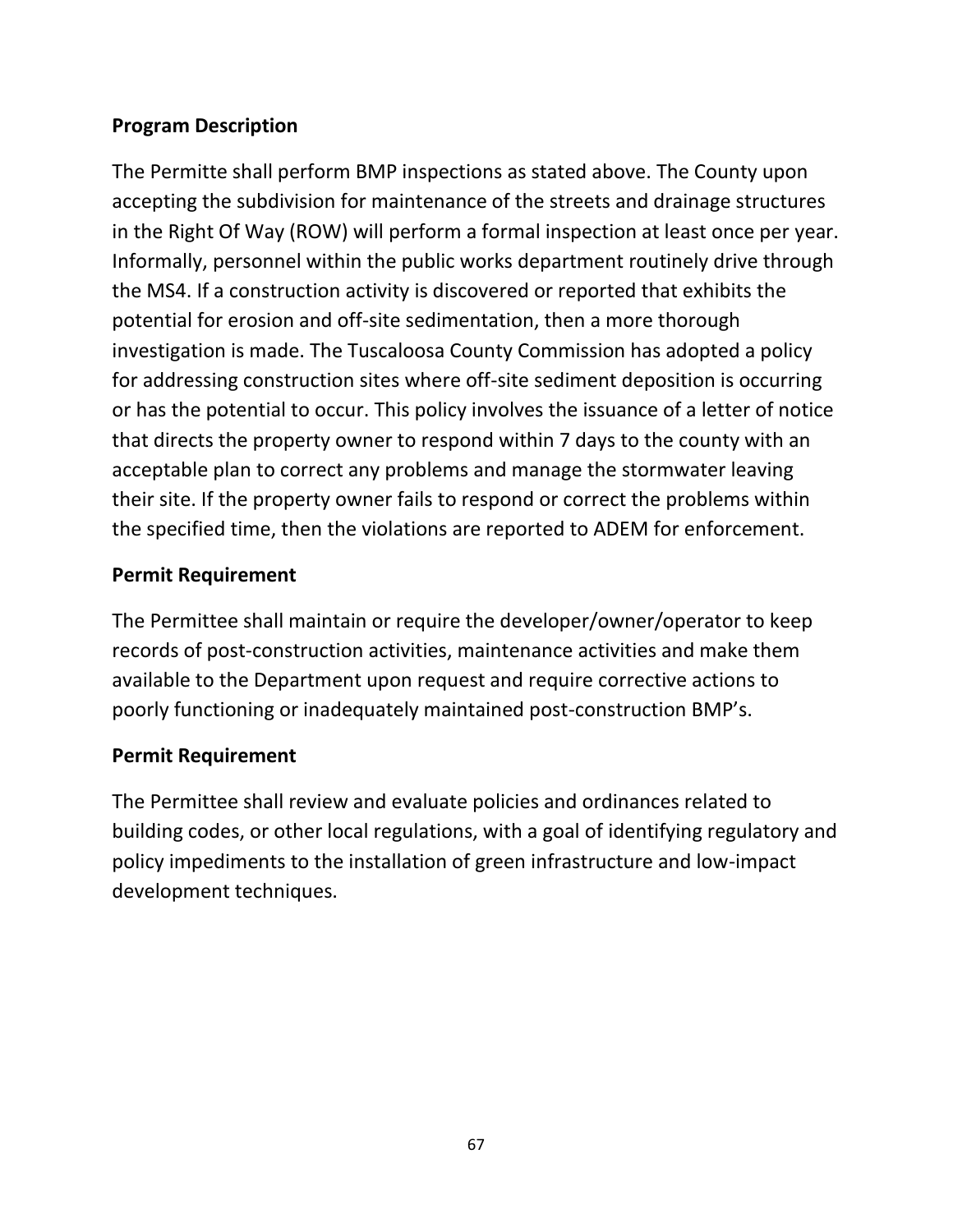The county is not able to enact such an ordinance. Projects in the county in the City of Tuscaloosa's planning jurisdiction, fall under the City's municipal code referencing green infrastructure and low-impact development (LID).

## **Permit Requirement**

The Permittee shall report each year in the annual report the following:

1. Copies or link to ordinances or regulations:

The subdivision regulations are available on the Tuscaloosa County website, www.tuscco.com

- 2. A list of post- construction structural controls installed and inspected during the permit year:
- 3. Updated inventory of post-construction structural controls including those owned by the permittee:
- 4. Number of inspections performed on post-construction structural controls: No post construction inspections were performed in the 2018-2019 cycle. It is expected that there will post inspections next year.
- 5. Summary of enforcement actions: None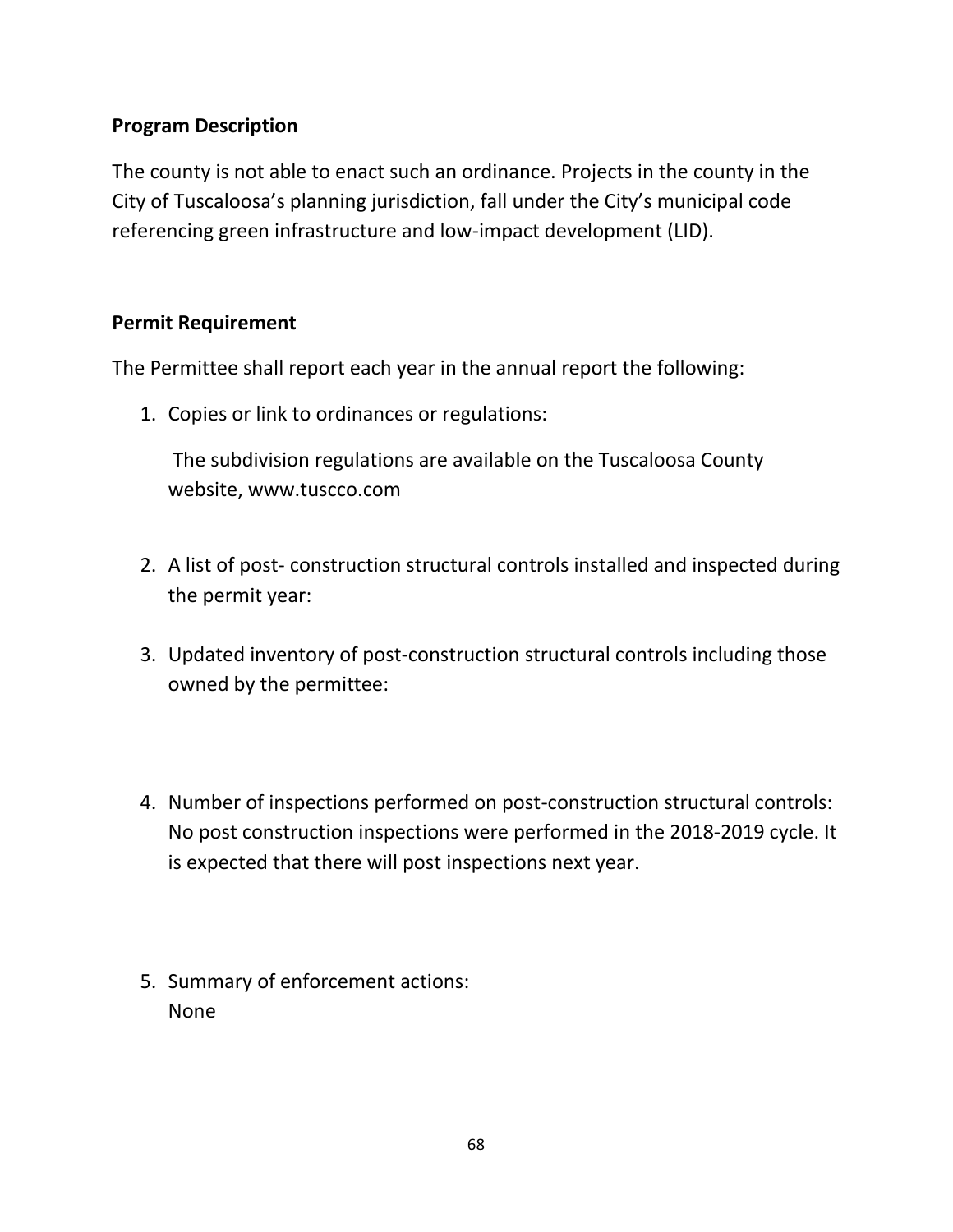### **Responsible Party**

Bob Cunningham

Tuscaloosa County Public Works Department

2810 35th Street

Tuscaloosa, Alabama 35401

205-345-6600

## **Reporting Mechanism**

The reporting mechanism for documenting progress and results will be accomplished by summarizing work towards each stated goal in the annual report to the Alabama Department of Environmental Management.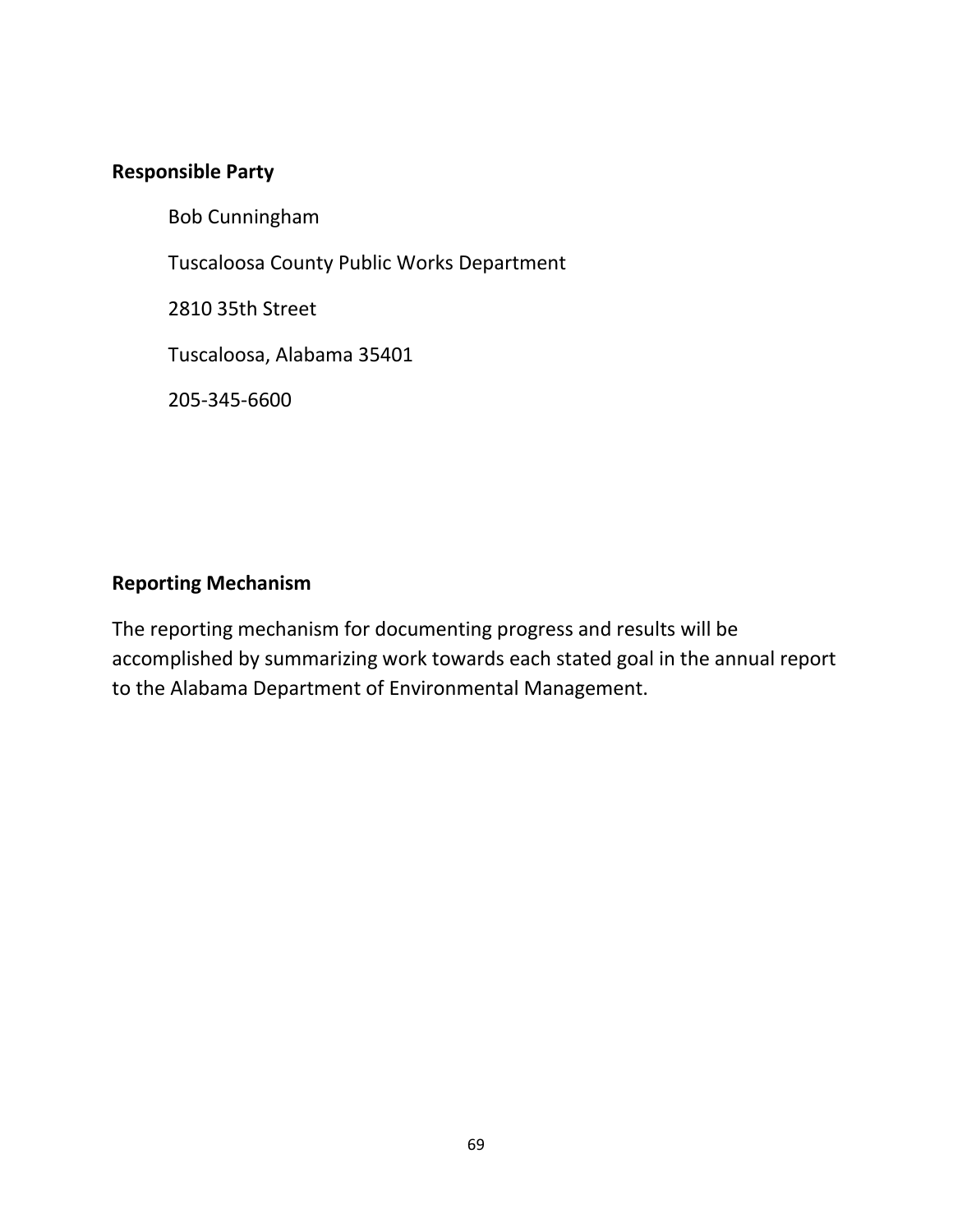### **Pollution Prevention and Good Housekeeping**

### **For Municipal Operations**

**Minimum Control Measure #5**

#### **General**

The Pollution Prevention and Good Housekeeping for municipal operations minimum control measure is a key element of the small MS4 stormwater management program. This measure requires the county to examine and subsequently alter actions to help ensure a reduction in the amount and type of pollution that collects on parking lots, open spaces and storage and vehicle maintenance areas and is discharged into local waterways. It also requires the county to examine and subsequently alter actions to reduce pollution from actions such as environmentally damaging land development and flood management practices or poor maintenance of storm sewer systems. This measure is meant primarily to improve or protect receiving water quality by altering municipal or facility operations.

#### **Permit Requirement**

The Permittee must develop and implement a program for pollution prevention and good housekeeping for municipal operations.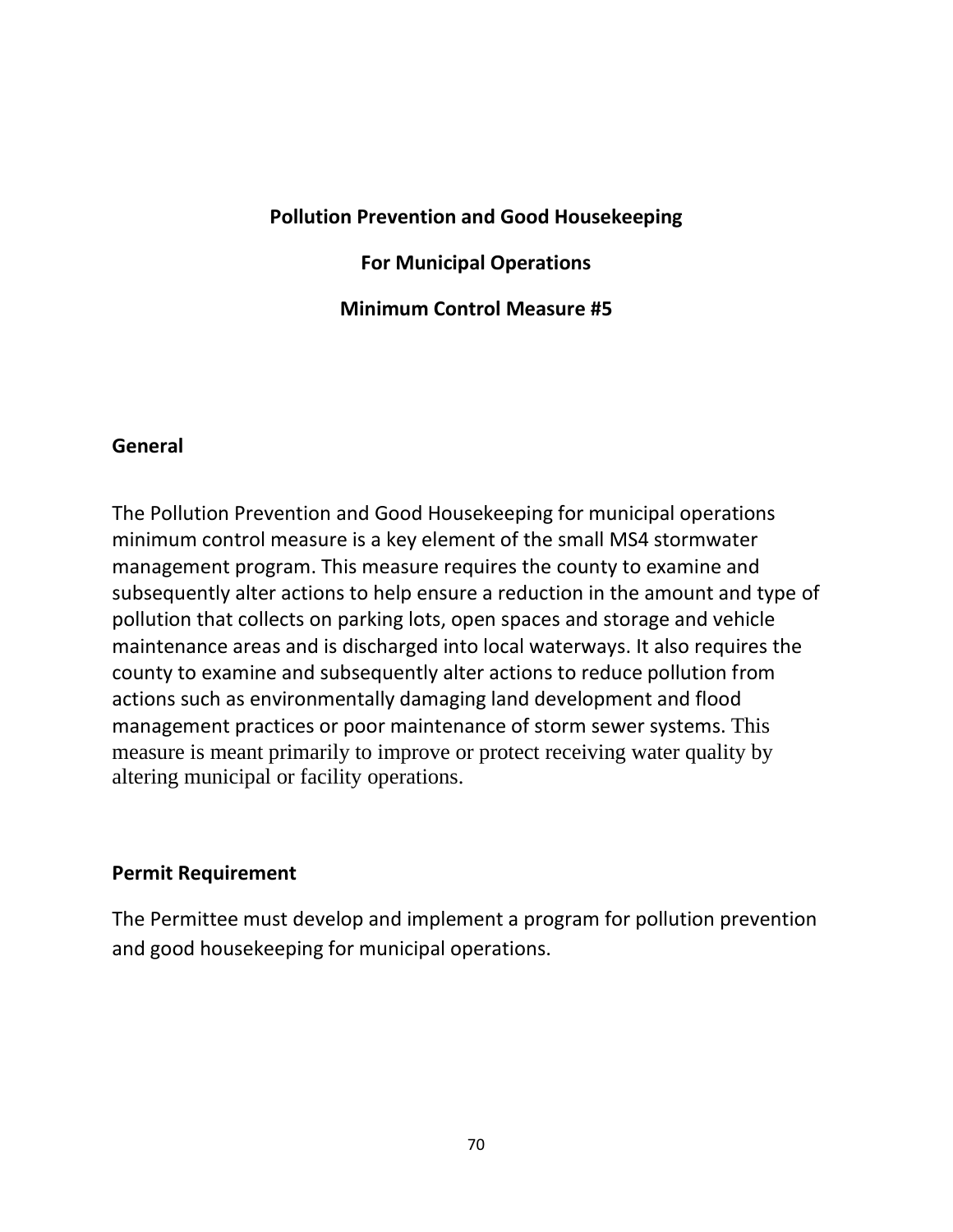## **Program Objective**

While many of the stormwater management programs have focused on external entities, this section is directed internally on county operations. County activities can have a significant impact on stormwater quality, such as the operation of the county shop and road maintenance facilities. Fleet storage and maintenance as well as materials used in road maintenance require environmentally responsible stewardship. The objective of this section is to ensure effective pollution control principles to reduce or eliminate the potential for pollutants to enter the stormwater runoff as a result of county activities.

## **Program Description**

The Tuscaloosa County Shop is the location of most activities that have the potential for pollutants to effect water quality. At this location fleet maintenance and storage requires the storage of chemicals and fluids that could be harmful to water quality.

Vehicle and equipment washing and cleaning is done in a covered wash rack area designed to contain contaminants. The wash rack has 3 internal sediment traps to collect pollutants before the liquid is pumped into an oil – water separator unit. This device removes petroleum based contaminants from the water. All vehicle and equipment cleaning is done in this wash facility. Used oil from fleet maintenance is collected and stored in above ground tanks. The collected oil is then burned during the cold weather months for heat in the shop using a heater designed for this purpose. Used antifreeze is collected in above ground tanks and removed from the site by a company specializing in recycling. Pesticides and herbicides stored on site are located in a covered facility. The empty containers are returned to the chemical distributor for re-use. Spill containment kits are kept at the shop facility as well as on the mobile service trucks.

Tuscaloosa County is engaged in activities that result in the disturbance of ground cover. These activities primarily involve road and bridge construction and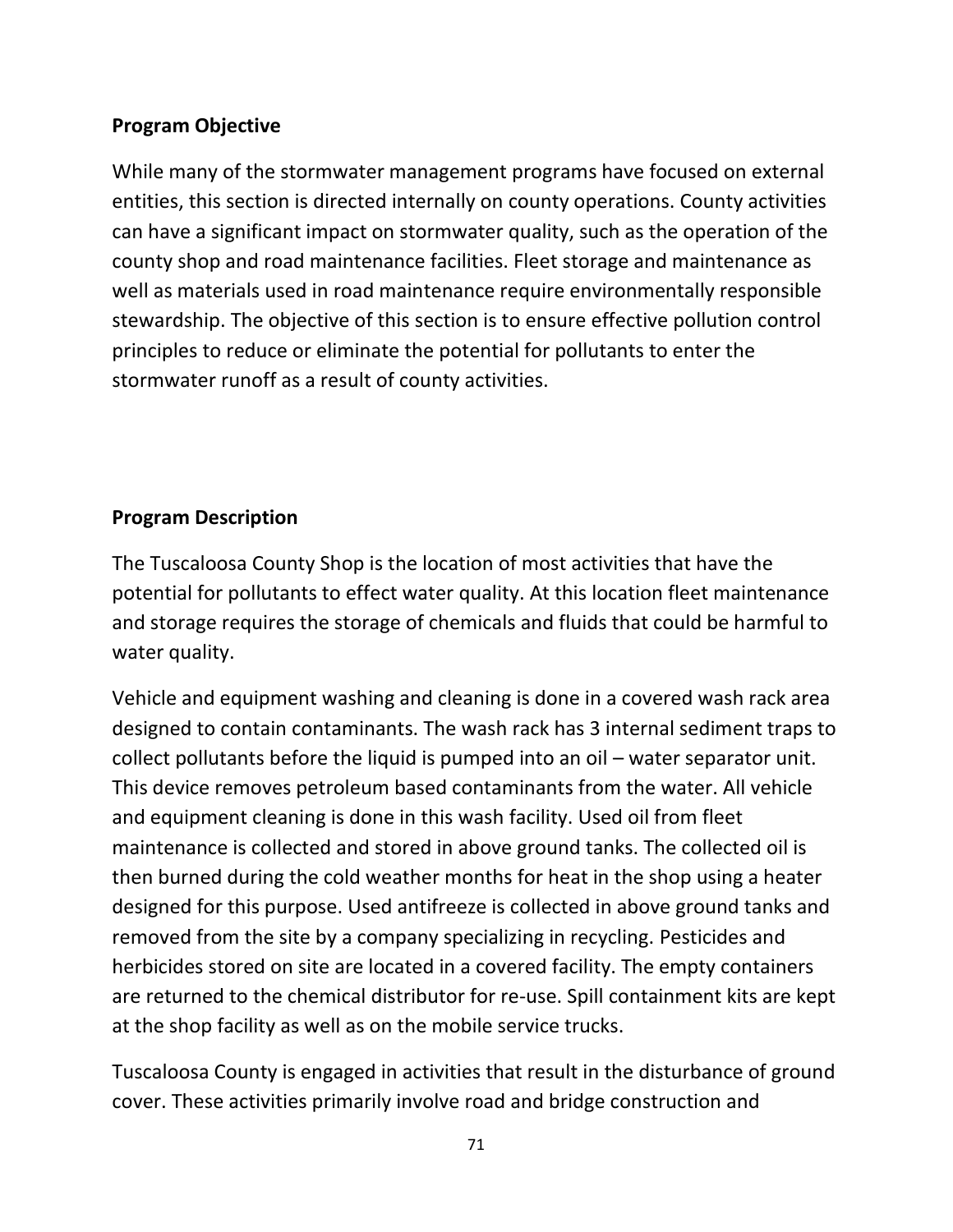maintenance. With training of supervisors in effective best management practices and the availability of materials and equipment to construct and maintain BMPs, the county employees are able to reduce or eliminate pollutants from entering the waterways.

## **Implementation Schedule**

As presented in the Measurable Goals section, the training program put in place beginning in 2016.

## **Decision Process**

The process of reviewing and implementing changes to the stormwater management program for activities under the control of the county is a sound practice. Through discussions with other local government agencies who are operating similar facilities and projects, ideas for further improvements will be noted and those that will benefit the county program considered for implementation. Training sessions that county employees attend will offer additional insights into effective measures to improve water quality.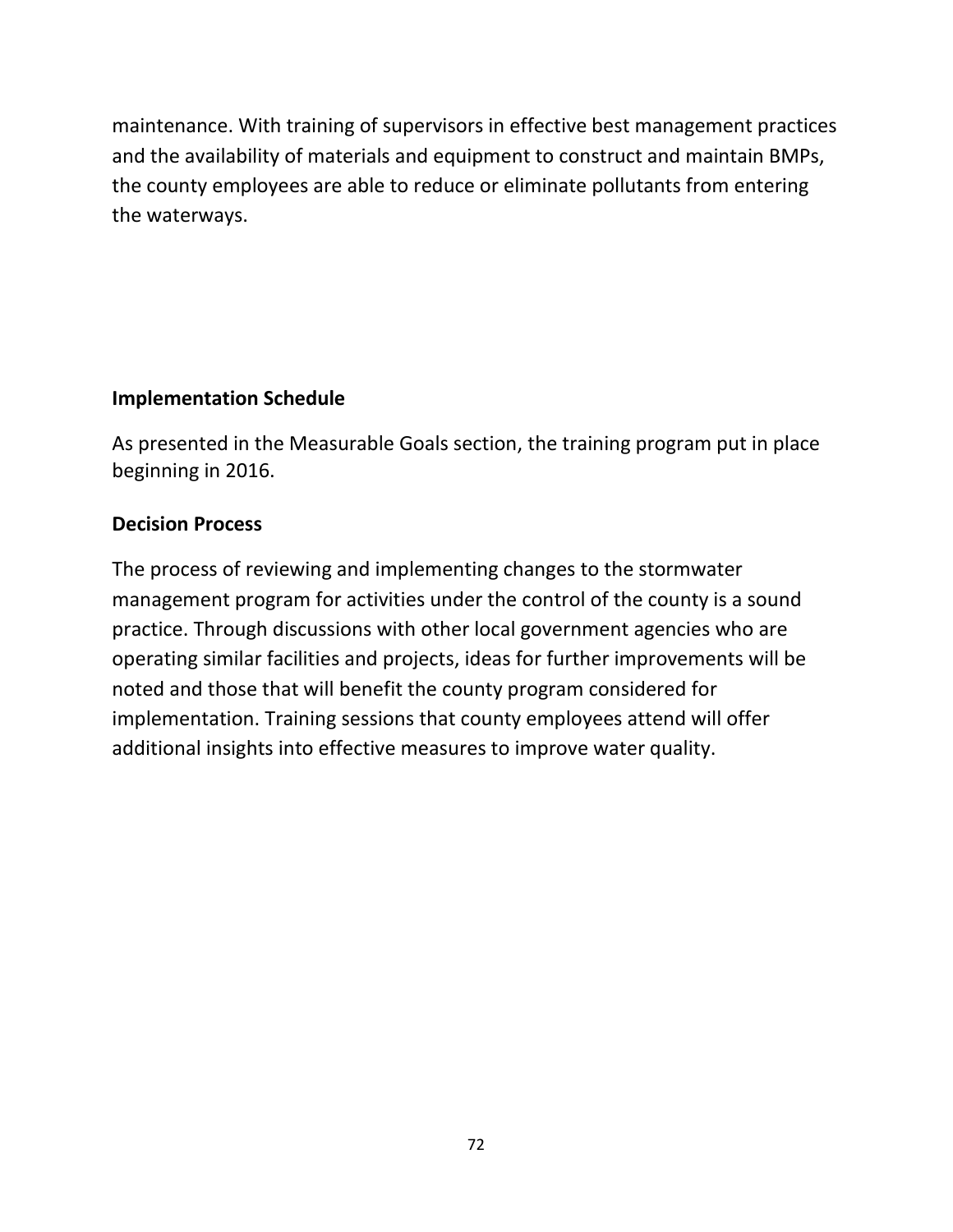## **Measurable Goals**

2017-2019

Train new hires to the county shop in effective spill containment and cleanup by July.

Refresh the training of existing employees at the county shop in effective spill containment and cleanup.

2017

A Training session was not given in the 2018-2019 cycle.

## **Responsible Party**

Bob Cunningham

Tuscaloosa County Public Works Department

2810 35th Street

Tuscaloosa, Alabama 35401

205-345-6600